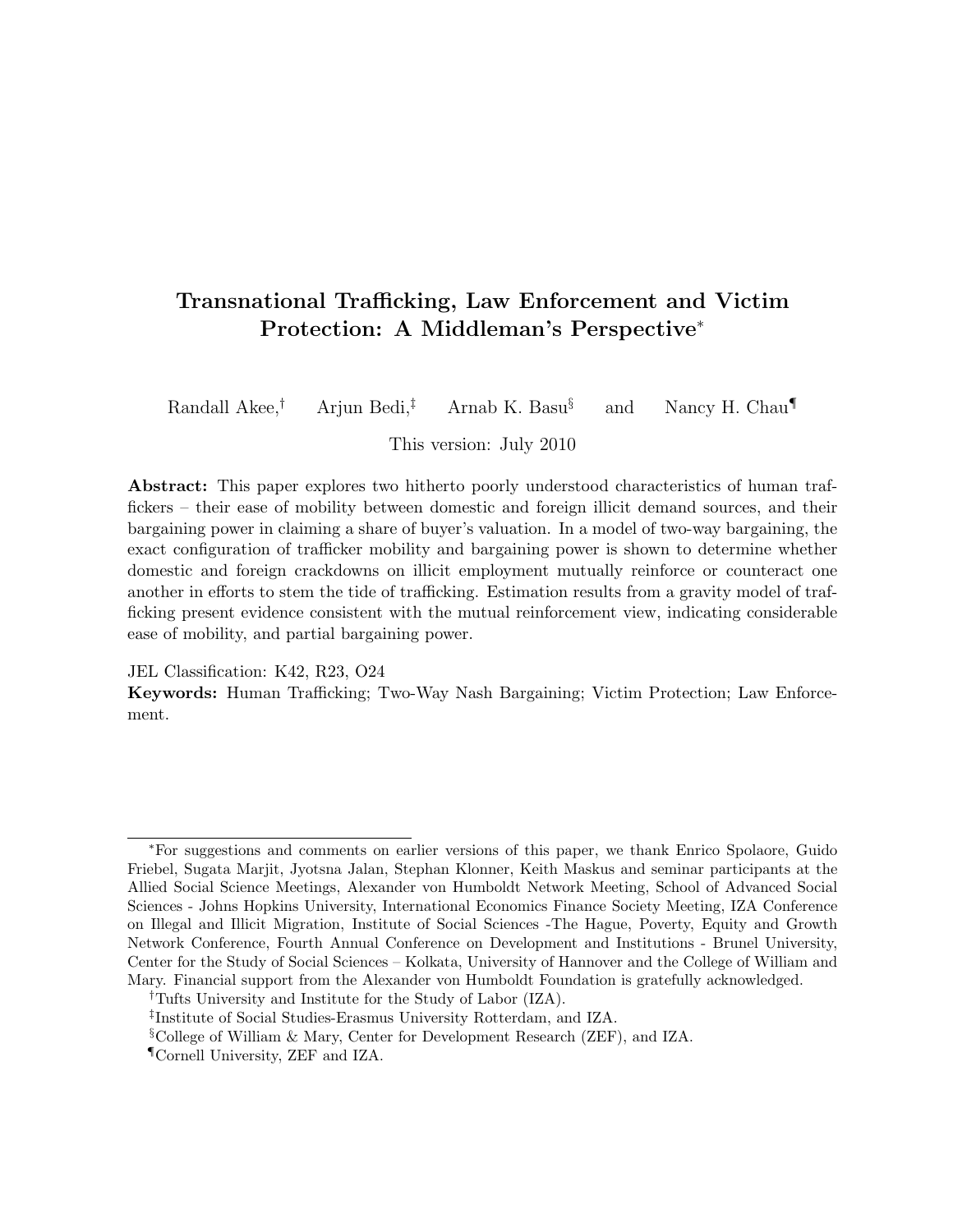## 1 Introduction

Transnational human trafficking is one of the least studied forms of international movement in persons. But what little is known about it suggests that it is a highly lucrative business. A recent ILO report puts the total illicit profits produced each year by trafficked laborers at US\$31.7 billion, and the estimated stock of forced labor due to trafficking at 2.45 million (ILO 2005). Together these figures imply a level of illicit profits per trafficked person per year at close to US \$13,000. An overwhelming majority of trafficked persons are women and girls, and sexual exploitation is the most commonly identified form of profiteering on trafficked persons (US Department of State  $2009$ ).<sup>1</sup> Matching worldwide demand with victims in this global trade in humans, recent research shows that the perpetrators of trafficking are driven primarily by local criminal networks in source countries (UNODC 2009). This latest evidence based on painstakingly collected criminal justice data worldwide reveal that some local networks in the source countries sell victims domestically to feed domestic illicit demand, while others are directed internationally instead to service criminal networks in destination countries, where diaspora population from the same source country are frequently used as conduits.

These salient features of the market for illicit trade in humans uncovered to date – buyers' demand driven exploitative employment that operates underground, and footloose middleman traffickers with multiple possible buyer sources reaching across national borders – reveal two critical though hitherto poorly understood sets of issues related to trafficking policy design. First, with possibly competing demand for trafficked victims coming from both domestic and foreign sources, how effective is a stand alone crackdown on domestic illicit activities that acts on domestic buyers' willingness to pay, but leaves foreign demand untouched? Conversely what about stricter foreign law enforcement, or victim protection programs such as an amnesty that facilitate discovery by law enforcement in destination countries?

Next, the clandestine nature of the employment of trafficked victims and the need

<sup>&</sup>lt;sup>1</sup>The exploitative and involuntary nature of the employment, where the victims take no part of the illicit profit, squarely sets human trafficking apart from voluntary migration and human smuggling. Specifically, the Protocol to Prevent, Suppress and Punish Trafficking in Persons, especially Women and Children defines the crime of trafficking in human beings to mean "the recruitment, transportation, transfer, harbouring or receipt of persons, by means of the threat or use of force or other forms of coercion, of abduction, of fraud, of deception, of the abuse of power or of a position of vulnerability or of the giving or receiving of payments or benefits to achieve the consent of a person having control over another person, for the purpose of exploitation".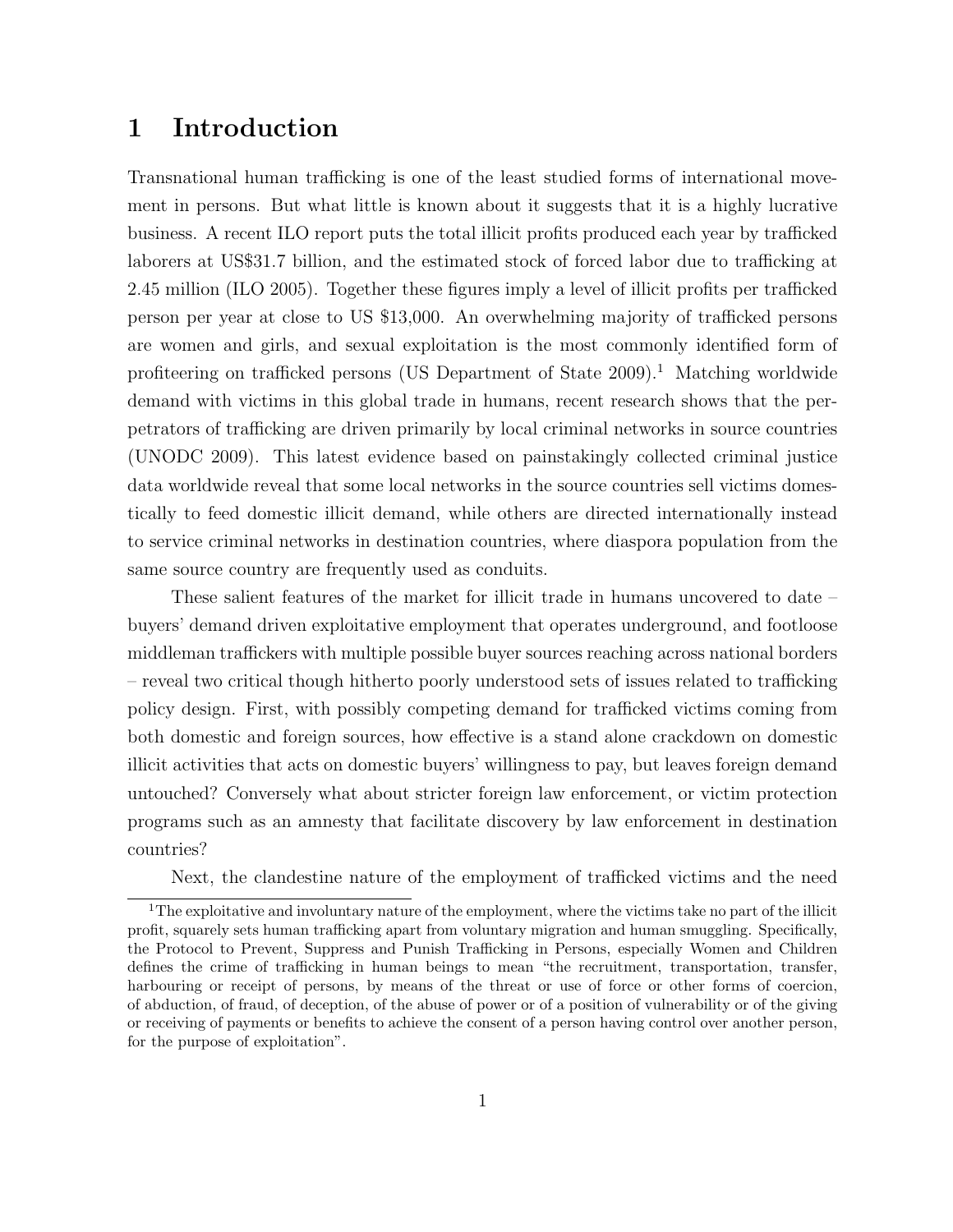to evade law enforcement are conditions that foster underground bargaining and exchange rather than open competition for the labor of victims. But the mere possibility of a departure from the competitive frame means that the trafficker may no longer partake in the full measure of buyers' willingness to pay. Now the same set of questions concerning the effectiveness of a crackdown on illicit activities take on sharply different meaning, for what is the trafficking impact of a crackdown on illicit activities in the source country if the bargaining position of footloose transnational traffickers hinges on a threat to switch to a domestic buyer source? Similarly, what about the case when there is a similar hike in the likelihood of discovery in the foreign country?

These are the questions that guide the tasks set forth in this paper. Our goal is to contribute to the debate on the choice and coordination of international efforts to curb transnational trafficking, by means of legislation that directly act on the demand side incentives of middlemen to engage in trafficking. The issue is of vital importance for a number of reasons. As set out in the UN Protocol to Prevent, Suppress and Punish Trafficking in Persons, signatory governments agree to adopt legislative measures to discourage the demand that fosters the exploitation of persons that leads to trafficking. But whether a heightened likelihood of discovery in illicit service sectors can in fact achieve this goal, and stem the tide of transnational trafficking is a matter of vigorous debate. The Trafficking in Persons report (U.S. Department of State 2007) discusses the view in favor of a crackdown on prostitution as follows:

"Sex trafficking would not exist without the demand for commercial sex flourishing around the world. The U.S. Government adopted a strong position against prostitution in a December 2002 policy decision, which states that prostitution is inherently harmful and dehumanizing and fuels trafficking in persons. (pp.  $(27.)$ "

In sharp contrast, the Trafficking in Human Beings report of the Dutch National Rapporteur (Bureau of the Dutch National Rapporteur on Trafficking 2005) notes:

"Opponents of the criminalisation of prostitution take the view that it is precisely this that plays into the hands of the criminal networks... They feel that prostitution would continue regardless, while at the same time sex workers would be stigmatised, criminalised or  $-$  because their clients could be prose $cuted$  – marginalised because of a repressive approach. (pp.7)".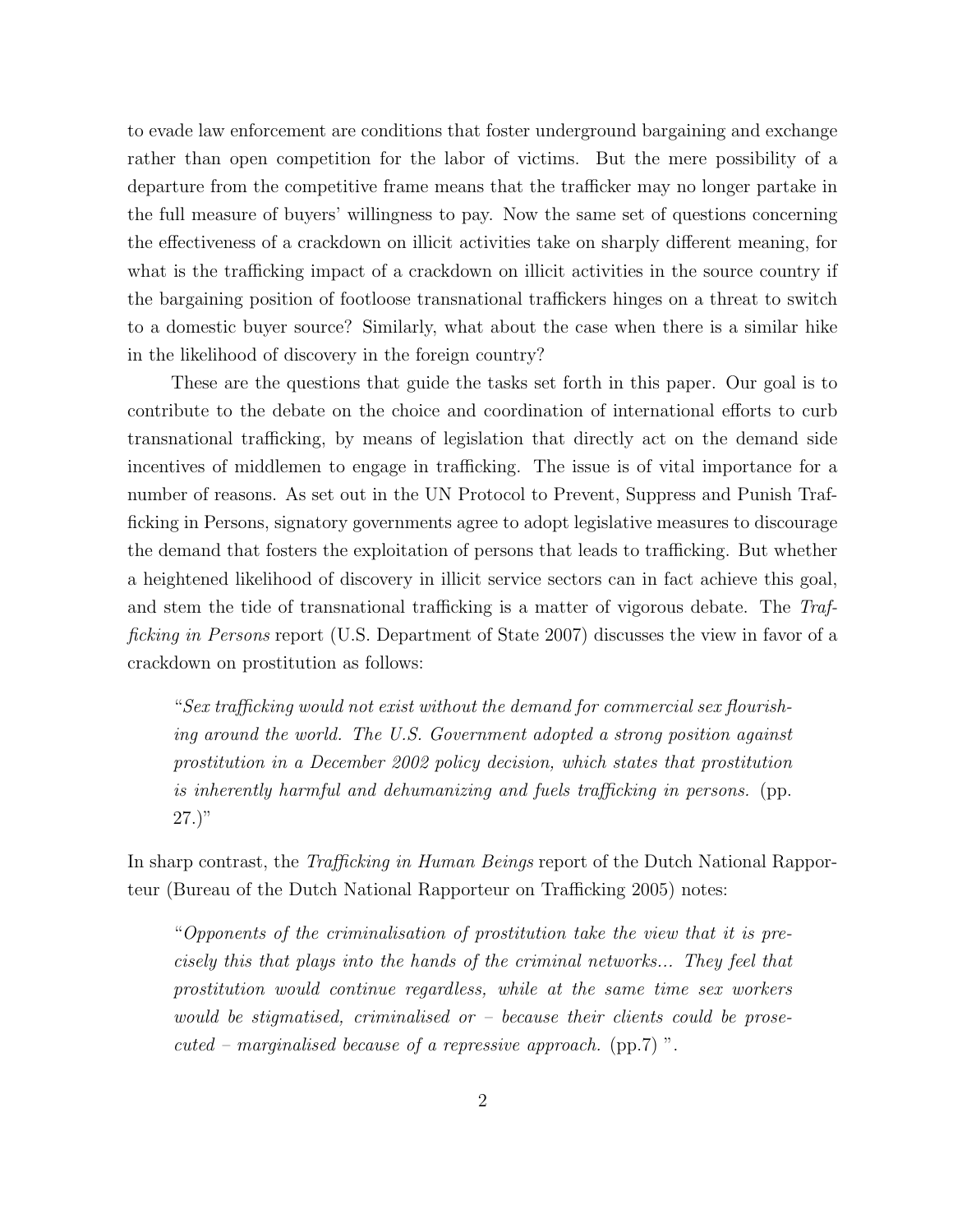To date, the question of how victim protection and empowerment, as well as law enforcement against illicit activities ultimately impact traffickers' incentives remains largely open due to a real paucity in both theoretical and empirical research in the literature.

In addition, illicit trade in humans shares many parallels with other forms of illicit international trade in goods such as drugs, endangered species, and arms, for example, and many of the lessons learned here for the case of trafficking can be more broadly applied to alternative forms of of illicit international trade. Closely related to our work, Becker, Grossman and Murphy (2006) examines the effectiveness of law enforcement on the volume of illicit drug activities in a competitive setting within a single country, and highlights the importance of the elasticity of demand in determining the answer. Our analysis adds to the insights developed therein, and does so in the context of a two-way bargaining framework in which traffickers' ability to access buyers' demand in both sending and receiving countries, as well as their bargaining strength and position, are simultaneously accounted for.

This paper is made up of two parts, including first a model of international trafficking that highlights the likelihood of discovery from the trafficker's perspective, and an empirical counterpart that tests the implications of the model. In the model we propose, trafficking arises first and foremost as a consequence of middleman traffickers' response to buyers' willingness to pay in the source and the host countries. This willingness to pay is taken to be endogenous, depending among other things on the likelihood of discovery and work stoppage. We envisage two sets of policies as key determinants of these likelihoods: (i) victim protection programs, such as an amnesty granted to trafficked victims, and (ii) law enforcement against prostitution. The former raises the likelihood of work stoppage by empowering victims to access host country police authorities, and the latter achieves similar ends through direct law enforcement.

Beyond willingness to pay, we pay particular attention to the possible implications of the underground transaction between a trafficker and a buyer, domestic or foreign. We do so by expressing a footloose trafficker's decision problem as a two-way bilateral Nash bargaining problem, in which we allow for (i) a full range of possible relative bargaining strengths of the trafficker in both the source and the foreign countries, and (ii) heterogeneity among traffickers in their ability to switch between a domestic and a foreign buyer in the form of a search cost.

By varying the bargaining strength of the trafficker, our model captures market structures where the trafficker earns only the reservation threat point profit in one case,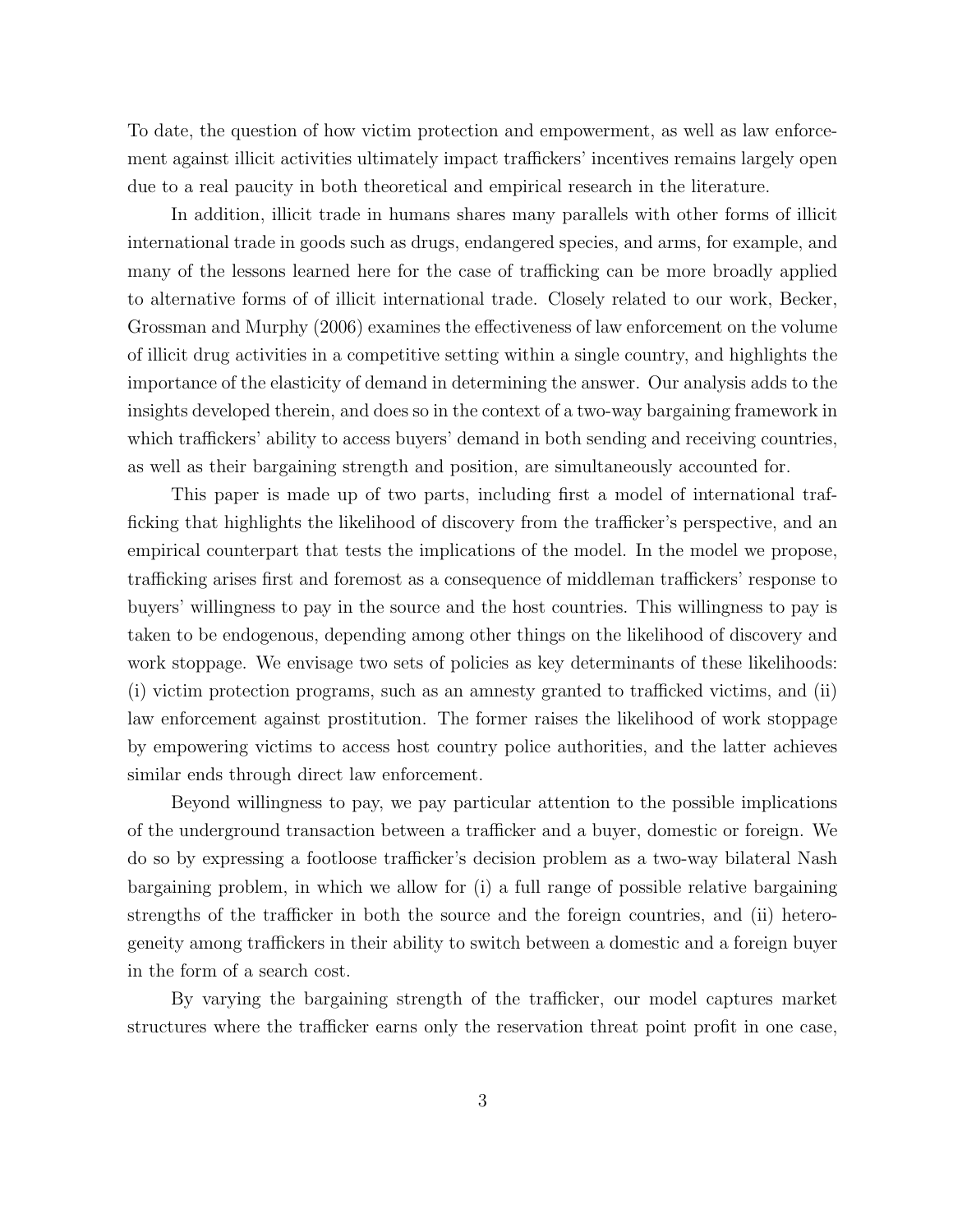to the opposite scenario where the trafficker takes home the full measure of the buyers' willingness to pay. By allowing for heterogeneity in the ease of access among traffickers to domestic and foreign demand, we analyze the extent to which the effectiveness of unilateral policy making hinges on the cross-border reach of trafficking networks. Within this setting, does a hike in the likelihood of discovery on source country illicit activities offset or reinforce the trafficking impact of a similar crackdown in the foreign country?

Consistent with the message of Becker, Grossman and Murphy (2006), we find that if buyer demand is inelastic, an increase in the likelihood of discovery in the destination country will always raise buyers' willingness to pay, and accordingly the incidence of transnational trafficking. If in addition the bargaining strength of traffickers is strong enough to guarantee that they in fact reap the full value of buyers' willingness to pay, a similar increase in the likelihood of discovery in the source country now encourages traffickers to substitute foreign buyers in favor of domestic demand, provided that the search cost is not so high as to preclude switching all together. As such, with strong trafficker ability to bargain, a crackdown on illicit activities in the source and the host countries can have polar opposite impacts on the incidence of international trafficking.

In sharp contrast, consider instead the case where middleman bargaining strength is less than perfect, so that the threat point bargaining position  $-$  a trafficker's expected profit in the *source* country – is itself paramount in deciding the traffickers' claim on *foreign* buyer's willingness to pay. A crackdown on illicit activities respectively in the source and the destination countries can now reinforce one another in encouraging transnational trafficking, as rising detection likelihoods at source countries act favorably on the threat point expected profit of foreign traffickers. This bargaining position impact of domestic law enforcement dominates provided once again that demand is sufficiently inelastic, and that the search cost is not too high.

These observations imply that international policy coordination in the presence of footloose traffickers can present a genuine challenge, requiring detailed information concerning demand elasticity, as well as the bargaining strength and cross-border reach of the traffickers. The empirical part of the paper accordingly takes these issues to the data, and employs a novel  $187 \times 187$  matrix of the incidence of bilateral international trafficking collected for the purpose of this research (Basu and Chau 2008). We estimate a modified gravity model of international trafficking, and in so doing we simultaneously account for the push and pull forces of international trafficking in determining the bilateral match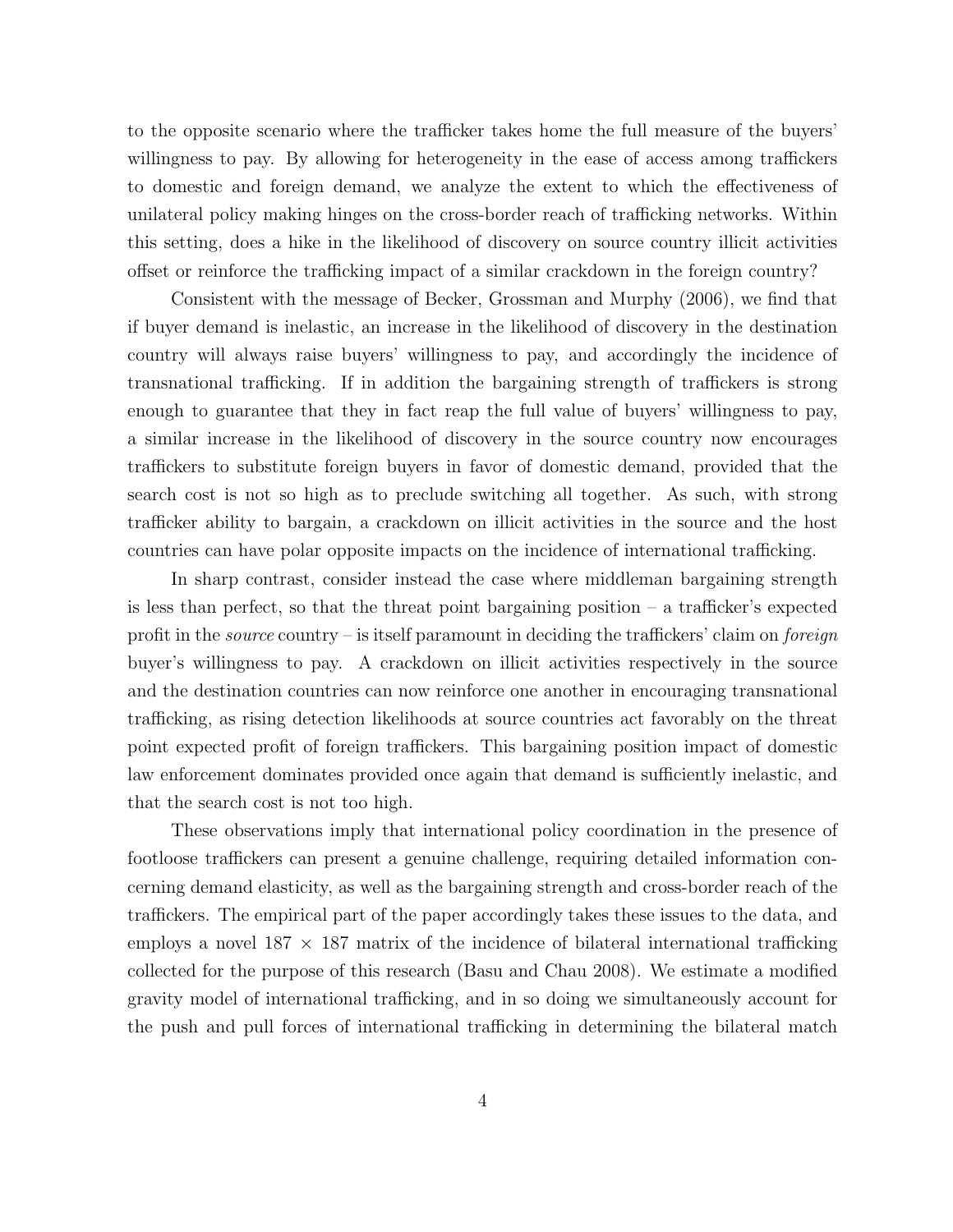between host and destination countries. We augment a standard gravity model of international migration by including a measure of host country granting of legal amnesty to discovered victims of trafficking. After controlling for potential endogeneity by using a two-stage least squares regression, we find that countries which grant legal amnesty to immigrants have an increased likelihood of experiencing human trafficking. This empirical finding is robust to the use of several different instruments. We also include prostitution laws in the host and the source countries in our estimation. Based on our theoretical model, these empirical results are consistent with (i) inelastic final buyers' demand and (ii) partial bargaining power on the part of traffickers and (iii) considerable cross-border reach in traffickers' ability to identify buyers.

Our modified gravity approach introduces a new dimension to a very small, but growing literature on the empirics of trafficking in humans. These studies have empirically examined the pattern of trafficking, using distinctive measures such as country level indicators respectively of "out-trafficking" and "in-trafficking" (Bales 1999, Danilova-Tranior and Belser 2006), the incidence of forced labor in illicit sectors to which trafficking in persons belong as a subset (Busse and Braun 2002), and data from surveys of victims and families (Mahmoud and Trebesch 2009). These studies single out a list of factors that are associated with trafficking: socio-economic and governance indicators in both host and source countries such as poverty, unemployment and government corruption; the practice of migration for work in the source country; as well as trade and foreign direct investment linkages. Clearly, much more remains to be uncovered concerning the sources in particular of a bilateral match between source and destination countries of trafficking, and the role of source and destination country legislation directed towards the illicit sectors where victims are ultimately employed.

The theoretical literature on the topic is substantially thinner. Most closely related to our work dealing with trafficking policy formation, Rogers and Swinnerton (2008) provides theoretical justification for a complete ban on exploitative labor, where employment is made possible only by the deception of firms concerning the true nature of work. Dessy, Mbiekop and Pallage (2004) likewise examines a model of exploitative work made possible by deceit. It is shown that children in poorer countries are more vulnerable to trafficking when the private and public cost of prevention are accounted for. Our paper contributes to this growing literature by introducing a two-country setup in which both domestic and transnational trafficking are in the trafficker's choice set, and where the impact of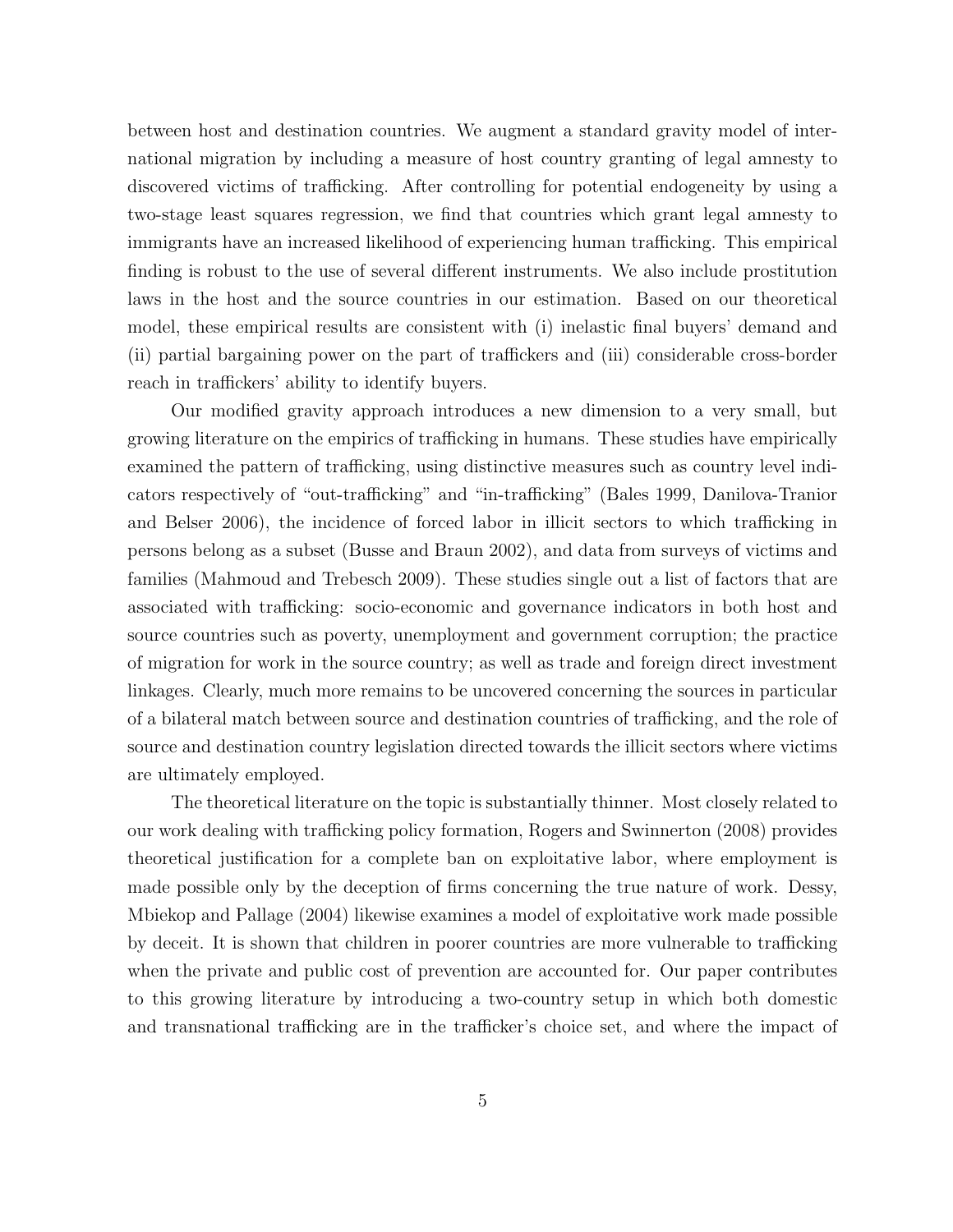legislation is shown to interact in important ways with the market structure in which traffickers operate.

## 2 The Model

We consider a setting featuring buyers and middlemen. Buyers of trafficked victims originate from two countries: the domestic (source) country illicit sector  $(d)$  and the foreign (host) country illicit sector  $(f)$ . Middlemen traffickers in turn link buyers in both countries with victims trafficked from the source country.<sup>2</sup>

#### Buyers' Demand

Let  $n_i \geq 0$  denote the number of workers employed in  $i = d, f$ , and  $V_i(n_i) \geq 0$  the money equivalent value of labor services per worker. We assume that  $V_i(n_i)$  is positive and strictly decreasing in  $n_i$  for  $i = d, f$ , consistent with diminishing marginal value product.

Labor demand in the illicit sectors in  $d$  and  $f$  are met by large international supplies of trafficked victims,  $\bar{T}_f$  and  $\bar{T}_d$ . In the domestic (source) country, buyers face a likelihood  $p_d \in [0, 1]$  of discovery due to law enforcement, leading to work stoppage and fines  $c_d \geq 0$ . With  $\bar{T}_d$  number of illicit sector workers in d, the number that remains undiscovered is thus  $n_d = (1 - p_d)\overline{T}_d$ , and the expected surplus generated per worker in d is

$$
EV_d = (1 - p_d)V_d((1 - p_d)\bar{T}_d) - p_d c_d - \delta_d \tag{1}
$$

where  $\delta_d \geq 0$  denote the cost required to capture and traffick a victim to work in the domestic illicit sector.

In the foreign (host) country, let  $p_f \in [0,1]$  denote the likelihood of discovery of foreign illicit activities due to foreign law enforcement,  $c_f \geq 0$  the size of punishment / fines, and  $\delta_f \geq 0$  the cost of trafficking a victim abroad. Specifically to address the incidence of international trafficking, many host countries additionally provide assistance to trafficked victims through the granting of amnesty. We take the victims protection that an amnesty confers – as opposed to a policy of indifference, or one which gives discovered trafficked victims the same legal status as an illegal immigrant for example – to contribute to raising the likelihood that a trafficked victim is discovered from  $p_f$  to  $p_f + a_f \in [0,1]$ ,  $a_f \geq 0$ . Furthermore, since detection in this case is not driven by direct law enforcement

 $2$ Our definition of an illicit sector employment, whether domestic or foreign, is simply taken to be any work relation from which workers can derive no benefit at all.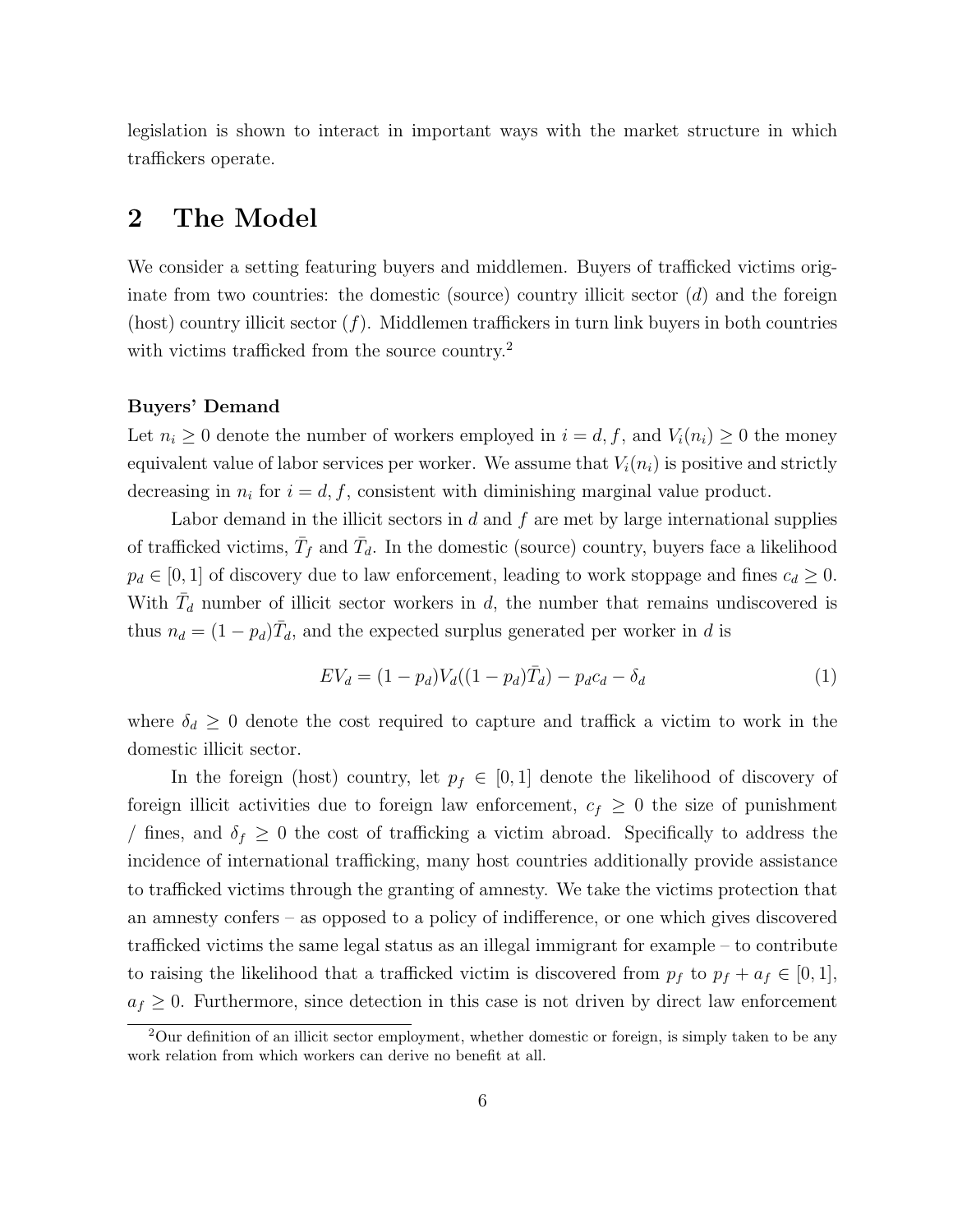and inspection, but rather by victim escapees who can now to turn to law enforcement for assistance, we assume accordingly that amnesty is less likely to result in buyer persecution, or the imposition of fines. Indeed, with  $\bar{T}_f$  number of illicit sector workers in the foreign country, let the expected value per worker in f be

$$
EV_f = (1 - p_f - a_f)V_f((1 - p_f - a_f)\bar{T}_f) - p_f c_f - \delta_f.
$$
 (2)

Henceforth, denote  $\theta_j^d \equiv \frac{\partial EV_d}{\partial i_d}$  $\frac{\partial E V_d}{\partial j_d}$  where  $j = p, c$ , and  $\theta_j^f \equiv \frac{\partial E V_f}{\partial j_f}$  $\frac{\partial E V_f}{\partial j_f}$ ,  $j = p, a, c$ .  $\theta_j^i$  gives the marginal impacts respectively of law enforcement  $(p_i)$  and penalty  $(c_i)$  on the expected value of a trafficked victim in i, whereas  $\theta_a^f$  gives the marginal impact of amnesty on the expected value  $EV_f$ . Of these policies, the role of penalty  $c_i$  is the most straightforward, since the value  $EV_i$  decreases strictly with penalty  $c_i$  as long as there is positive enforcement  $p_i > 0$  from (1) and (2). Thus,  $\theta_c^i < 0$ .

Two opposite forces impact the role of law enforcement  $p_i$  on the value of trafficked victims. Working to decrease  $EV_i$ , stricter law enforcement raises the likelihood of work stoppage and fines. In the opposite direction, the same increase in  $p_i$  contributes to rising scarcity of workers in  $i$ , and thus the value per worker there. It follows that if the quantity demand for illicit workers is sufficiently inelastic  $(\partial \log(V_i)/\partial \log(n_i) \gg 1)$ ,  $\theta_p^i > 0$ .<sup>3</sup>

In similar fashion, amnesty raises the likelihood of work stoppage, while it decreases the size of the pool of workers  $n_f = (1 - p_f - a_f) \bar{T}_f$  in the foreign country. Unlike  $p_f$ , amnesty raises the value  $EV_f$  ( $\theta_a^f > 0$ ) if and only if quantity demand  $n_f$  is inelastic  $(\partial \log(V_i)/\partial \log(n_i) > 1)$ , as amnesty emphasizes victim protection rather than buyer persecution.

These then define the determinants of expected buyer valuation  $EV_i$  in the presence of trafficking related policy interventions  $p_i$ ,  $c_i$  and  $a_f$ . With the buyer and the middleman both involved in any given exchange, the division of expected buyer valuation  $EV_i$  between the two parties will naturally depend on the extent of open competition for labor and any differences in relative bargaining positions, for example. We turn to these issues next.

#### Middleman

Consider now a pool of heterogeneous middleman traffickers in the domestic country.<sup>4</sup>

<sup>3</sup>Bales (2004) emphasizes the important role of the demand elasticity for trafficked victims, discusses its determinants, and provides arguments suggesting that demand for trafficked victims in illicit sectors is likely inelastic.

<sup>&</sup>lt;sup>4</sup>The symmetric problem of a middleman trafficker based in the foreign country can be worked out as well. Other than the positioning of the search cost, the analytics are identical to the case considered here.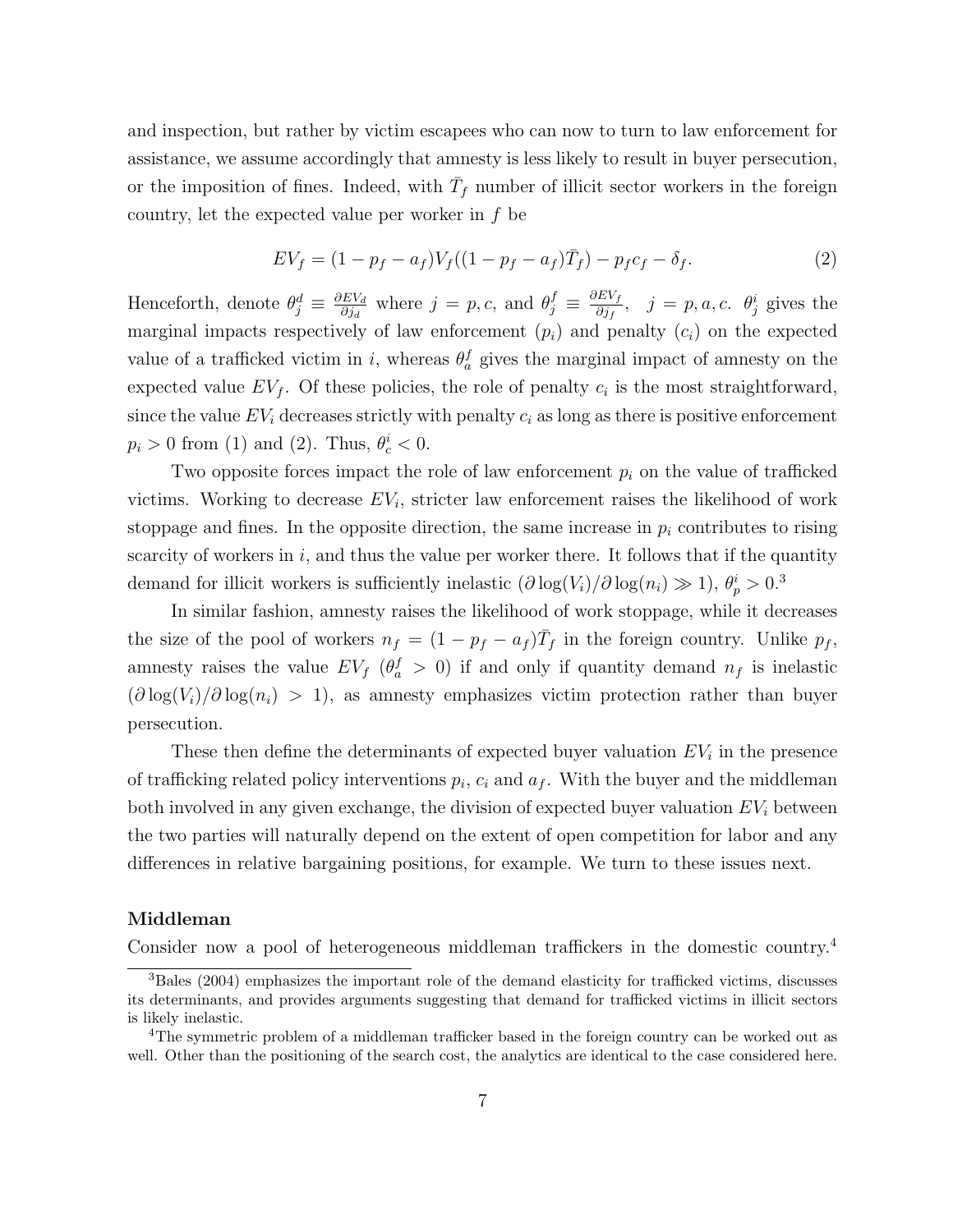Each middleman trafficker enjoys direct cost-free contact with one domestic illicit buyer. We parameterize the cross-border reach of a trafficker's access to foreign illicit sector buyers as a search cost  $(k \geq 0)$  required to solicit a final buyer in the foreign country. The reservation income of a trafficker is given by  $\bar{y} \geq 0$ , the amount of income forgone upon engaging in trafficking.

Assume henceforth that the cumulative distribution function characterizing the pool of heterogeneous middlemen on the two-dimensional  $(k, \bar{y})$  plane is given by  $G(k, \bar{y})$ , with density function  $g(k, \bar{y}) \geq 0$  for  $k \geq 0$  and  $\bar{y} \geq 0$ .

### 2.1 Two-Way Bargaining and the Gains from Trafficking

The problem of a trafficker is two-staged. In the first, the middleman decides whether or not to engage in trafficking. If not, the middleman earns his reservation income  $\bar{y}$ . Otherwise, a second stage decision needs to be made about the choice between trafficking destinations  $d$  and  $f$ .

We take the clandestine nature of employment in illicit sectors to possibly forbid open competition for workers. Transaction between a buyer and a middleman is modeled here as an outcome of two-way Nash bilateral bargaining. Specifically, the equilibrium incomes of a trafficker selling a source country victim in d and f,  $y_d(k)$  and  $y_f(k) - k$ , are the simultaneous solutions to the following Nash bargaining problems:

$$
y_d(k) = \arg \max_{y_d} \left[ y_d - (y_f(k) - k) \right]^{\alpha_d} \left[ EV_d - y_d \right]^{1 - \alpha_d} \tag{3}
$$

$$
y_f(k) - k = \max \{ \arg \max_{y_f} \left[ y_f - y_d(k) \right]^{\alpha_f} \left[ EV_f - y_f \right]^{1 - \alpha_f} - k, \ 0 \} \tag{4}
$$

taking as given  $\bar{T}_d$  and  $\bar{T}_f$ , as well as host and source policies as given in equilibrium. Note that  $y_i$  and  $EV_i - y_i$  divide the victim's expected value  $(EV_i)$  completely between the middleman and the buyer in  $i = d, f$ . The relative bargaining strength of the middlemen in the exchange is parameterized by  $\alpha_i \in [0, 1]$ .

Equations (3) - (4) show the domestic and foreign illicit markets as inextricably linked – in (3) the threat point of a trafficker operating domestically is the expected income that the same middleman can anticipate in the foreign country  $y_f(k) - k$ , while in (4) the threat point income of the trafficker in the foreign country is the expected income he can earn domestically  $y_d(k)$ . In equilibrium, both threat points are endogenous, to be determined as the joint solutions to the two-way bargaining problem in (3) - (4). Note in addition that in (3) and (4), traffickers are free to quit at any point, and as such  $y_f(k)-k$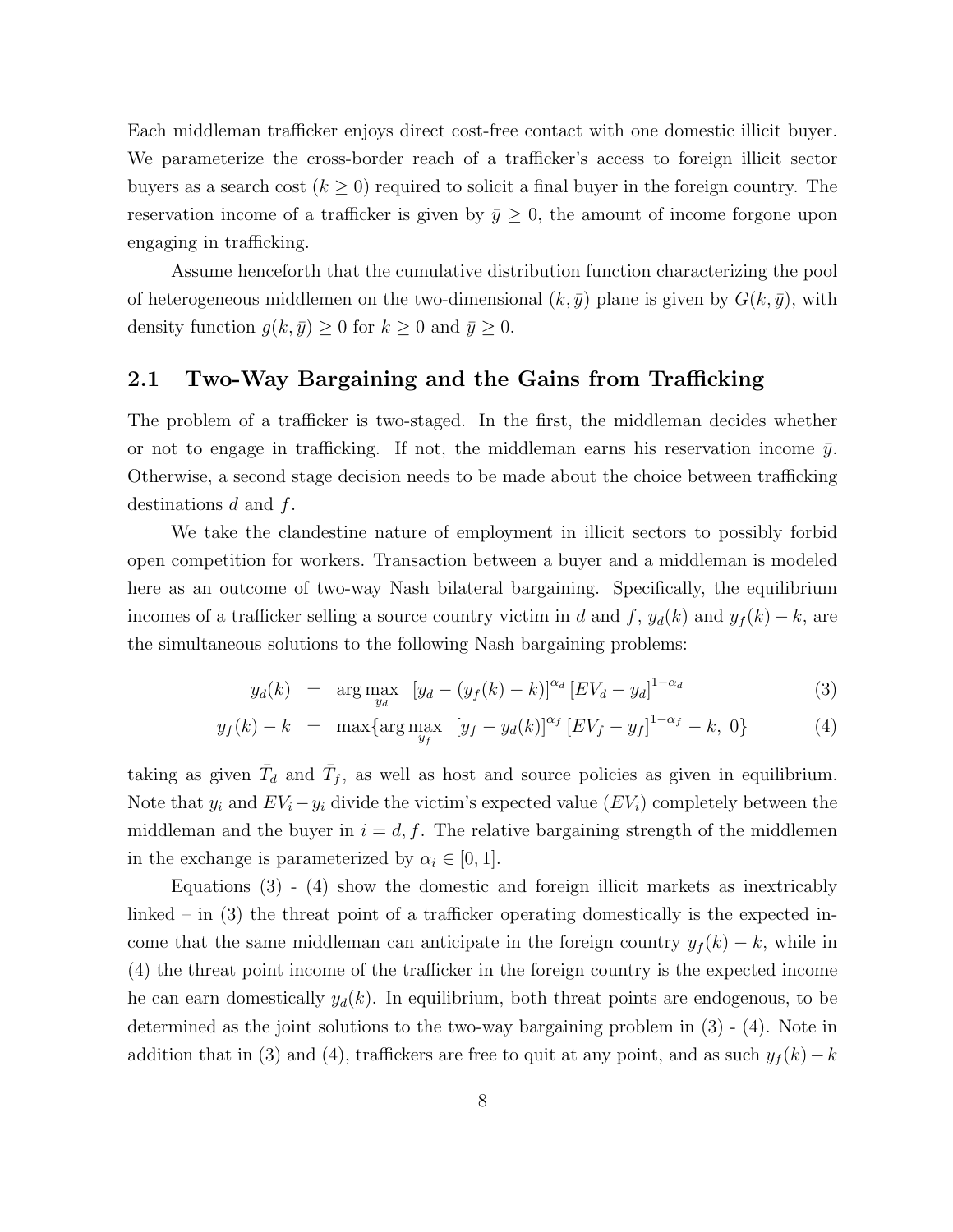never dips below zero even when  $k$  is high. Finally, the reservation income of the buyers in i,  $EV_i - y_i$ , in case an agreement cannot be struck, is normalized at zero.

### Gains from Transnational Trafficking

Consider first the solution  $y_f(k) - k$  to (3) - (4) which gives the expected income from transnational trafficking

$$
y_f(k) - k = \max\{\beta(\alpha_f E V_f - k) + \beta_f \alpha_d E V_d, 0\},\tag{5}
$$

where  $\beta = 1/[1 - (1 - \alpha_d)(1 - \alpha_f)]$ , and  $\beta_f = (1 - \alpha_f)\beta$ . As shown, expected middleman income from international trafficking depend on the illicit sector characteristics of both the host and the source countries. These include the bargaining strength of middlemen  $\alpha_d$ and  $\alpha_f$ , and the expected value of the trafficked victim  $EV_d$  and  $EV_f$  in the two countries. From (1) and (2), these expected values are in turn dependent on law enforcement  $(p_i)$ , as well as the degree victim protection in the form of amnesty  $(a_f)$  in f.

The  $D_f$  schedule in Figure 1 illustrates, taking as given the stock of illicit workers  $\bar{T}_d$ and  $\bar{T}_f$  in the two countries, and for bargaining strengths of the middleman  $\alpha_i$  anywhere in the interior of the range  $(0, 1)$ . Naturally,  $D_f$  is downward sloping as a higher search cost  $k$  decreases a domestic trafficker's income from transnational trafficking. For trafficker immobility sufficiently acute, or k beyond  $\hat{k} = \alpha_f E V_f + (1 - \alpha_f) \alpha_d E V_d$ , the search cost is too high to justify transnational trafficking, and  $y_f - k$  is thereafter equal to zero.

As a useful special case, let  $\alpha_i = 1$ ,  $i = d, f$ . This is equivalent to open competition for trafficked victims on the part of buyers in  $i$ , which results in all buyers paying the full value  $EV_i$  to the middlemen. Clearly, with full bargaining strength  $\alpha_i = 1$ , the role of the threat points vanishes, and from (5), middlemen income simplifies to:

$$
y_f(k)|_{\alpha_i=1} - k = \max\{EV_f - k, 0\}.
$$
 (6)

This simple observation has powerful policy implications. As shown in (6), source country legislation  $p_d$  no longer has any impact on the expected income from transnational trafficking. Thus, full middlemen bargaining power severs the link between the  $D_f$  schedule and changes in source country enforcement policies  $p_d$ . This is shown in Figure 2, and the corresponding threshold search cost beyond which transnational trafficking yields zero expected payoff for the trafficking is simply  $\hat{k} = EV_f$ .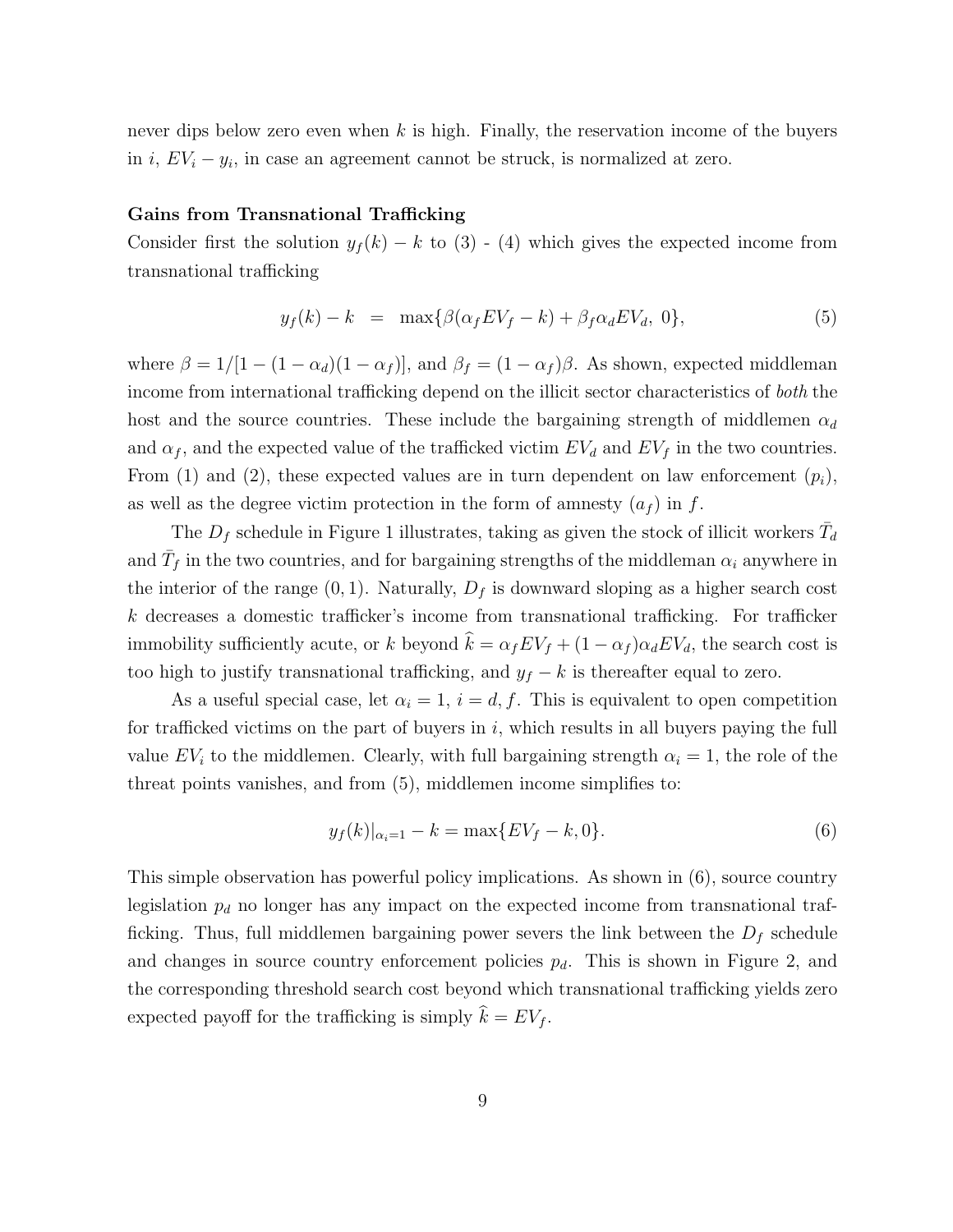#### Gains from Domestic Trafficking

The expected trafficker payoff from domestic trafficking  $y_d(k)$  is:

$$
y_d(k) = \max\{\beta\alpha_d EV_d + \beta_d(\alpha_f EV_f - k), \alpha_d EV_d\} \tag{7}
$$

where  $\beta = 1/[1 - (1 - \alpha_d)(1 - \alpha_f)],$  and  $\beta_d = (1 - \alpha_d)\beta$ . This is illustrated as the  $D_d$  schedule in Figure 1, once again at constant  $\bar{T}_d$  and  $\bar{T}_f$ , bargaining strengths of the middleman  $\alpha_i$  anywhere in the interior of the range  $(0, 1)$ , and with the assumption that  $EV_f > EV_d$  for there to be positive probability that a trafficker engages in international trafficking.<sup>5</sup> Like before, the gains from domestic trafficking depend on law enforcement in the two countries and the availability of victim protection.

Now Figures 1 and 2 illustrate the two expected incomes  $y_d$  and  $y_f - k$  facing the trafficker depending on his type  $(k, \bar{y})$ . Since the trafficker's type can possibly take on a value anywhere along the  $(k, \bar{y})$  plane, how likely will a trafficker choose transnational trafficking, domestic trafficking, or no trafficking in equilibrium?

### 2.2 Trafficking Equilibrium with Two-Way Bilateral Bargaining

A trafficking equilibrium with two-way bilateral bargaining is a combination  $\{\mu_f, \mu_d\}$ representing the probabilities respectively that a trafficker engages in transnational and domestic trafficking.<sup>6</sup> Specifically, a trafficker engages in transnational trafficking if he belongs to area A of Figure 1, where  $\{(k, \bar{y}_d)|y_f(k) - k = \max{\{\bar{y}, y_f(k) - k, y_d(k)\}}\}.$ The cutoff  $\tilde{k} = \alpha_f (EV_f - EV_d)$  gives the search cost of marginal trafficker who is indifferent between transnational and domestic trafficking, or  $y_f(\tilde{k}) - \tilde{k} = y_d(\tilde{k})$ . Now, area B in Figure 1 illustrates the set of traffickers that engage in domestic trafficking  $\{(k, \bar{y}_d)|y_d(k) = \max{\{\bar{y}, y_f(k) - k, y_d(k)\}\}.$  It follows that

$$
\mu_f = \int_0^{\tilde{k}} \int_0^{y_f(k)-k} g(k,\bar{y}) d\bar{y} dk \tag{8}
$$

$$
\mu_d = \int_{\tilde{k}}^{\tilde{k}} \int_0^{y_d(k)} g(k, \bar{y}) d\bar{y} dk + \int_{\tilde{k}}^{\infty} \int_0^{\alpha_d E V_d} g(k, \bar{y}) d\bar{y} dk.
$$
\n(9)

<sup>&</sup>lt;sup>5</sup>The opposite case with  $EV_d > EV_f$  can be plotted in symmetric fashion in a figure like Figure 1. It can be easily confirmed that if  $EV_d > EV_f$ , the  $D_f$  schedule lies uniformly below the  $D_d$  schedule, and as such no traffickers will engage in international trafficking.

<sup>&</sup>lt;sup>6</sup>The probability that the middleman does not engage in trafficking is thus  $1 - \mu_d - \mu_f$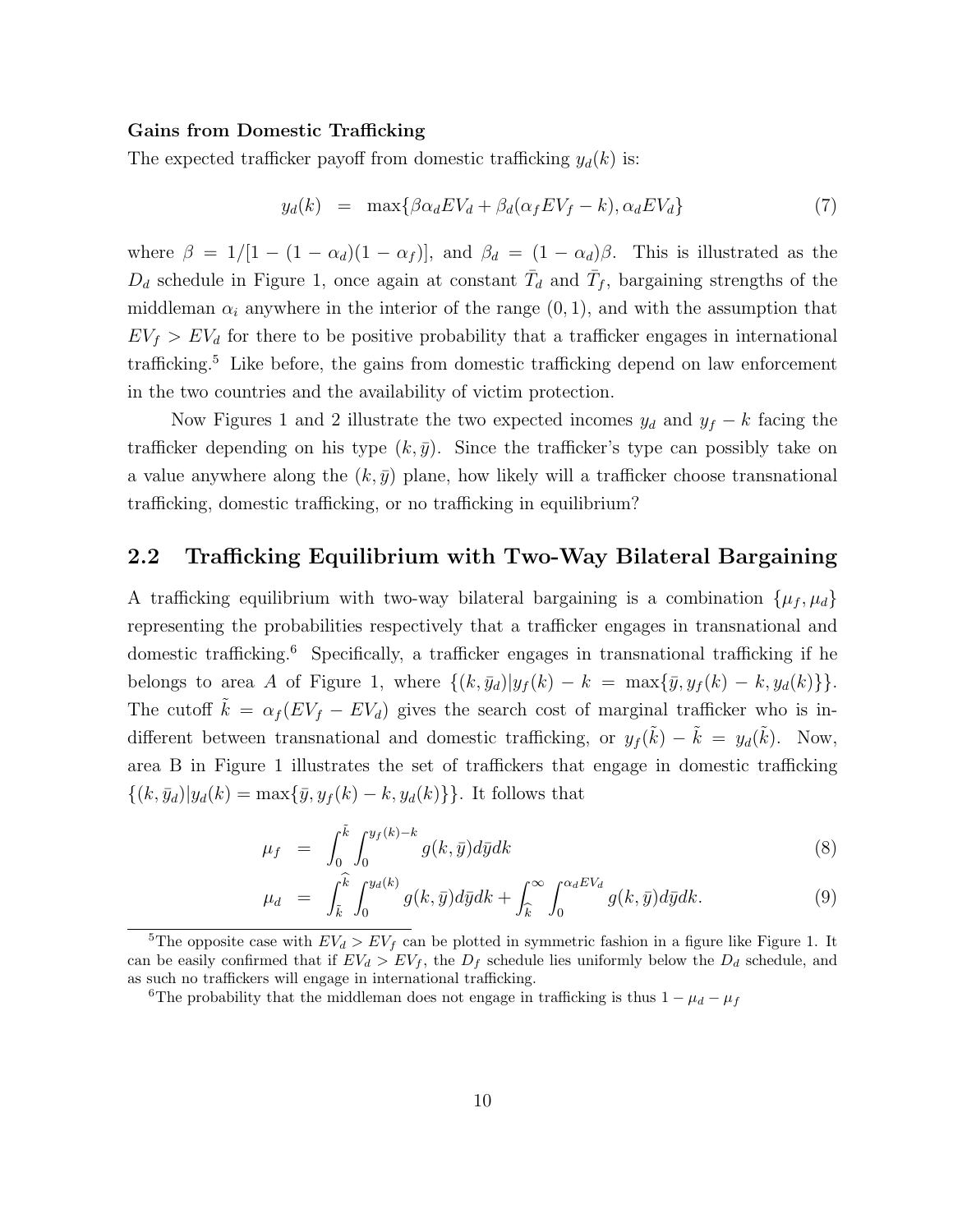#### 2.3 Trafficking Response to Policy Interventions

To showcase the range of possibilities, we contrast the effectiveness of trafficking-related policy interventions  $p_d$ ,  $p_f$  and  $a_f$ , along two dimensions (i) bargaining power of traffickers, and (ii) trafficker mobility between d and f. We will maintain throughout that  $EV_f > EV_d$ so that the probability of transnational trafficking is non-zero.

#### Full Middlemen Bargaining Power

To begin with, assume that  $\alpha_i = 1$ ,  $i = d, f$ , a case observationally equivalent to a market in which there is open competition for workers in d and  $f$ , wherein the middleman reaps the full value  $EV_i$  in i.  $D_f$  and  $D_d$  in Figure 2 respectively display the expected income of domestic and transnational trafficking, where

$$
y_f(k)|_{\alpha_i=1} - k = \max\{EV_f - k, 0\}
$$
 and  $y_d(k)|_{\alpha_i=1} = EV_d$ .

A higher likelihood of discovery in the foreign country either due to an increase in law enforcement  $p_f$ , or the provision of victims protection  $a_f$  shifts the  $D_f$  schedule upwards if and only if demand,  $V_f$ , is inelastic  $(\theta_a^f > 0, \theta_p^f > 0)$ , while the  $D_d$  schedules remains unchanged. With inelastic demand, such legislation raise the market value of successfully trafficked victims even further, giving rise to two effects. First, among traffickers with an already low search cost  $(< k$ ), stronger demand increases the likelihood of transnational trafficking by raising the cutoff reservation income  $y_f(k) - k$ . Meanwhile, the increase in  $EV_f$  that follows from stricter law enforcement also raises the cutoff search cost,  $\tilde{k} =$  $EV_f - EV_d$  with  $\alpha_i = 1$ . This second effect captures the switch undertaken by traffickers who are otherwise engaged in domestic trafficking to turn to international trafficking. These two effects reinforce one another, in encouraging international trafficking.

If instead there is an increase in law enforcement in the domestic country  $p_d$ , domestic demand  $EV_d$  rises whenever demand is sufficiently inelastic  $(\theta_p^d > 0)$ . This shifts the  $D_d$ upwards but leaves the  $D_f$  schedule unchanged. As such, the probability of trafficking among potential traffickers with low search cost  $(< k$ ) remains unchanged, but there is now a reverse switch undertaken by foreign traffickers to engage in domestic trafficking instead. We have thus:

**Proposition 1** With full middlemen bargaining power  $\alpha_i = 1$ , the probability of transnational trafficking  $\mu_f$  rises with amnesty  $a_f$  if and only if buyer demand is inelastic  $\theta_a^f > 0$ , and rises with law enforcement  $p_f$  if and only if buyer demand is sufficiently inelastic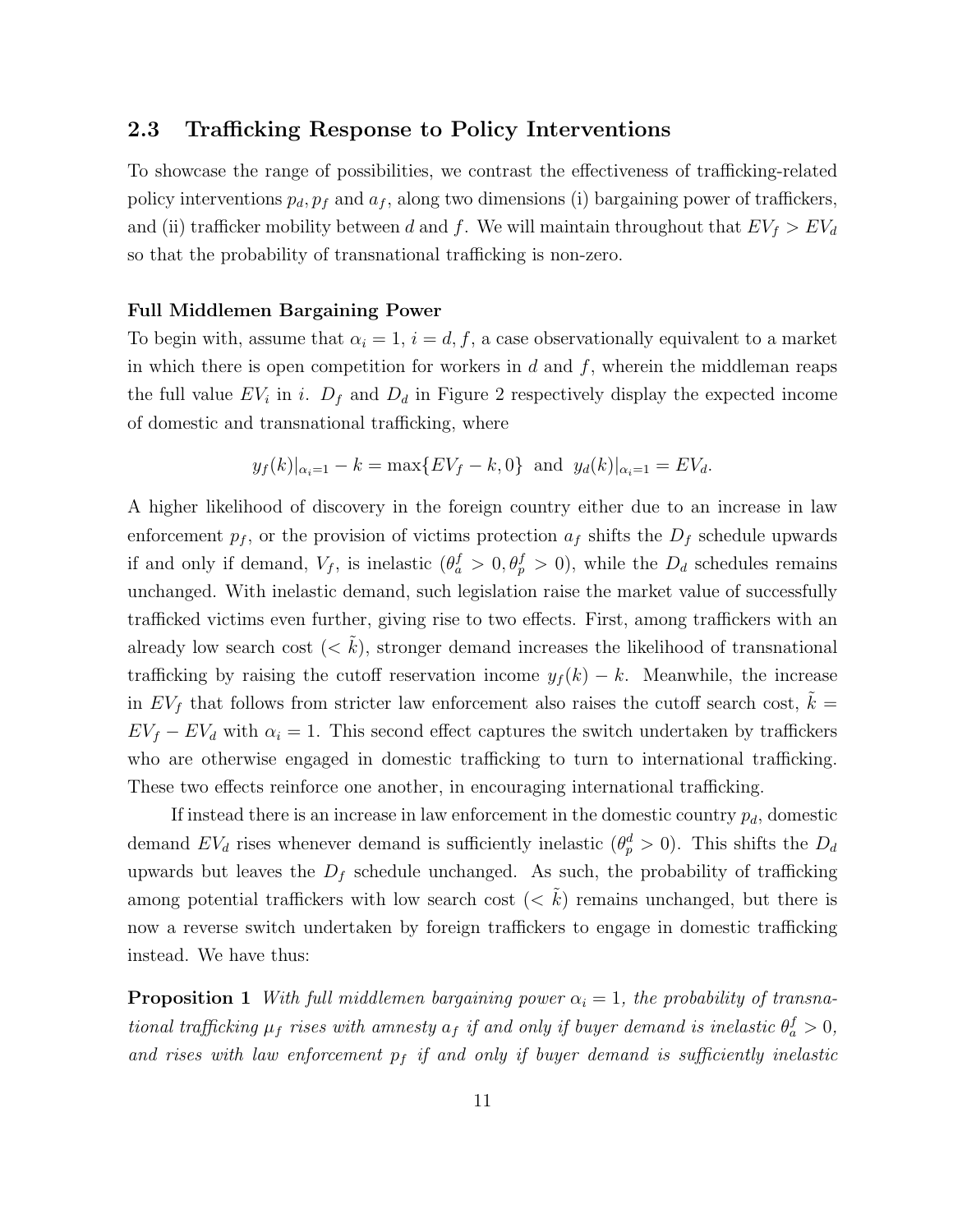$\theta_p^f > 0.$ 

By contrast,  $\mu_f$  decreases with domestic law enforcement  $p_d$  if and only if buyer demand is sufficiently inelastic  $\theta_p^d > 0$ .

Where there is full middlemen bargaining power, and inelastic demand in the foreign and domestic illicit sectors, Proposition 1 shows that foreign and domestic law enforcement policies are distinct, polar opposite forces in the list of push and pull factors of transnational trafficking.

#### Partial Bargaining Power

Let us return to the case of partial bargaining power  $\alpha_i \in (0,1)$  as shown in Figure 1. From  $(5)$  and  $(7)$ ,

$$
y_f(k) - k = \max\{\beta(\alpha_f E V_f - k) + \beta_f \alpha_d E V_d, 0\}
$$
  

$$
y_d(k) = \max\{\beta\alpha_d E V_d + \beta_d(\alpha_f E V_f - k), \alpha_d E V_d\}
$$

where the income of a foreign trafficker now depends on domestic value  $EV<sub>d</sub>$ , for his threat point income determines in part his equilibrium payoffs with partial bargaining power. Likewise, the income of domestic traffickers also depend on foreign value  $EV_f$ .

Now, a higher likelihood of discovery in the foreign country either due to an increase in law enforcement  $p_f$ , or the provision of victims protection  $a_f$  continues to shift the  $D_f$  schedule upwards if demand,  $V_f$ , is sufficiently inelastic  $(\theta_a^f > 0, \theta_p^f > 0)$ . But a higher foreign demand raises the threat point income of a domestic trafficker, and shifts  $D_d$  upwards as well. The resulting impacts are two-fold. First, and consistent with the full bargaining power case, for a trafficker with an already low search cost  $(< k$ ), stronger demand increases the likelihood of transnational trafficking by raising the cutoff reservation income  $y_f(k) - k$ . Second, and still consistent with the full bargaining power case, the increase in  $EV_f$  that follows from stricter law enforcement also raises the cutoff search cost,  $k = \alpha_f (EV_f - EV_d)$  with  $\alpha_i > 0$ . As such foreign legislation that raises the demand for trafficked victims unambiguously increase the likelihood of transnational trafficking,  $\mu_f$ .

Consider instead an increase in law enforcement in the domestic country  $p_d$ . Assuming once again that demand is sufficiently inelastic,  $(\theta_p^d > 0)$ , a rise in the likelihood of discovery domestically shifts the  $D_d$  upwards for by now familiar reasoning. This raises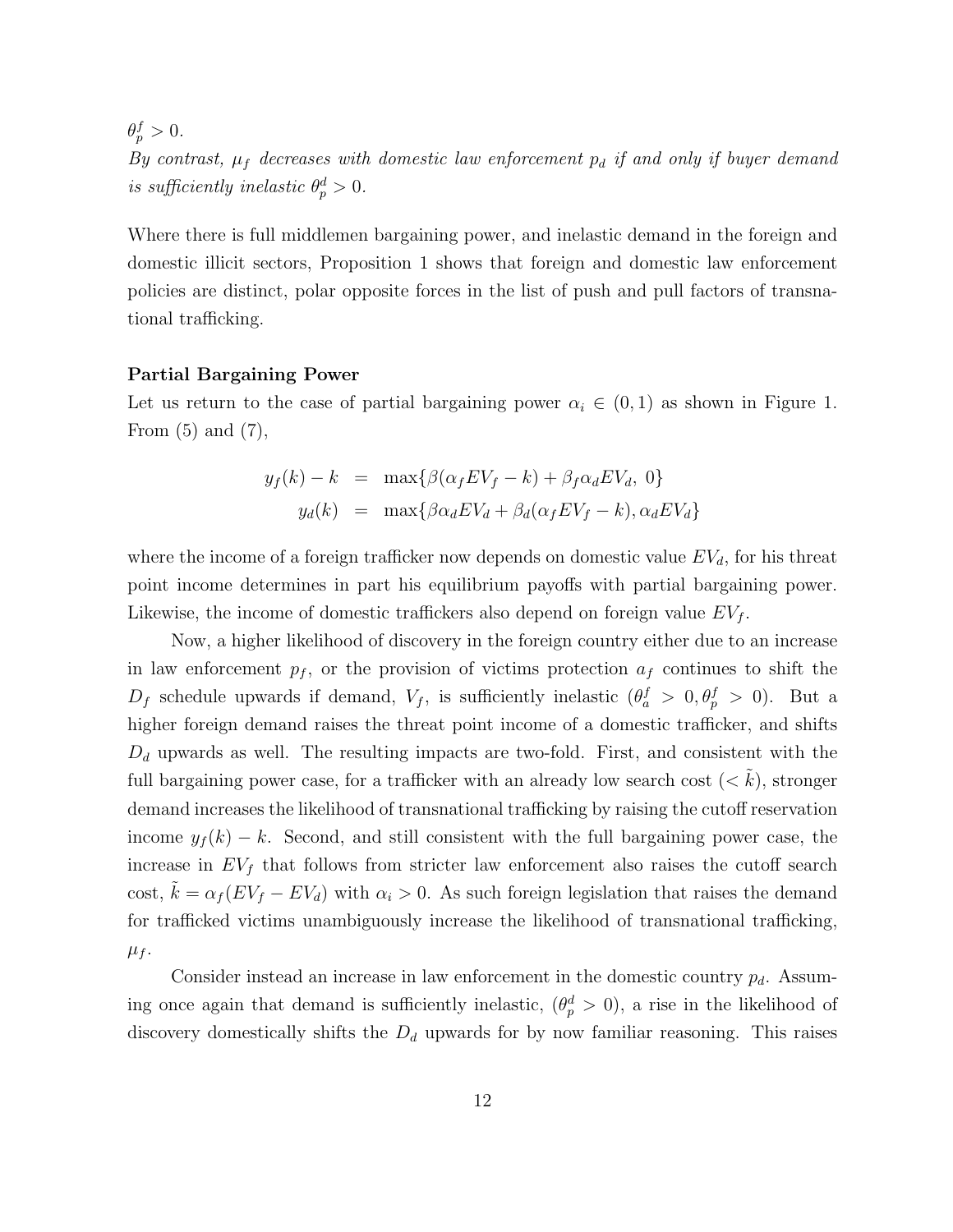the likelihood of domestic trafficking as the cut off search cost  $\tilde{k} = \alpha_f (EV_f - EV_d)$  decreases with domestic law enforcement. However, stricter law enforcement domestically shifts the  $D_f$  schedule upwards, indicating a rise in foreign traffickers income as well. This follows since the threat point income of foreign traffickers is now higher. Consequently, the incidence of trafficking among potential traffickers with low search cost  $(< k)$  rises. These two effects run contrary to one another, and the net effect depends on whether there is sufficient probability mass among traffickers with low search cost for the threat point income effect to dominate. To gauge the size of these two effects, denote:

$$
\mu_f^k = \int_0^{y_f(\tilde{k}) - \tilde{k}} g(\tilde{k}, \bar{y}) d\bar{y}
$$

as the probability mass of traffickers with the cutoff search cost. These are the first traffickers to switch away from transnational trafficking when the value of domestic trafficking rises. Meanwhile, denote:

$$
\mu_f^y = \int_0^{\tilde{k}} g(k, y_f(k) - k) dk
$$

as the probability mass among transnational traffickers with the threshold reservation income  $y_f(k) - k$ , summing across all those with search cost less than the cutoff. These are traffickers with sufficiently low search cost  $k$  but relatively high reservation income, and as such the first to engage in foreign trafficking when a hike in the value of domestic trafficking raises the threat point income of foreign traffickers. The relative size of these two groups of traffickers determine the impact of domestic legislation on transnational trafficking. In what follows, we say that on net, a representative trafficker has considerable ease of mobility between d and f if the ratio  $\mu_f^y$  $\int f/\mu_f^k$  is sufficiently large. Specifically,<sup>7</sup>

**Proposition 2** With partial middlemen bargaining power, the probability of transnational trafficking  $\mu_f$  rises with amnesty  $a_f$  if foreign buyer demand is inelastic, and rises with law enforcement  $p_f$  if foreign buyer demand is sufficiently inelastic  $(\theta_a^f > 0, \theta_p^f > 0)$ . The likelihood of transnational trafficking  $\mu_f$  rises with domestic law enforcement  $p_d$  as well if buyer demand is sufficiently inelastic  $\theta_p^d > 0$ , and if a foreign trafficker have considerable

$$
\frac{\partial \mu_f}{\partial p_d} = \left( -\alpha_f \mu_f^k + \frac{\alpha_d (1 - \alpha_f)}{1 - (1 - \alpha_f)(1 - \alpha_d)} \mu_f^y \right) \theta_p^d
$$

and the second part of the proposition straightforwardly follows.

<sup>&</sup>lt;sup>7</sup>To see the second part of the proposition, differentiate (8) with respect to  $p_d$  to obtain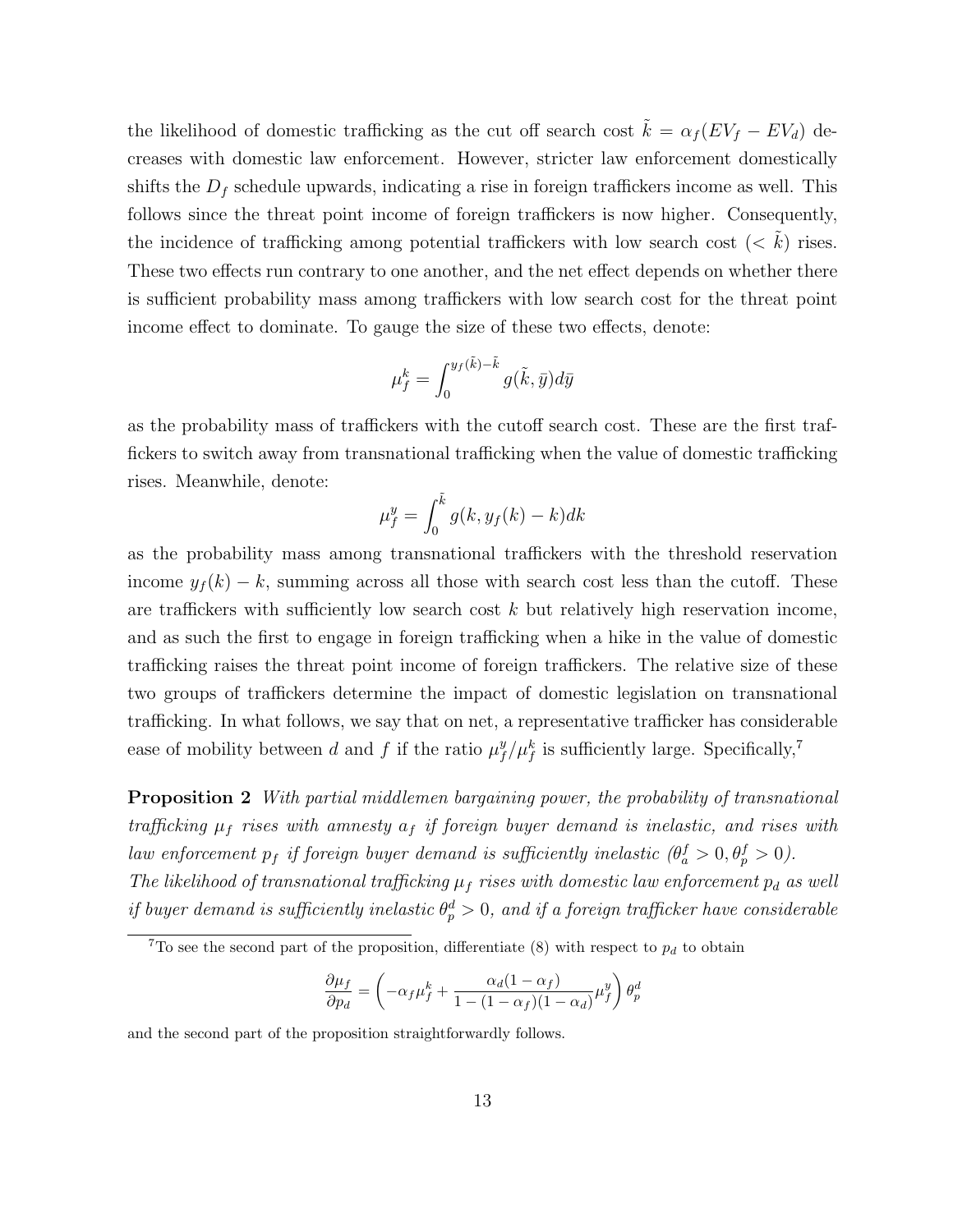ease of mobility between d and f:

$$
\frac{\mu_f^y}{\mu_f^k} > \frac{\alpha_f (1 - (1 - \alpha_d)(1 - \alpha_f))}{\alpha_d (1 - \alpha_f)} \equiv \bar{\alpha}.
$$

Partial bargaining power, and sufficiently extensive cross-border buyer connection on the part of middlemen traffickers are thus two key conditions for foreign and domestic law enforcement policies to mutually reinforce one another in determining the scale of transnational trafficking. Jointly, Propositions 1 and 2 suggest a list of sharp empirical implications, summarized in Table 1. First, the role of amnesty in transnational trafficking depends critically on illicit sector demand elasticity, regardless of the bargaining power of middlemen. Specifically, an increase in transnational trafficking subsequent to amnesty provision is consistent with inelastic demand (Table 1B and 1C, with  $\theta_a^f > 0$ ), while a negative trafficking impact of amnesty is consistent with elastic demand (Table 1A, with  $\theta_a^f < 0$ , and  $\theta_p^i < 0$ ,  $i = d, f$ ). This is true for all degrees of middlemen bargaining strength,  $\alpha_i \in [0, 1]$ , and all  $k \geq 0$  and  $\bar{y} \geq 0$ .

Second, if demand is indeed sufficiently inelastic (Table 1B, with  $\theta_a^f > 0$ , and  $\theta_p^i >$  $0, i = d, f$ , whether domestic and foreign law enforcement are found to be mutually reinforcing or run opposite to one another can shed light on the bargaining power and crossborder reach of middlemen traffickers. In particular, law enforcement against illicit sector activities in host  $(p_f)$  and source  $(p_d)$  countries that mutually reinforce one another in encouraging transnational trafficking is consistent *only with* partial middleman bargaining power, and a ready access to an internationally diverse buyer base. This is shown in Table 1B for  $\alpha_i \in (0,1)$  and  $\mu_f^y$  $f^y/\mu_f^k > \bar{\alpha}$ , where both  $p_f$  and  $p_d$  are shown to have a positive impact of international trafficking flows. In all other cases in Table 1B, the effects of  $p_f$ and  $p_d$  on international trafficking bear opposite signs.

Table 1C completes our classification of the possible cases by turning now to situations where demand is inelastic but not sufficiently so such that  $\theta_a^f > 0$ , but  $\theta_p^i < 0$ ,  $i = d, f$ . With the impact of law enforcement on buyer valuation  $\theta_p^i$  now in opposite sign compared to Table 1B, the impact of law enforcement on international trafficking is likewise also in opposite sign compared to Table 1B. For our empirical analysis in the sequel, note that Tables 1A - 1C identify six potential combinations of the effects of  $a_f,\,p_f$ and  $p_d$  on transnational trafficking.<sup>8</sup> Three of these are of particular interest as they are

<sup>8</sup>These are: {Neg., Neg., Pos.}, {Neg., Neg., Neg.}, {Pos., Pos., Neg.}, {Pos., Pos., Pos.}, {Pos., Neg., Pos.}, and {Pos., Neg., Neg.}.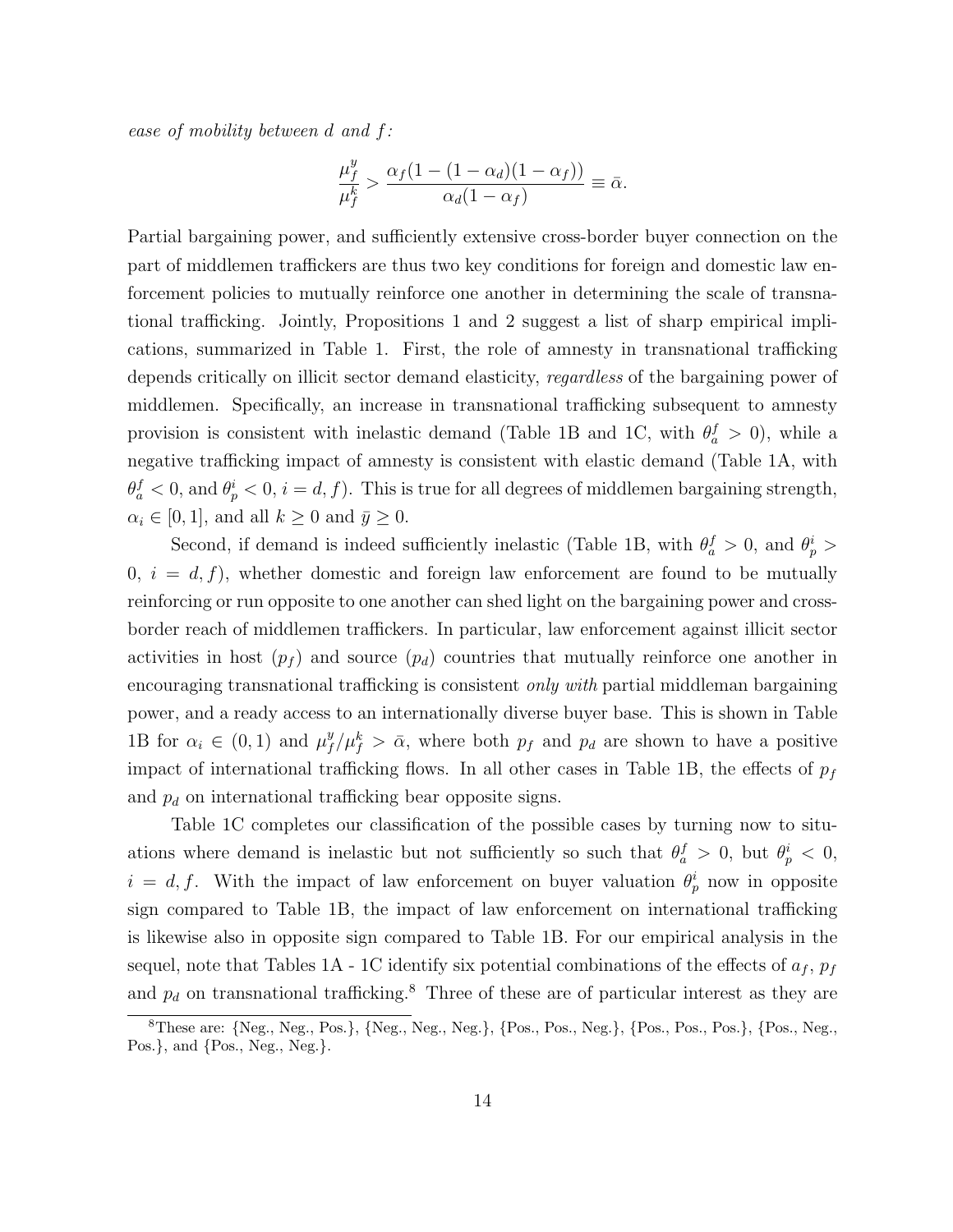each consistent with a precise combination of demand elasticity, bargaining power, and trafficker mobility. In particular, the case of amnesty, foreign and domestic law enforcement each imposing a negative impact ({Neg., Neg., Neg.} in Table 1A) on transnational trafficking is consistent only with elastic demand, partial bargaining power  $(\alpha_i \in (0,1)),$ and considerable ease of mobility on the part of traffickers  $(\mu_f^y)$  $_{f}^{y}/\mu_{f}^{k} > \bar{\alpha}$ ). In contrast, all three policies are expected to contribute to increase the likelihood of transnational trafficking ({Pos., Pos., Pos.} in Table 1B}) when there is sufficiently inelastic demand, partial bargaining power, and ease of trafficker mobility. Finally, amnesty and law enforcement (either abroad or domestically) have opposite impacts on international trafficking ({Pos., Neg., Neg.  $\{$  in Table 1C $\}$ ) when demand is inelastic by not sufficiently so, when there is partial bargaining power, and when there is considerable ease of trafficker mobility.

The aim of our empirical investigation is to characterize the market for trafficking in terms of demand elasticity, trafficker bargaining power, and their ease of mobility across domestic and foreign countries. To do so, in what follows we identify the push and pull factors which drive transnational trafficking while paying close attention to the effect of two key policy-relevant variables - host country victim protection through amnesty and host and source country legislation against prostitution, a sector which constitutes a lion's share of employment for trafficked victims.<sup>9</sup>

## 3 Data on Human Trafficking

A paucity of reliable and comparable data has been a key factor hindering research on the forces that determine international trafficking. Research on the topic is based primarily on piecemeal information gathered from victims of trafficking. For example, the International Organization of Migration (IOM) has collected data since 1999 from persons assisted under the IOM's counter-trafficking programs. These data from the Counter-Trafficking Module Database (CTM) of the IOM primarily cover trafficking originating from the Balkans (Salt 2005). More recently, a unique data set has been collected by the ILO's Special Action Programme to Combat Forced Labour (SAP-FL). Based on questionnaires from 160 returned migrants in four origin countries (Albania, Romania, Moldova and Ukraine), interviews with informants, focus group discussions and research

 $9A$  recent study conducted by the United Nations Office of Drugs and Crime (UNODC 2009, p. 51) shows that based on information provided by 52 countries, an overwhelming majority (79%) of the reported incidences of human trafficking involve sexual exploitation.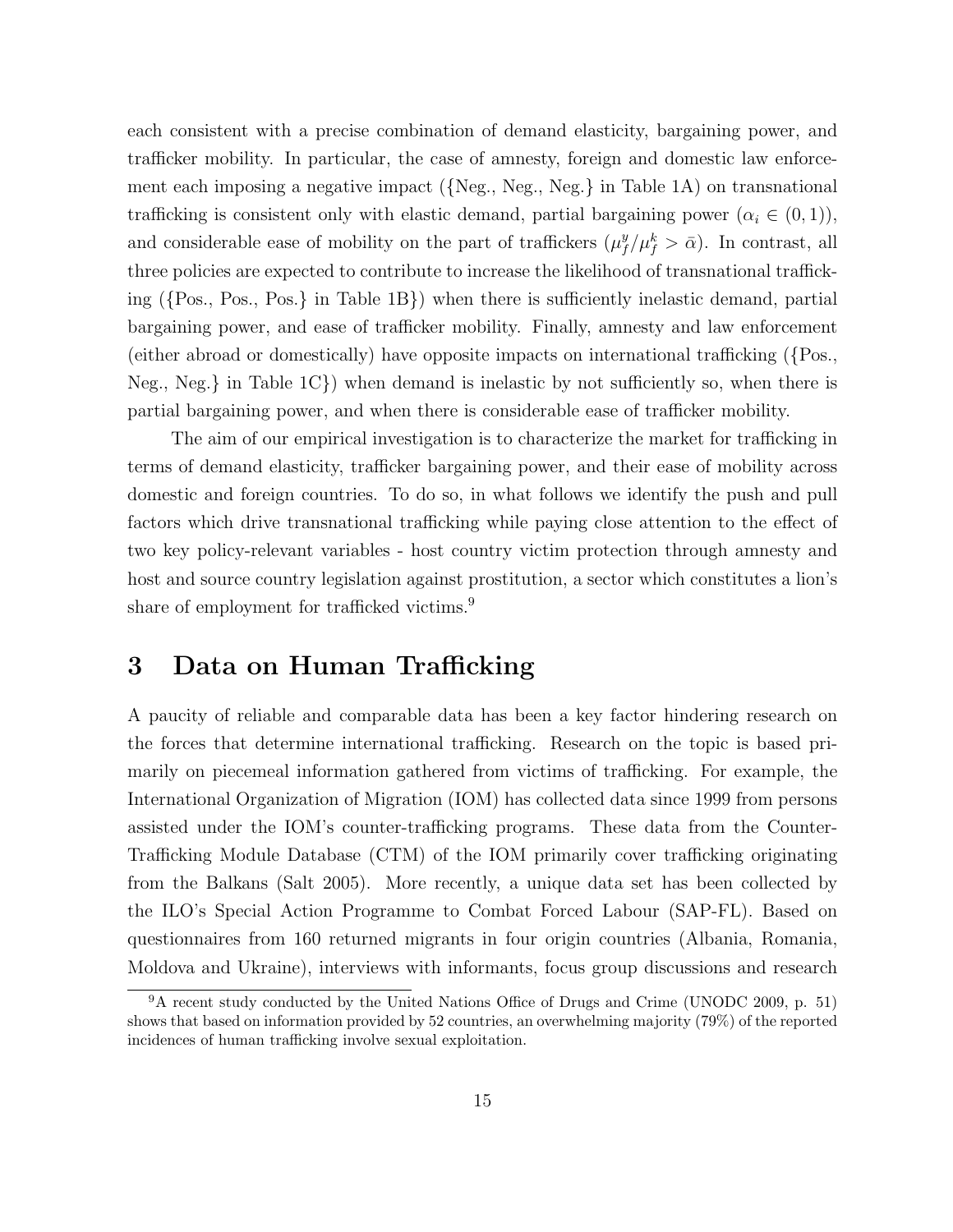in seven destination countries (France, Germany, Hungary, Japan, Russia, Turkey and United Kingdom), the SAP-FL database contains 298 entries of forced labor of which 186 are trafficked victims (see Andrees and van der Linden, 2005). Most recently, a study by Mahmoud and Trebesch (2009) analyzes IOM data from 5513 households in Belarus, Bulgaria, Moldova, Romania and Ukraine and shows that migrant families in migration areas and with larger migrant networks are much more likely to be a victim of trafficking. While yielding useful information, these studies based on interviews with survivors leads to an emphasis on the supply-side of the problem of trafficking and limits analysis of the demand-side factors (economic and legislative) that creates a market for trafficked individuals in the destination countries. As a result the economic and demographic characteristics of host and source countries of trafficking, the international and national legislation in host and source countries that affect the incentives of traffickers, and finally how these in turn interact with the characteristics of the market for trafficking highlighted in our theoretical discussion (i.e. demand inelasticity, trafficker bargaining strength and ease of mobility) have yet to be thoroughly analyzed.

To shed light on these issues, the empirical analysis presented here is based on a dedicated dataset collected specifically for the purpose of this paper. In terms of a global picture of the incidence of trafficking the Trafficking in Persons (TIP) Report (US Department of State 2003) and The Protection Project (TPP) Country Report (2002), are the two most extensive collection of cross-country trafficking information to the best of our knowledge. The U.S. State Department's country reports provides qualitative information on host and source countries of trafficking based on reports published in host countries, and only for those host countries where at least 100 cases of trafficking have been discovered in the past year. While the Protection Project's Report details trafficking routes as well as laws and legislation surrounding trafficking and prostitution in every country.<sup>10</sup>

We combed through the sizeable and extensive country-by-country descriptive accounts in the TIP (2003) and the TPP (2002) reports to obtain two sets of information for each country. These are, first, whether a country is a host country of trafficking, a source, both (a trafficking hub), or neither.<sup>11</sup> Second, for each country we identify its trafficking

<sup>10</sup>Copies of the annual U.S. Department of State, Trafficking in Persons Reports can be found at http://www.state.gov/g/tip/rls/tiprpt/. The specific report that we use to construct our data base covers the period April 2002 to March 2003. The Protection Project Report is published by The Johns Hopkins University School of Advanced International Studies and the 2002 report provides information on legislation pertaining to trafficking and prostitution for the year 2002.

<sup>&</sup>lt;sup>11</sup>We use the year 2002 as a cutoff, for our data on legislation on trafficking and prostitution from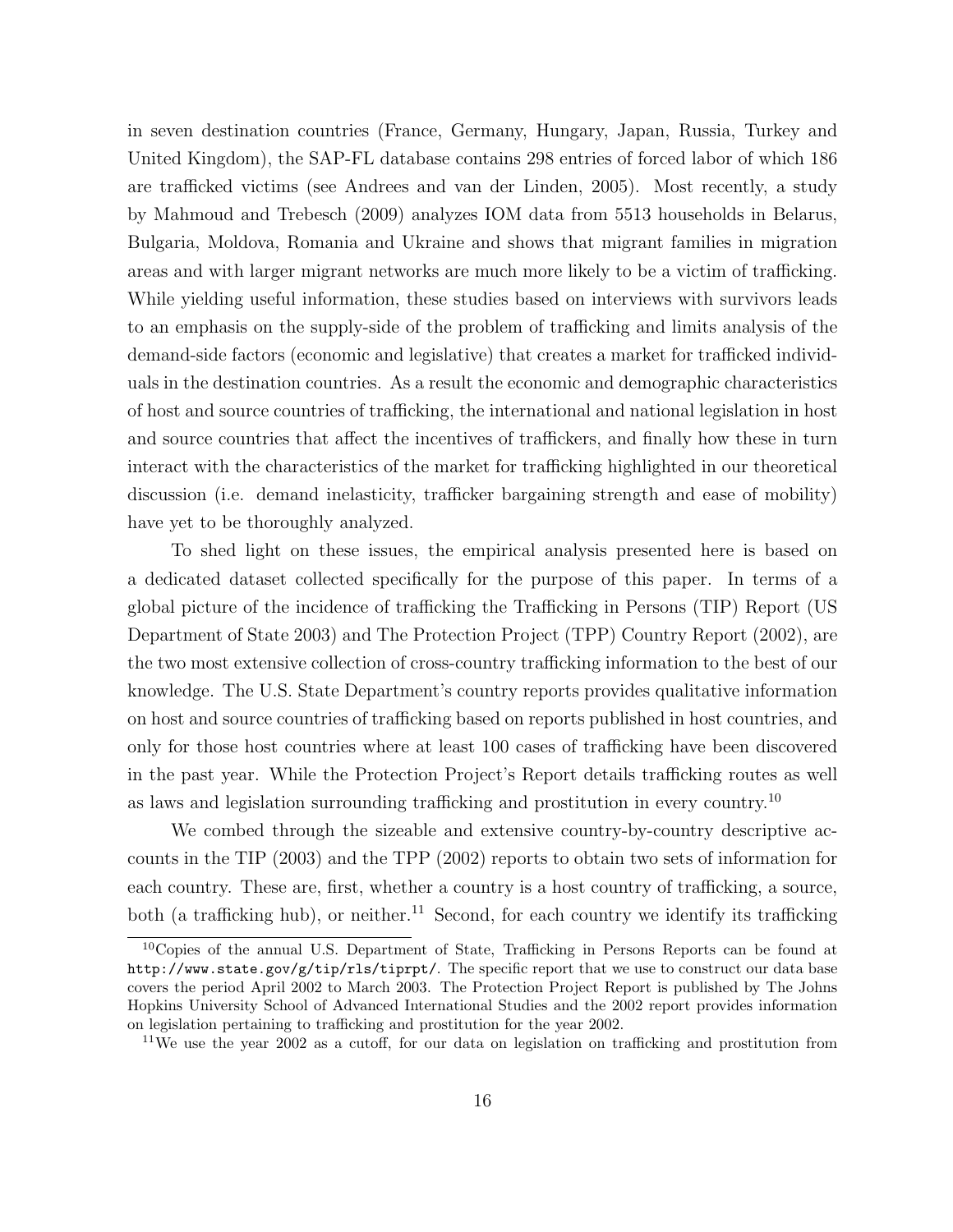links. We construct a binary variable " $traffick_{hs}$ ", for all potential host-source country pairs. The variable takes on a value of "1" if trafficking from country s to country h has been reported, and "0" otherwise. The data in these reports is certainly not comprehensive and clearly unreported cases of trafficking are not accounted for. Nevertheless, it does contain information to support an analysis of broad patterns of trafficking and represents a first attempt at systematically using available information to analyse the interaction between host and source country legislation and incentives of traffickers.

Table 2 lists the 187 countries included in our data and their location in the four-part taxonomy. Of the 187 countries in our dataset, 42 countries are identified as source, 45 as hosts, 66 as hubs (or transit countries that act as both source and host) while 44 countries have no reported incidence of trafficking. To shed further light on the characteristics of the countries falling in each category, Table 3 provides category specific information on a few key characteristics. All economic and demographic variables are taken from World Bank (2004) for the year 2000. All legislative and law enforcement related variables are taken from Protection Project (2002). Furthermore, variables capturing political stability, voice and accountability, and rule of law are taken from Kaufmann, Kraay, and Zoido-Lobaton  $(1999a, 1999b).$ <sup>12</sup>

# 4 Empirical Methodology

### 4.1 Specification

To identify the drivers of cross-border trafficking we propose to estimate a modified gravity model. Such models have been widely used to examine trade flows and international

"most legislative frameworks on trafficking in persons have been developed only within the last few years... The UN Protocol entered into force in December 2003. The data shows that the majority of countries did not have any sort of trafficking in persons legislation prior to that year and that most of the current laws criminalizing human trafficking were established after 2003. (p. 22)"

While these developments since 2003 raise intriguing empirical questions, we do not have access to information on the legislative reforms carried out at the individual country level since 2003.

<sup>12</sup>The "rule of law" indicator is a composite index of voice and accountability; political and stability; government effectiveness; regulatory framework; rule of law and control of corruption. The indicator ranges from  $-3$  (worst) to  $+3$  (best).

the Protection Project Report pertains to that year. Furthermore, since 2003, a wave of national level legislative reforms to crackdown on international trafficking has reportedly taken place in response to the UN Protocol to Prevent, Suppress and Punish Trafficking in Persons (UNODC 2009). According to UNODC (2009),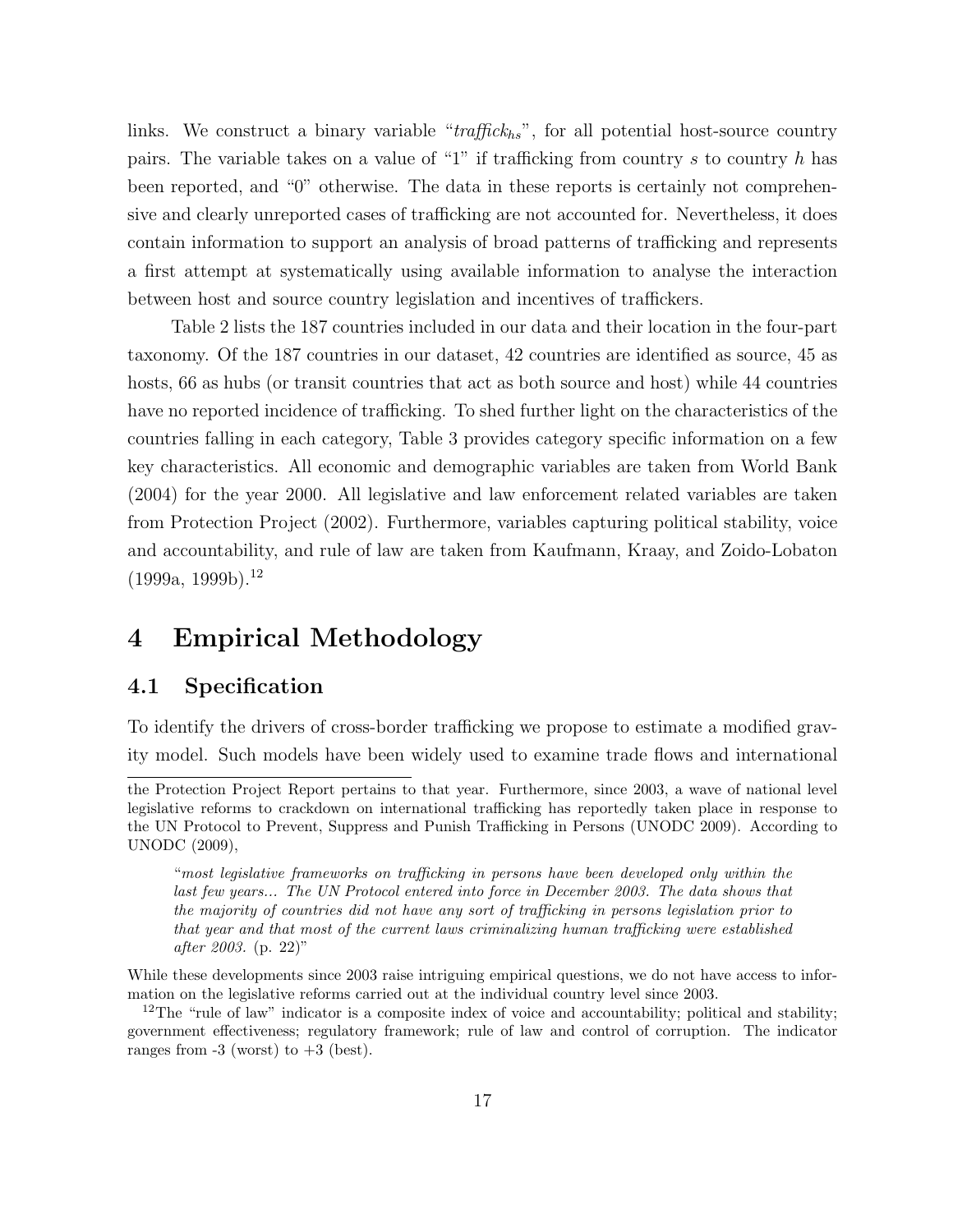migration. In its simplest form, in the migration context, a gravity model specifies international migration flows between an origin and a destination country as a function of income and population in both locations and some measure of the physical distance between countries.<sup>13</sup> Both origin and destination country characteristics are included to control for the push and pull factors that drive the migration decision.

Drawing on this established literature, we specify and estimate an augmented gravity model. The outcome variable in our trafficking flow model is a measure of whether there is any reported incidence of human trafficking from country s (source) to h (host). Following the standard approach we specify trafficking as a function of per capita GDP (PCGDP) in both the host and the source country. However, instead of an explicit measure of physical distance we include a measure of whether countries s and h share a common border and whether they are in a common region of the world. These proxies may be more useful measures of overall distance because it is not very clear, especially in large countries with multiple ports of entry and exit, the point from where one should measure the distance between countries s and h.

In addition to the inclusion of common region and common border effects we include other region specific measures which may have a bearing on trafficking flows. These include for both host and source countries a variable indicating whether the country is a transition economy (from socialist towards market-based economy), whether the country is land-locked and a set of regional fixed effects. Furthermore, following some of the migration literature (Borjas 1987, Karemara et al. 2000) we include a set of variables that reflect host and country political conditions. These are, variables which capture rule of law, political stability and voice and accountability in both host and source countries.

Finally, and most importantly, we include whether host and source countries have laws banning prostitution and whether they have laws which allow for the granting of amnesty to trafficked victims. Whether a country grants legal status (amnesty) indicates that a country does not treat victims of trafficking in violation of immigration law and subject to deportation but offers them temporary or permanent residency status. The presence of host (source) country laws banning prostitution is the empirical counterpart for  $p_f$  ( $p_d$ ) and legal provisions allowing for amnesty is the empirical counterpart of  $a_f$ . We expect that countries which have laws banning prostitution are more likely to enforce laws related to trafficking (at least of women). While it is quite likely that there is

 $13$ Papers which employ the gravity model in the immigration context include Sjaastad (1962), Greenwood (1975), Borjas (1987, 1989), and Karemera et al (2000).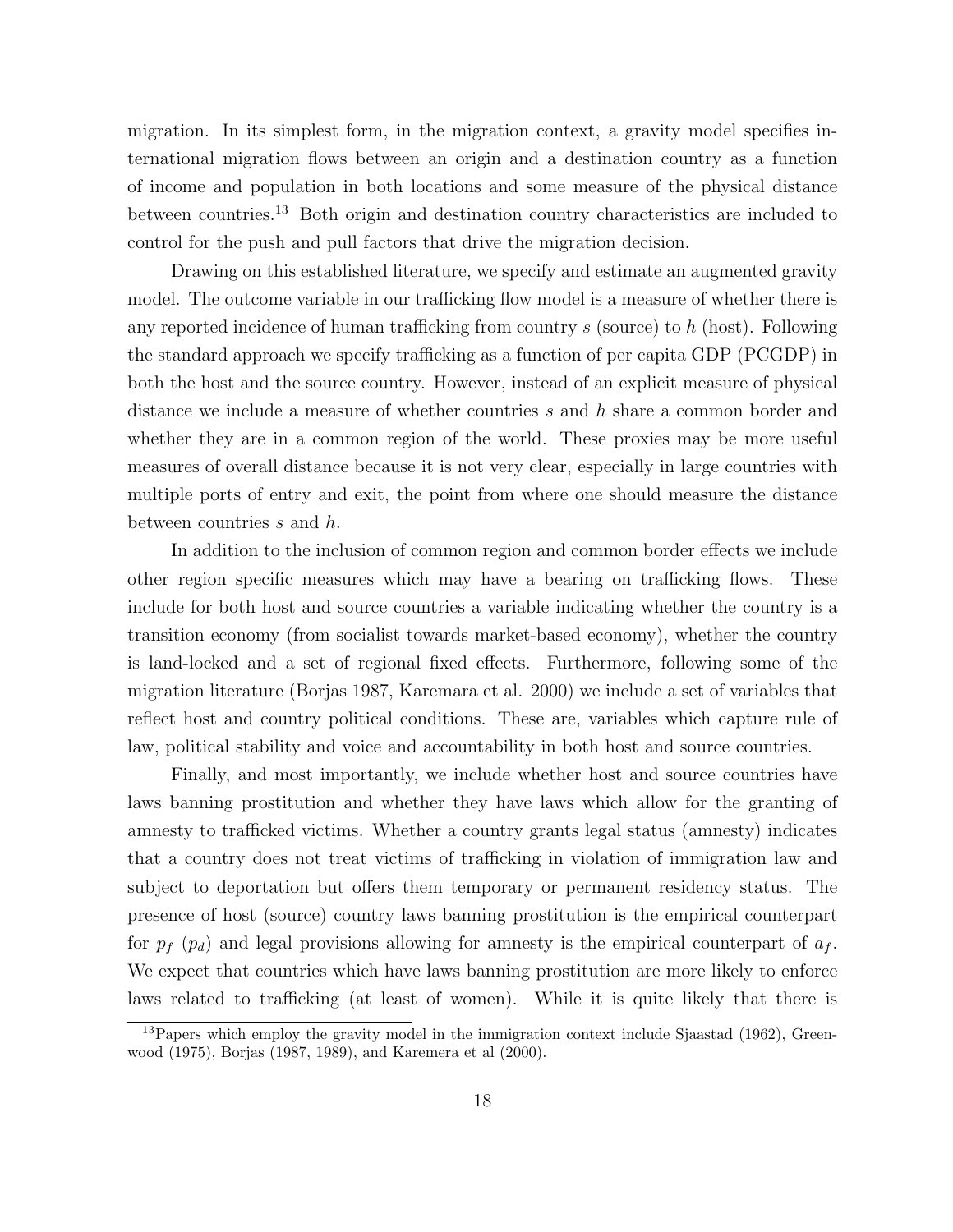a gap between legislation and enforcement in the absence of actual information on law enforcement activities the use of laws banning prostitution as a proxy for law enforcement related to prostitution, given that it is a sector that account for the bulk of trafficked victims' employment does not seem unreasonable.

The complete augmented gravity specification may be written as:

$$
\begin{aligned}\n\text{Traffick}_{hs} &= \text{PCGDP}_{h(s)} + \text{Common Region} + \text{Common Border} + \text{Region}_{h(s)} \\
&\quad + \text{Politional Conditions}_{h(s)} + \text{Grants Legal Amnesty}_{h(s)} \\
&\quad + \text{Bans Prostitution}_{h(s)} + \epsilon_{hs}.\n\end{aligned}\n\tag{10}
$$

### 4.2 Econometric Concerns and Estimation

Since traffick<sub>hs</sub> is a binary variable, assuming that  $\epsilon_{hs}$  is normally distributed we begin by estimating several single-equation probit specifications of (10). Given that the main aim of the empirical work is to characterize the market for trafficking by examining the effects of amnesty in a host country and the effect of host and source country prostitution laws (as proxies for law enforcements with regard to trafficking) a relevant econometric concern is whether these three policy related measures and trafficking flows are simultaneously determined. While laws pertaining to prostitution are less likely to be directly linked to trafficking flows, our main concern is about the amnesty variable as it is probably the variable which is most susceptible to a two-way relationship. That is, a country may be more likely to grant amnesty if it experiences a large inflow of trafficking rather than trafficking flows being driven by the provision of amnesty.

An additional but related concern is that since we are using a single cross-section of data and cannot control for country specific unobserved heterogeneity which may influence trafficking flows and laws we may obtain biased estimates of the effect of amnesty provision and prostitution related laws on trafficking. For example, unobserved country specific characteristics and values such as tolerance and openness may influence trafficking flows and may also exert an effect on whether a country provides amnesty. An obvious approach to account for this would be to use panel data and allow for country fixed effects. However, such data are not readily available and even if they were, considering that amnesty and prostitution related variables are unlikely to display much variation over time, access to panel data is unlikely to aid identification of the effect of such laws on trafficking. As an alternative, in addition to the inclusion of the country specific socio-political conditions in (10), to account for typically unobserved country values which may influence trafficking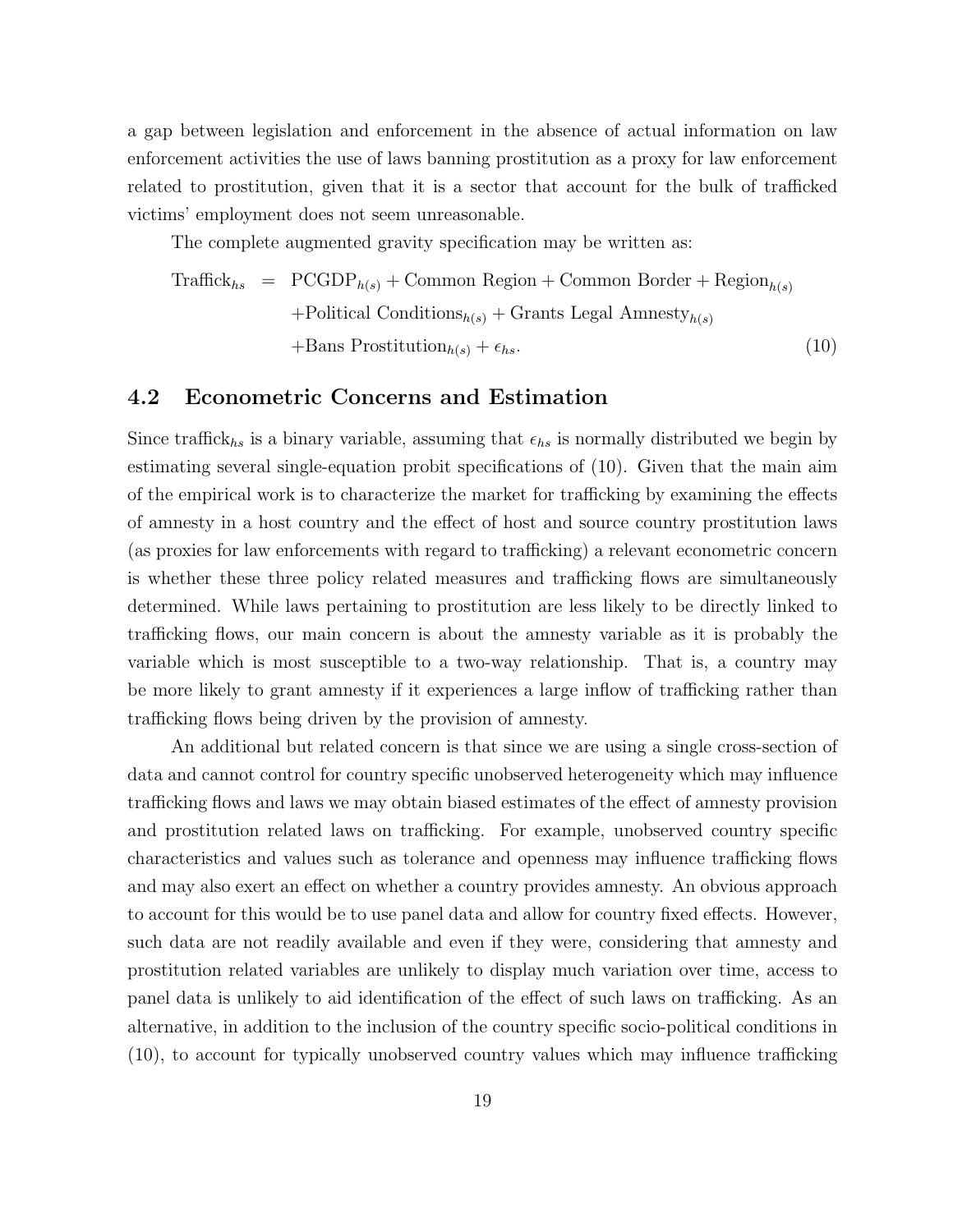flows and the policy-relevant variables of concern we estimate specifications which control for "distaste for foreign neighbors" and a country's views on prostitution.<sup>14</sup> These data are obtained from the World Values Survey, a source which claims to provide a country-level representative assessment of values and outlook of the residents in various countries.<sup>15</sup>

To allow for the possible endogeneity between trafficking flows and amnesty we adopt an instrumental variable (IV) approach and provide several IV estimates of (10). We endogenize amnesty and treat it as a function of explanatory variables that are listed in (10) and a set of variables that are assumed to determine amnesty but are assumed not to have a direct bearing on trafficking (excluded from the trafficking equation). Following Vella (1993) we obtain generalized residuals from a first-stage probit regression of amnesty which are subsequently, inserted in (10). This augmented probit equation provides consistent estimates and a test of the null hypothesis that the coefficients on the generalized residuals are zero is a (Hausman) specification test for the exogeneity of amnesty.

While the estimation methodology is straightforward a key concern while implementing IV is the availability of credible instruments. To estimate the impact of amnesty on trafficking we need variables that are correlated with the probability that a country grants amnesty but which, conditional on other controls, do not exert an effect on trafficking flows, other than through their effect on amnesty provisions. There are several sets of potentially relevant instruments.

In recent years, a large body of literature has shown that a country's legal origins have a direct bearing on its legal framework in several spheres and through these laws on economic and social outcomes.<sup>16</sup> More specifically, LaPorta et al.  $(1997, 1998)$  use

<sup>&</sup>lt;sup>14</sup>The question on tolerance of foreign neighbors is: "On this list are various groups of people. Could you please sort out any that you would not like to have as neighbors?" A positive response is recorded as the number one, while a no response is recorded as a zero. The question for the justifiability of prostitution is: Please tell me for each of the following statements whether you think it can always be justified, never be justified, or something in between. A ten point scale is given with 1 equal to never justifiable and 10 equal to always justifiable.

<sup>15</sup>European Values Study Group and World Values Survey Association. EUROPEAN AND WORLD VALUES SURVEYS FOUR-WAVE INTEGRATED DATA FILE, 1981-2004, v.20060423, 2006. Aggregate File Producers: Análisis Sociológicos Económicos y Políticos (ASEP) and JD Systems (JDS), Madrid, Spain/Tilburg University, Tilburg, The Netherlands. Data Files Suppliers: Análisis Sociologicos Economicos y Politicos (ASEP) and JD Systems (JDS), Madrid, Spain/Tillburg University, Tillburg, The Netherlands/ Zentralarchiv fur Empirische Sozialforschung (ZA), Cologne, Germany:) Aggregate File Distributors: Análisis Sociológicos Económicos y Políticos (ASEP) and JD Systems (JDS), Madrid, Spain/Tillburg University, Tilburg, The Netherlands/Zentralarchiv fur Empirische Sozialforschung (ZA) Cologne, Germany.

<sup>&</sup>lt;sup>16</sup>For more details on the link between legal origins and laws in different spheres including labor laws, company and security law see LaPorta et al. (2008). For the link between legal origins and constitutional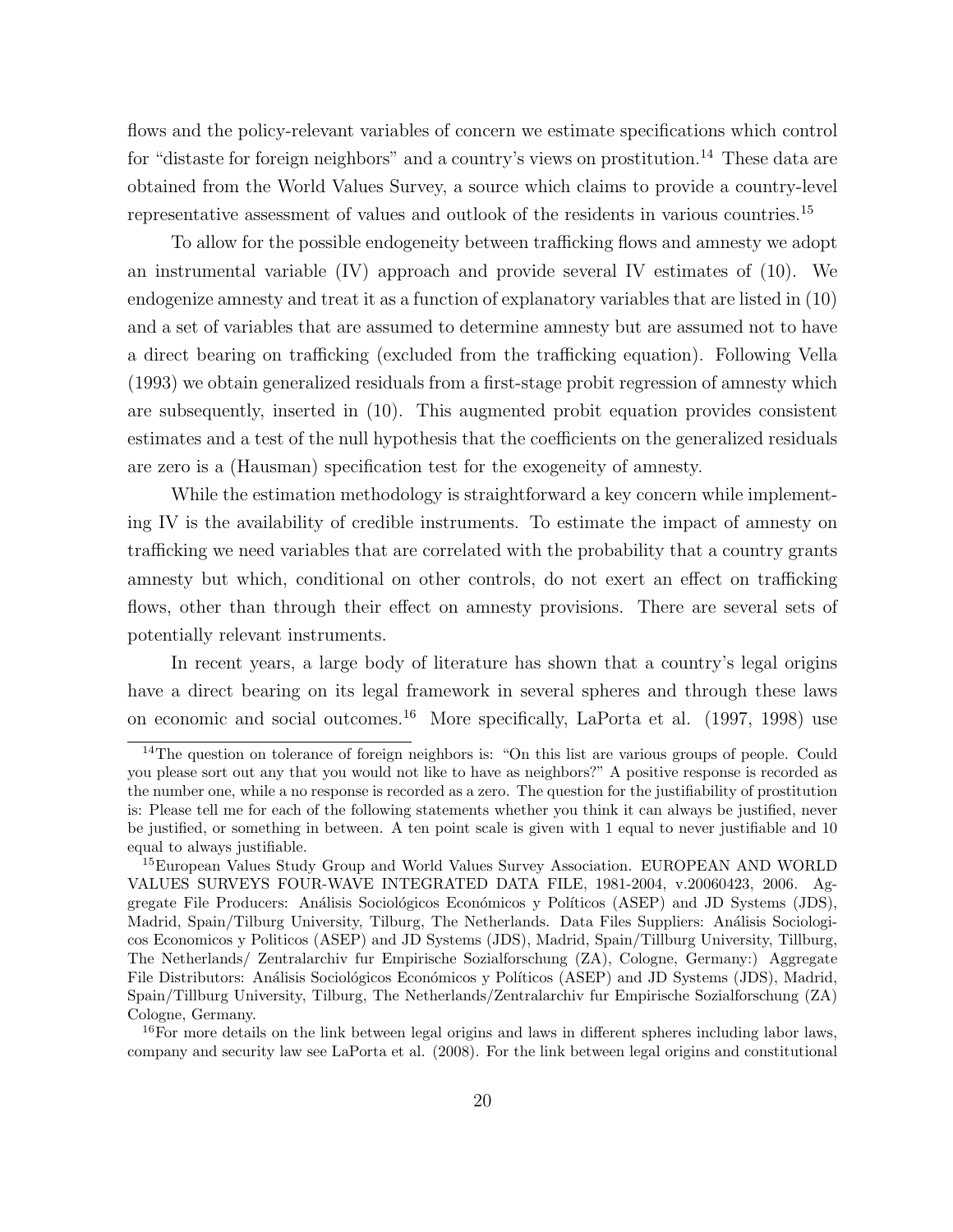a country's legal origins as an instrument for its legal rules to identify the effect of laws on outcomes of interest. Taking a cue from this literature we argue that laws regarding amnesty are likely to be influenced by a country's legal origins but are unlikely to exert a direct effect on trafficking patterns. While laws do evolve, the legal origin theory argues that the origins of a legal system continue to exert a substantial influence on its current legal system and that each legal system is marked by an "ideology, that is, a religious or political conception of how economic or social life should be organized" (Zweigert and Kotz, 1998, p.72). Following Reynolds and Flores (1989) each country in our data set is classified into one of five groups (Socialist, English common law, and civil law which is further divided into French, Scandinavian and German origin) and subsequently the set of variables indicating a country's legal origins are used to instrument amnesty.

While it is quite likely that a country's legal origins are correlated with the probability that it grants amnesty, the exclusion restriction that legal origins do not have a direct bearing on trafficking flows may be challenged. If legal origins are viewed as a general indicator of how economic and social life should be organized then these instruments may capture country-level unobserved attitudes such as openness or tolerance and may indeed have a direct bearing on trafficking flows. We adopt two approaches to examine the extent to which our estimates may be driven by such omitted variables. First, we estimate several IV models including specifications which control for a number of variables which are likely to be correlated with trafficking flows and legal origin. These include measures of the rule of law, voice and accountability, political stability, distaste for foreign neighbors, attitudes towards prostitution. Of course it is not possible for us to control for all variables that might be correlated with legal origins and trafficking flows, hence in addition to these sensitivity checks we examine the validity of the instruments by using an overidentification test. To implement the test we use the mortality rate of European settlers in colonies between the seventeenth and the nineteenth century as an additional instrument for amnesty. This variable has been used most famously by Acemoglu et al. (2000, 2001) to instrument institutions and is based on the argument that colonies with high rates of settler mortality were less attractive for European settlers and hence less likely to have developed institutions conducive to economic development. Drawing a parallel we argue that countries with high settler morality rates are less like to have developed the legal infrastructure and institutions that would allow for the granting of

commitments to education, health, housing and worker's rights see Ben-Bassat and Dahan (2008).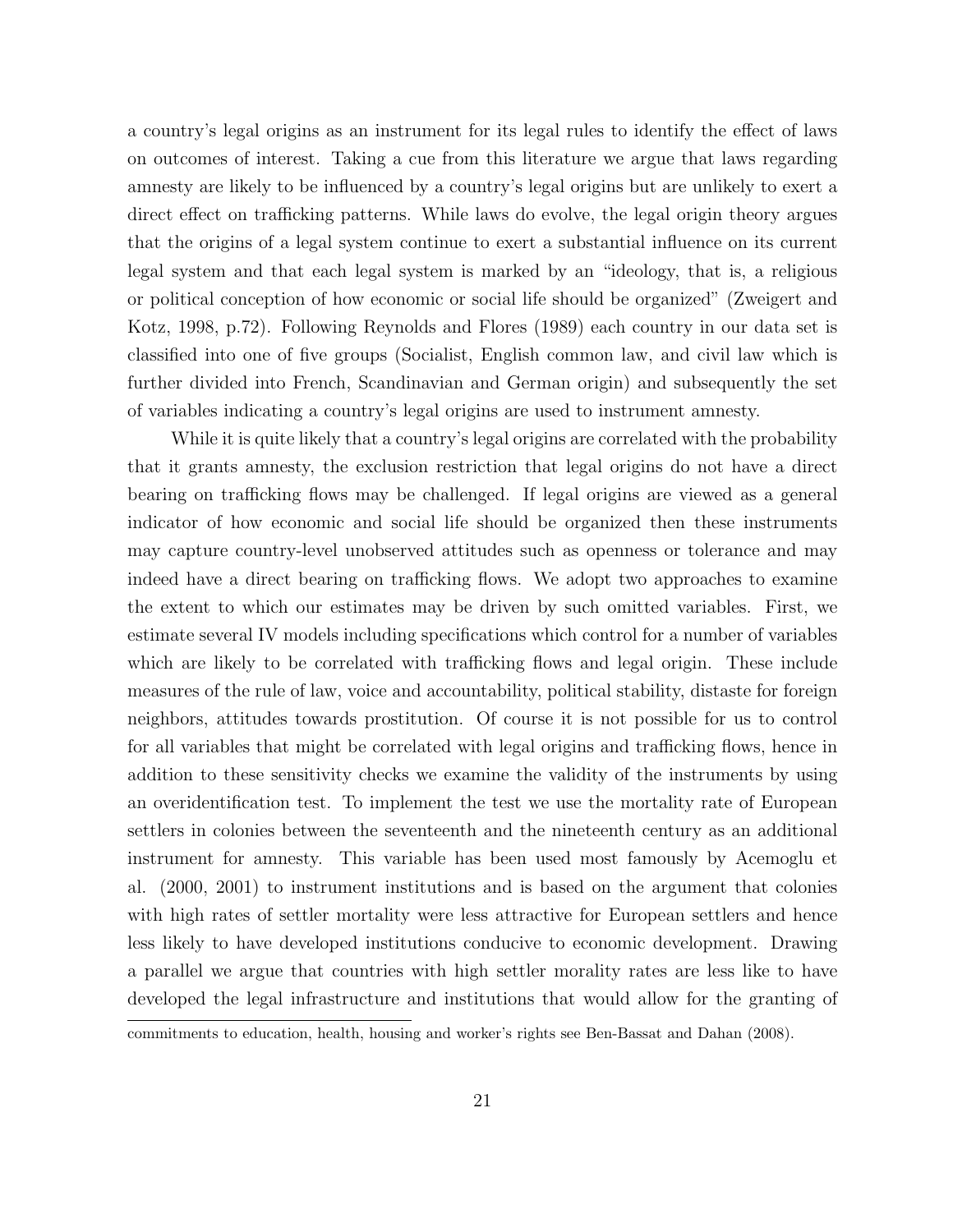amnesty to trafficked people. For instance, in a country with high settler mortality there would be little need for strong immigration and amnesty legislation.<sup>17</sup>

## 5 Regression Results

### 5.1 Single Equation Estimates

Single equation estimates of several variants of (10) are provided in Table 4. The first specification includes only the key variables of interest (amnesty and prostitution laws) while each successive specification expands the model to include additional regressors. Specification 2 includes GDP and distance related measures, specifications 3 and 4 include measures to control for regional fixed effects, while specifications 5 and 6 include controls for country specific social and political conditions.

Focusing on the key variables of interest, as shown in the table, regardless of the specification, the estimates indicate that the granting of amnesty by a host country is statistically significant and positively associated with trafficking flows. The marginal effect ranges from 1.1 to 5.5 percentage points and while the inclusion of various regressors reduces the magnitude of the coefficient, it remains remarkably stable across specifications. Except for specification 1 which includes only the key policy-relevant variables, the magnitude of the coefficient lies between 1.2 and 2.1 percentage points. Based on the specification (specification 4) which records the smallest magnitude, at the mean, the provision of amnesty in a host country increases the chances that it experiences trafficking by about 56 percent  $(1.15/2.05)^{18}$ . As argued in the theoretical section of the paper and displayed in Table 1, the provision of amnesty, which is designed to protect victims by making it more attractive for them to access host country police authorities, raises the likelihood that a trafficking victim will be discovered and will stop working. If demand for trafficking is elastic then an increase in the likelihood of discovery may be expected to reduce trafficking flows. However, across the board we see that there is a positive link between host country amnesty provision and trafficking flows suggesting that demand for

<sup>&</sup>lt;sup>17</sup>The European settler mortality rate defined in terms of deaths per thousand is available for 73 countries. It is based on the mortality rates of soldiers, bishops and sailors working in various colonies over the 17th and 19th centuries. For more details see Acemoglu et al. (2001). Since the measure of settler mortality is computed in the 19th century it should have no bearing on current trafficking flows except through the endogenous variable.

<sup>&</sup>lt;sup>18</sup>The marginal effect of amnesty on trafficking is  $1.15$  percentage points while the observed probability of trafficking in the sample used to estimate specification 4 is 2.05 percent.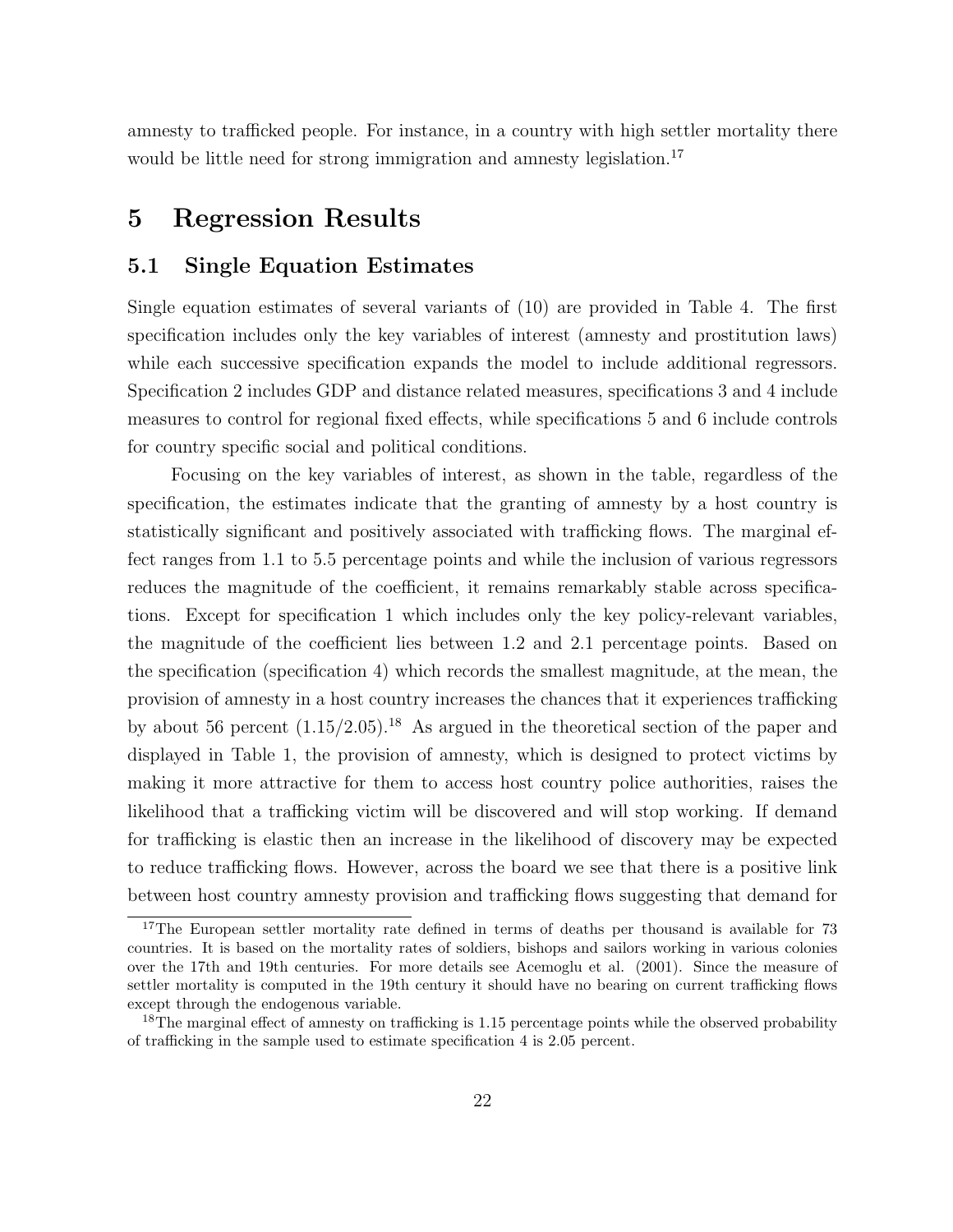trafficking is inelastic and that an increase in the probability of discovery (cost of trafficked individuals) does not hinder trafficking flows.

In terms of laws prohibiting prostitution, the estimates are also stable across specifications and display a positive link between host country prostitution laws and the probability of trafficking. However, the estimates are small in magnitude and are not statistically significant. Similarly, the coefficients on source country prostitution laws are also positive, small and not statistically significant at conventional levels. Notwithstanding their insignificance both sets of laws have a positive sign indicating that increases in law enforcement related to illicit sector activities in both host and source countries mutually reinforce one another and are likely to increase trafficking flows. In light of the discussion in section 2.3 and Table 1, the estimates related to amnesty and prostitution laws jointly support the idea that the market for transnational trafficking is characterized by inelastic demand, partial middleman bargaining power, and that middlemen have access to an internationally diverse buyer base and are able to readily switch between domestic and foreign markets.

## 5.2 Instrumental Variable Estimates

Tables 5a, 5b and 5c, present IV estimates (6 specifications in each table) based on different sets of instrument. The estimates in Table 5a are based on the use of legal origins as an instrument, Table 5b is based on the use of settler mortality as an instrument while Table 5c uses both. The first stage estimates corresponding to each of the IV estimates is provided in columns 1 to 3 of Appendix Table 1.

Before turning to the second-stage estimates a few comments on the first stage estimates, in particular, the strength of the instruments is in order. Column 1 shows that countries with French or German legal origin as opposed to countries with other legal origins are more likely to provide amnesty. The greater likelihood of amnesty provisions in countries with a civil law tradition is consistent with the findings of Ben-Bassat and Dahan (2008) who find that countries with a civil law tradition tend to have a higher constitutional commitment to social rights as compared to countries with a common law tradition. Jointly and individually, the two legal origin variables are statistically significant and a joint statistical test for excluding the instruments records a p-value of less than 0.0001. Column 2 estimates which are based on settler mortality as an instrument show that countries which recorded higher rates of settler mortality are less likely to grant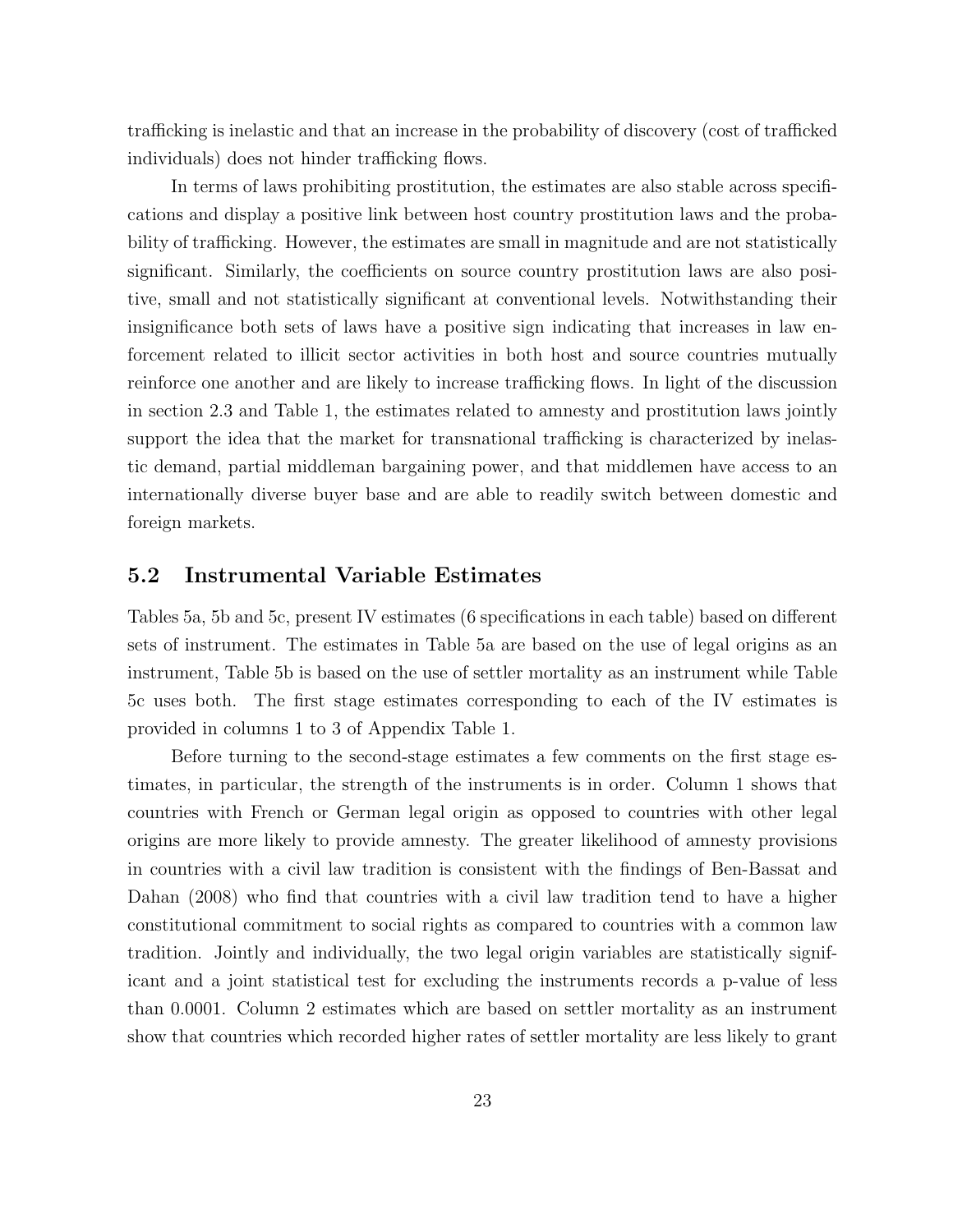amnesty. Although, data on this measure is available for a smaller set of countries, the instrument is statistically significant and records a p-value of less than 0.001. In column 3 both instruments are statistically significant although the sign of the legal origin variable flips. Nevertheless, the requirement that the instruments should be (highly) correlated with amnesty holds across all three specifications.<sup>19</sup>

Table 5a provides IV estimates based on legal origins as an instrument. The first three specifications show that the generalized residual is not statistically significant and that there is no need to endogenize amnesty. However, in the remaining columns the term is negative and statistically significant indicating that in the absence of this correction there would be a tendency to underestimate the effect of amnesty on trafficking. Consistent with this, across the last three columns of the table, the IV estimates of amnesty are positive, statistically significant and much larger than their single equation counterparts. As in the case of the single equation estimates, both host and source country prostitution laws are positive but remain statistically insignificant.

Similar to the patterns discussed above, across the board, estimates in Table 5b and 5c support the idea that amnesty and trafficking are endogenous. In both tables and almost across all specifications the generalized residual is negative and statistically significant. For the most part, correcting for endogeneity leads to an upward revision of the effect of amnesty on trafficking. The main change here is that while both host and source country prostitution laws continue to exert a positive and mutually reinforcing effect on international trafficking they are now statistically significant. This change is not due to an increase in the magnitude of the coefficient which still remains small, but due to the increased precision with which the coefficient is measured.

Overall, qualitatively there is not much difference between the single equation and IV estimates. In both cases and across a variety of specifications there is a positive, large and statistically significant effect of amnesty on trafficking flows. Across our empirical analysis, the effects of both host and source country prostitution laws remain positive and small and the coefficients on these variables is not always statistically significant.

 $19$ Following Stock, Wright and Yogo (2002), the strength of the instruments may be gauged by examining the F-statistic on the instruments in the first stage. In order to do so we estimated the first stage regression using a linear probability model. In all three cases the first stage F-statistics were substantially higher than the benchmark of 10 for two-stage least squares to be reliable. To examine the validity of the instruments we conducted an overidentification test using linear probability models. The test statistic recorded a p-value of 0.852 indicating that the null hypothesis that the instruments are not correlated with the error term in the equation of interest cannot be rejected.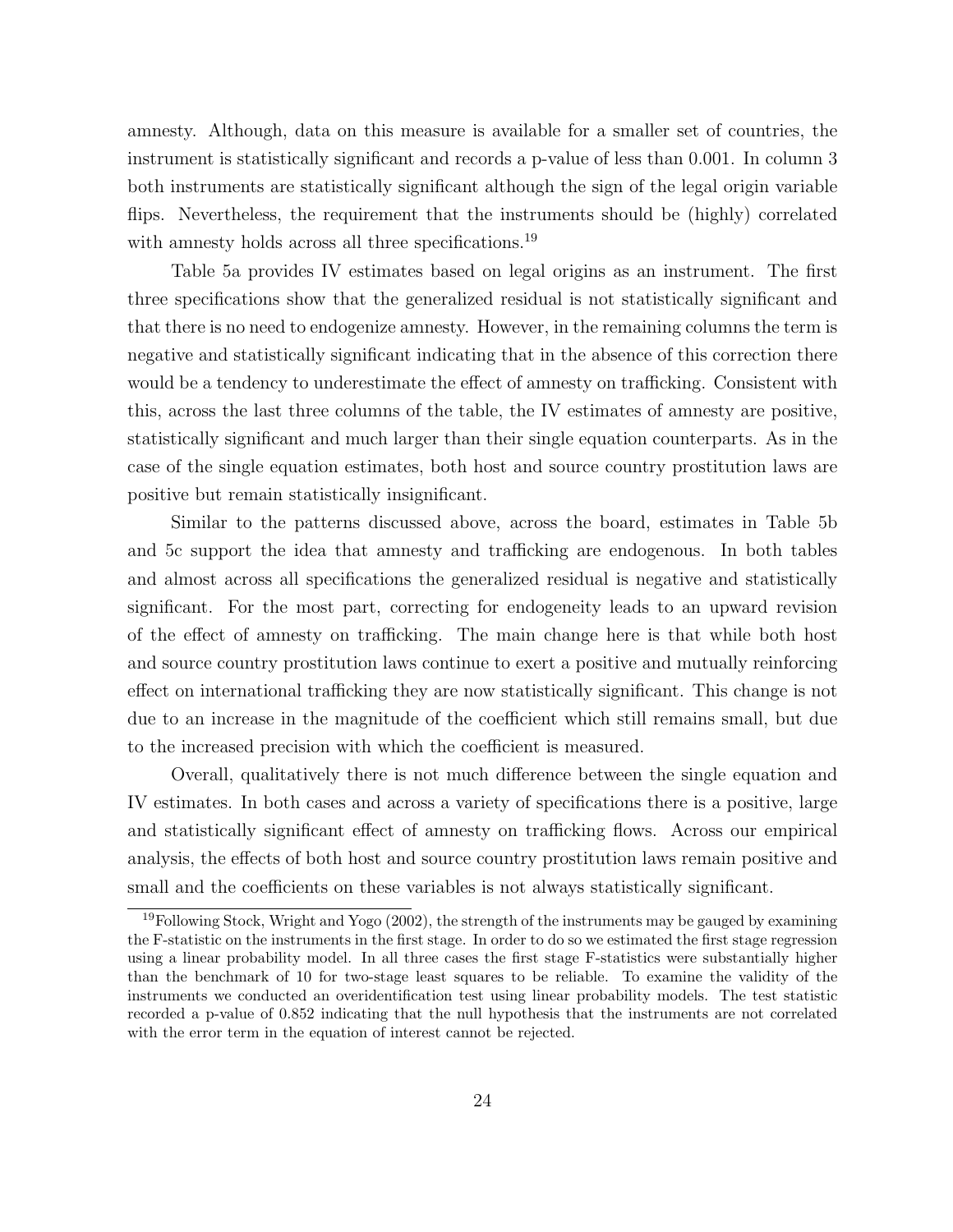## 6 Conclusion

We began this paper with two sets of questions – what is the trafficking impact of a crackdown on illicit activities in the source country if the bargaining position of footloose transnational traffickers hinges on a threat to switch to a domestic buyer source? What about a similar hike in the likelihood of discovery in the foreign country? Our goal is to contribute to the debate on the coordination of international efforts to curb transnational trafficking, by means of laws that directly act on the demand side incentives that encourage individuals to engage in trafficking. Our theoretical model shows within the context of a two-way bilateral bargaining problem that the answers to these questions are nuanced. In particular, crack downs on illicit employment of trafficked victims in the host and the source countries can be mutually reinforcing, or can counteract one another depending precisely on middlemen bargaining power, whether traffickers enjoy ready access to an internationally diverse buyer base, and the demand elasticity of the demand for trafficked victims.

Based on a novel dataset of international trafficking, we empirically ascertained the drivers of cross-border trafficking, including victim protection programs, and law enforcement against prostitution. Our empirical assessment paid particular attention to the endogeneity of victim protection legislation, and country specific unobserved heterogeneity. We present results from single equation estimates, and instrumental variable estimates using legal origin and settler mortality as instruments. In both cases, and across a variety of specifications, our findings show that the impacts of both host and source country legislation prohibiting prostitution on trafficking are positive. These findings are consistent with an inelastic demand for trafficked victims, partial bargaining power of traffickers, and considerable ease of access across domestic and foreign markets.

In terms of the debate concerning whether a heightened likelihood of discovery in illicit service sectors can stem the tide of transnational trafficking, these findings lend support to the view that with inelastic demand, heightened enforcement in the host country can raise the willingness to pay for trafficked victims in the host country, thus encouraging transnational trafficking. Meanwhile, with partial bargaining power, and considerable ease of access between domestic and foreign markets, heightened enforcement in the source country can indeed "play into the hands of criminal networks" (Bureau of the Dutch National Rapporteur on Trafficking 2005), by raising the (threat point) reservation price of trafficked victims, and accordingly the profitability of transnational trafficking.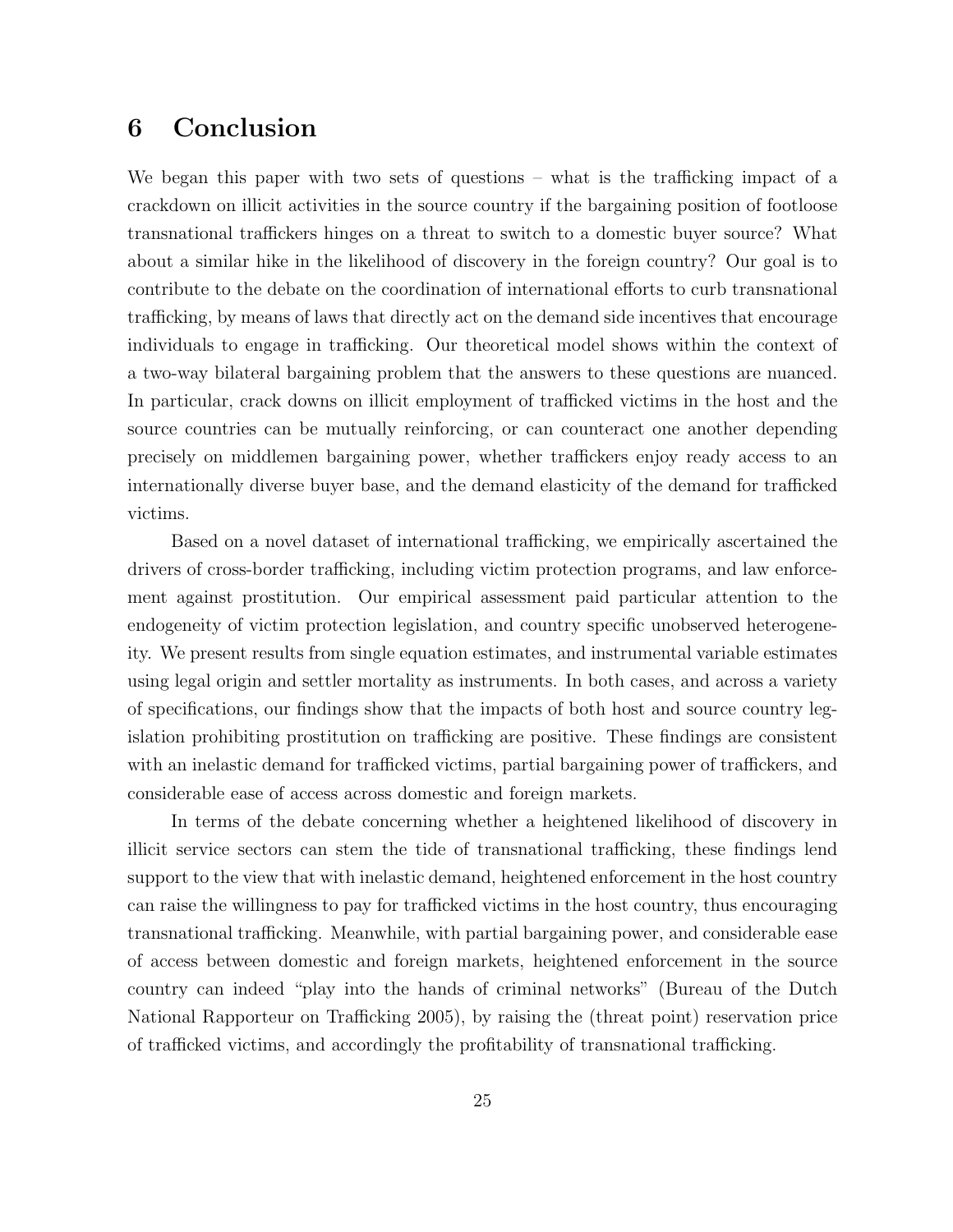A number of other important questions remains. A key issue raised in this paper is that domestic and international trafficking activities are simultaneously determined. This suggests not only that domestic legislation can spill over to impact international trafficking, but likewise international enforcement of anti-trafficking initiatives can impact domestic trafficking activities as well. This observation naturally suggest the need to empirically ascertain the link between trafficking related policy measures and illicit domestic employment. In addition, the model that we explored is in fact equally applicable for other forms of illicit international trade such as drugs and antiquities. Empirical work on these alternative areas where middleman traffickers operate can be equally illuminating.

## Reference

- Acemoglu, Daron, Simon Johnson and James A. Robinson. 2001. "The Colonial Origins Of Comparative Development: An Empirical Investigation," American Economic Review 91 (5): 1369-1401.
- Acemoglu, Daron, Simon Johnson and James A. Robinson. 2000. "The Colonial Origins Of Comparative Development: An Empirical Investigation," NBER Working Paper #7771.
- Andrees, Beate, and Mariska N. J. van der Linden. 2005. "Designing Trafficking Research from a Labour Market Perspective: The ILO Experience," International Migration 43  $(1/2)$ : 55 - 74.
- Bales, Kevin. 1999. "What Predicts Human Trafficking? Proceedings of the United Nations Conference on Human Trafficking, Verona, October.
- Bales, Kevin. 2004. "Understanding the Demand behind Human Trafficking." Mimeo. http://www.childtrafficking.com/Docs/bales\_\_understanding\_the\_de.pdf
- Basu, Arnab K. and Nancy H. Chau. 2008. "An Exploration of the Worst Forms of Child Labor: Is Redemption a Viable Option?" In The Economics and Ethics of Slave Redemption, K. Anthony Appiah and Martin Bunzel (eds), Princeton University Press, Princeton, New Jersey.
- Becker, Gary S., Kevin M. Murphy and Michael Grossman. 2006. "The Market for Illegal Goods: The Case of Drugs." Journal of Political Economy 114 (1): 38 - 60.
- Ben-Bassat, Avi and Momi Dahan. 2008. "Social Rights in the Constitution and in Practice," Journal of Comparative Economics 36(1): 103 - 119.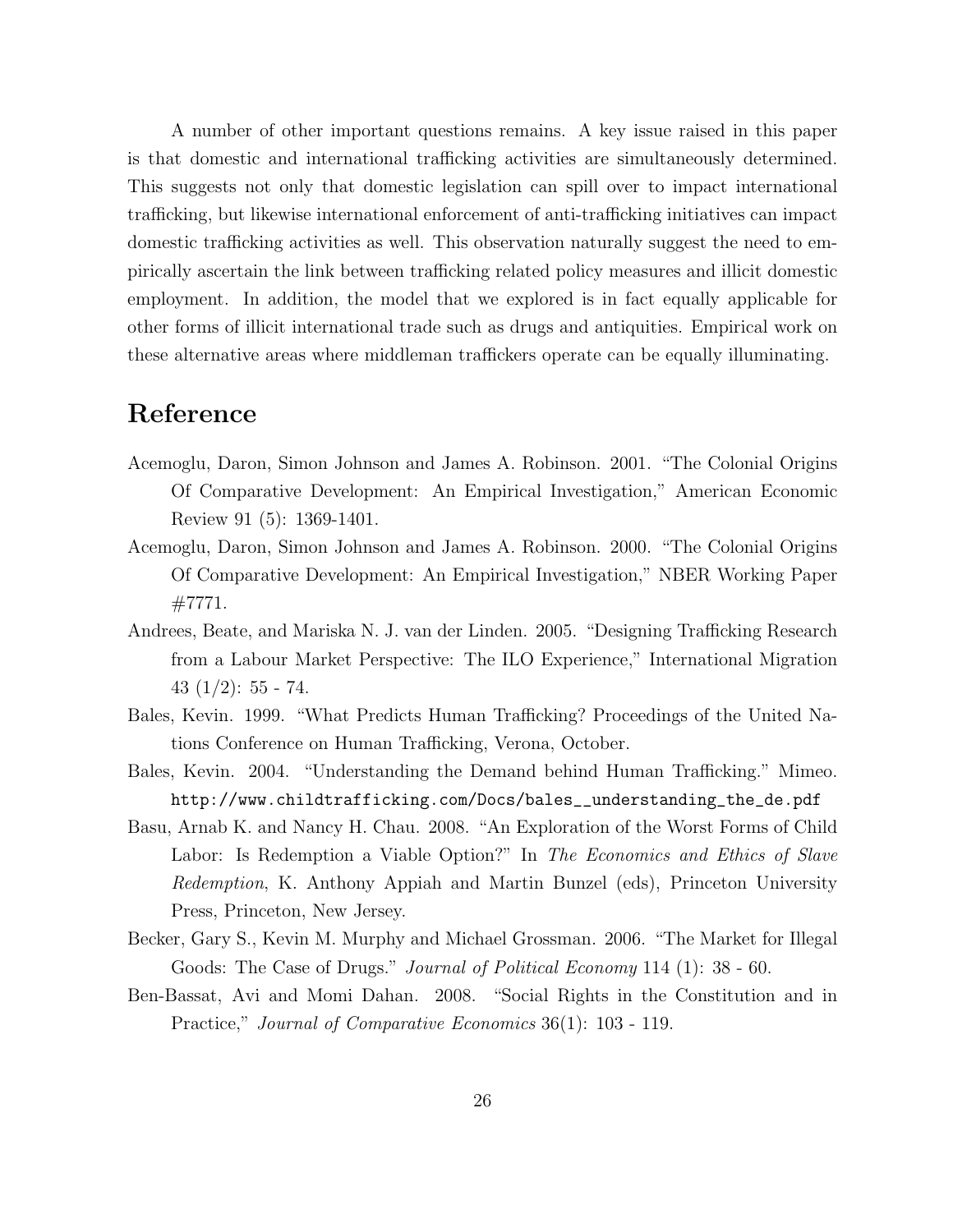- Borjas, George J. 1989. "Economic Theory and International Migration," International  $Migration$   $Review$   $23(3):$   $457-85$ .
- Borjas, George J. 1987. "Self-selection and the Earnings of Immigrants," American Economic Review 77(4) : 531-53.
- Bureau of the Dutch National Rapporteur on Trafficking in Human Beings. 2005. Trafficking in Human Beings. Bureau NRM, The Hague.
- Busse, Matthias and Sebastian Braun. 2002. "Trade and Investment Effects of Forced Labour: An Empirical Assessment." Hamburg Institute of International Economics Discussion Paper 200.
- Danailova-Trainor, Gergana and Patrick Belser. 2006. "Globalization and the Illicit Market for Human Trafficking: An Empirical Analysis of Demand and Supply." ILO Special Action Programme to combat Forced Labor Working Paper no. 53.
- Dessy, Sylvain, Flaubert Mbiekop and Stèphane Pallage. 2004. "The Economics of Child Trafficking." Mimeo.
- European and World Value Surveys Four-Wave Integrated Data File, 1981-2004, v.20060423, 2006. Aggregate File Producers: Análisis Sociológicos Económicos y Políticos (ASEP) and JD Systems (JDS), Madrid, Spain/Tilburg University, Tilburg, The Netherlands. Data Files Suppliers: Análisis Sociologicos Economicos y Politicos (ASEP) and JD Systems (JDS), Madrid, Spain/Tillburg University, Tillburg, The Netherlands/ Zentralarchiv fur Empirische Sozialforschung (ZA), Cologne, Germany:) Aggregate File Distributors: Análisis Sociológicos Económicos y Políticos (ASEP) and JD Systems (JDS), Madrid, Spain/Tillburg University, Tilburg, The Netherlands/Zentralarchiv fur Empirische Sozialforschung (ZA) Cologne, Germany.
- Friebel, Guido and Sergei Guriev. 2006. "Smuggling Humans: A Theory of Debt-Financed Migration", Journal of the European Economic Association 4 (6): 1085-1111.
- Greenwood, Michael. 1975. "Research on National Migrational in the United States: A Survey," Journal of Economic Literature 13, 397-433.
- ILO. 2009. The Cost of Coercion, Global Report under the follow-up to the ILO Declaration on Fundamental Principles and Rights at Work. International Labour Conference, Geneva.
- ILO. 2005. A Global Alliance Against Forced Labour, Global Report under the follow-up to the ILO Declaration on Fundamental Principles and Rights at Work. International Labour Conference, Geneva.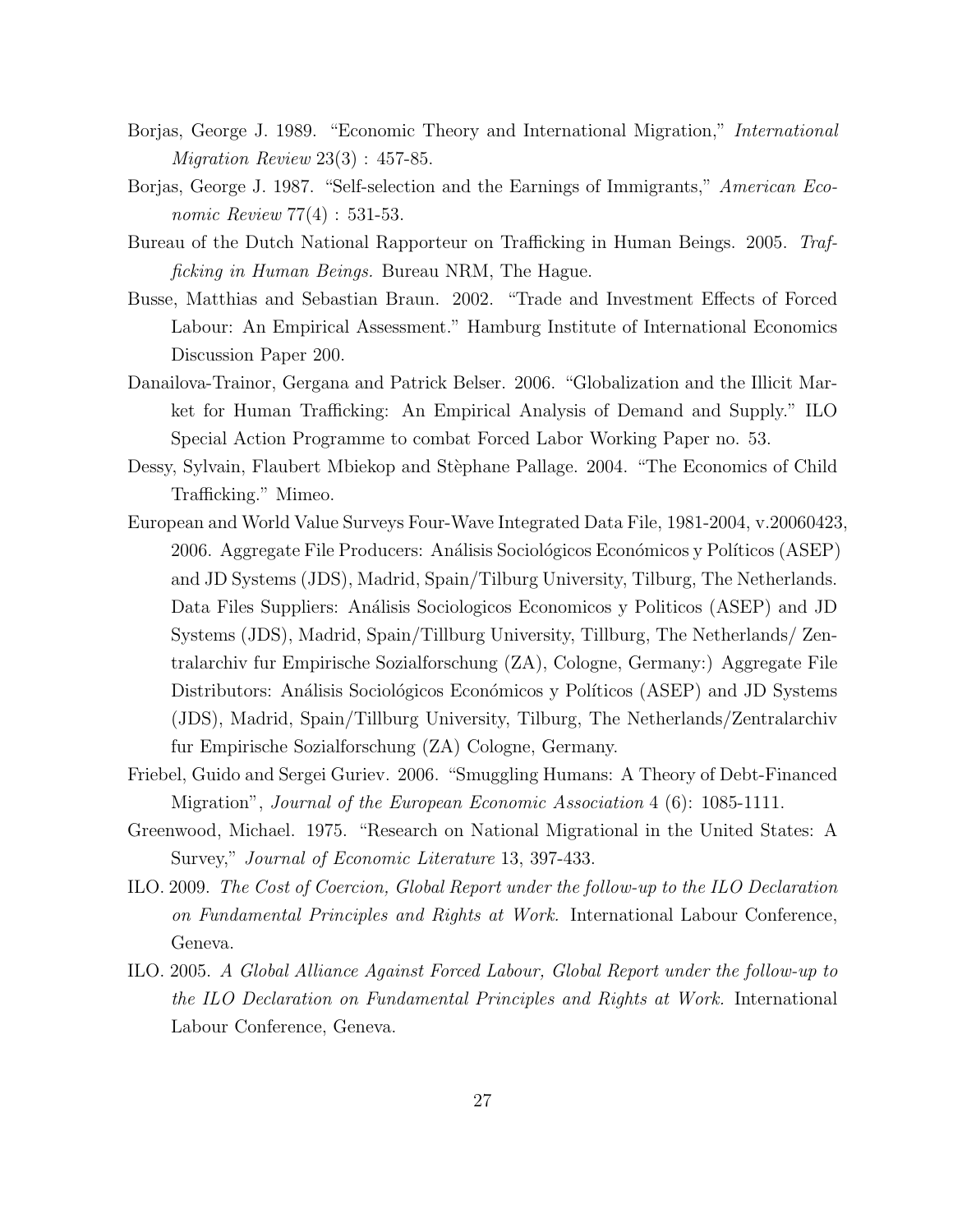- Karemera, David, Victor Iwuagwu Oguledo and Bobby Davis. 2000. "A Gravity Model Analysis of International Migration to North America," Applied Economics 32(13): 1745-55.
- Kaufmann, Daniel, Aart Kraay and Pablo Zoido-Lobaton 1999a. "Aggregating Governance Indicators". World Bank Policy Research Department Working Paper No. 2195.
- Kaufmann, Daniel, Aart Kraay and Pablo Zoido-Lobaton 1999b. "Governance Matters", World Bank Policy Research Department Working Paper No. 2196.
- La Porta, Rafael, Florencio Lopez-de-Silanes, Andrei Shleifer and Robert W. Vishny. 1998. "Law and Finance," *Journal of Political Economy* 106 (6): 1113-1155.
- La Porta, Rafael, Florencio Lopez-de-Silanes, Andrei Shleifer and Robert W. Vishny. 1997. "Legal Determinants of External Finance," Journal of Finance 52 (3): 1131-1150.
- La Porta, Rafael, Florencio Lopez-de Silanes and Andrei Shleifer. 2008. "The Economic Consequences of Legal Origins," Journal of Economic Literature 46 (2): 285-332.
- Mahmoud, Toman Omar, and Christoph Trebesch. 2009. "The Economic Drivers of Human Trafficking: Micro-Evidence from Five Eastern European Countries." Mimeo.
- Reynolds, Thomas and Arturo Flores. 1989. Foreign Law: Current Sources of Basic Legislation in Jurisdictions of the World. Littleton, Co.: Rothman and Company.
- Rogers, Carol Ann and Kenneth A. Swinnerton. 2008. "A Theory of Exploitative Child Labor." Oxford Economic Papers 60 (1): 20-41.
- Salt, John. 2005. Current Trends in International Migration in Europe, Strasbourg: Council of Europe Publishing, September.
- Stock, James., Jonathan Wright, and Yogo Motohiro. 2002. "A survey of weak instruments and weak identification in generalized methods of moments," *Journal of Business and* Economic Statistics, 20(4) 518-529.
- Sjaastad, L. A. 1962. "The Cost and Returns of Human Migration," Journal of Political Economy 70: 80-93.
- Protection Project. 2002. Human Rights Report on Trafficking in Persons, Especially Women and Children. The Johns Hopkins University.
- UNICEF 2003. "Trafficking in Human Beings Especially Women and Children in Africa", Innocenti Research Center, Florence, Italy.
- UNODC. 2009. Global Report on Trafficking in Persons. United Nations Office of Drugs and Crimes. United Nations Office.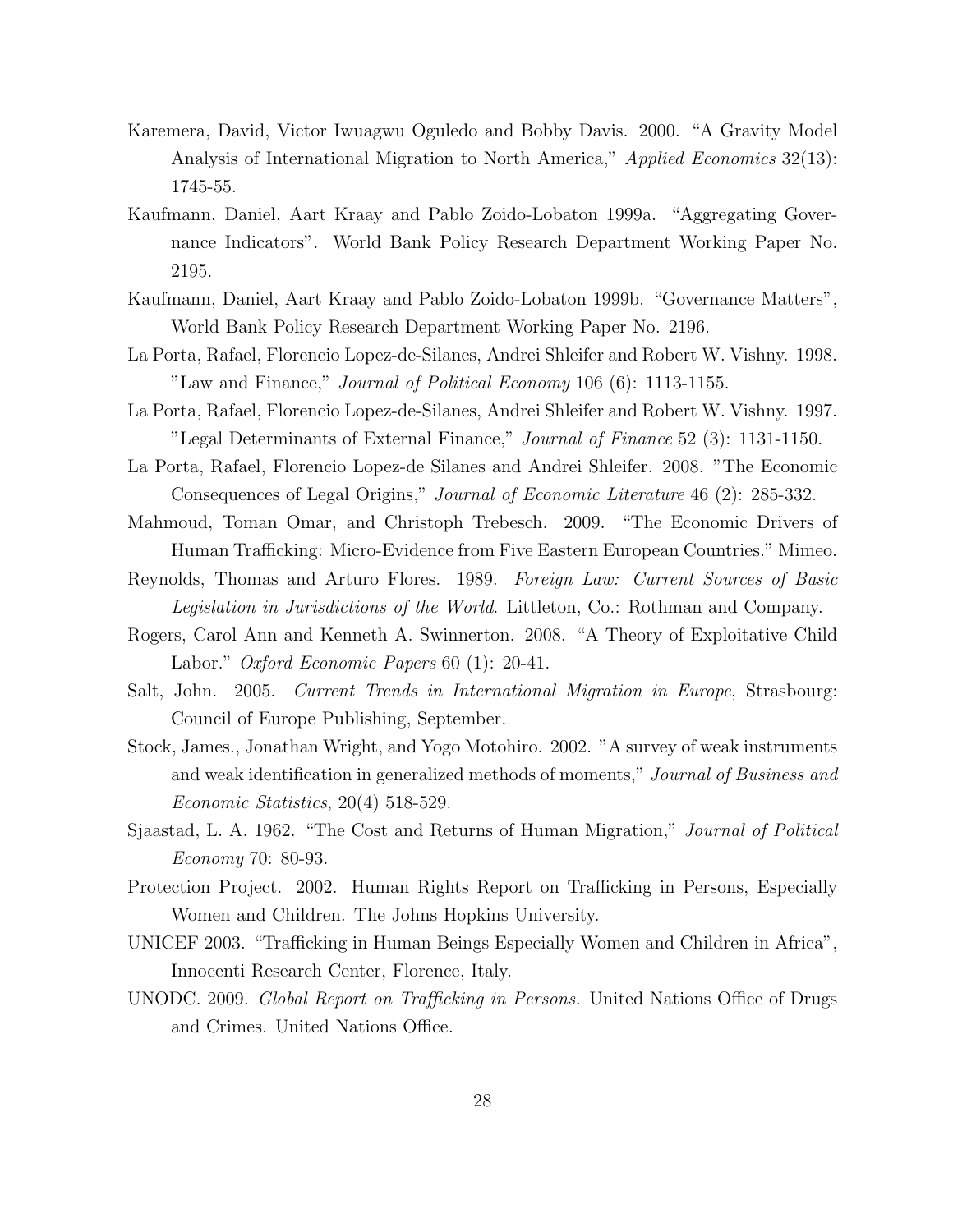- United States Department of State. Various Issues. Trafficking in Persons Report. Office of the Undersecretary for Global Affairs. United States Department of State Publication.
- Vella, Frank. 1993. "A Simple Estimator for Simultaneous Models with Censored Endogenous Regressors. International Economic Review 34(2), 441-457.
- World Bank. 2004. World Development Indicators. CD-ROM. Washington DC: The World Bank.
- Zweigert, Konrad and Hein Kotz. 1998. An Introduction to Comparative Law. Third Edition. Oxford and New York: Oxford University Press, Clarendon Press.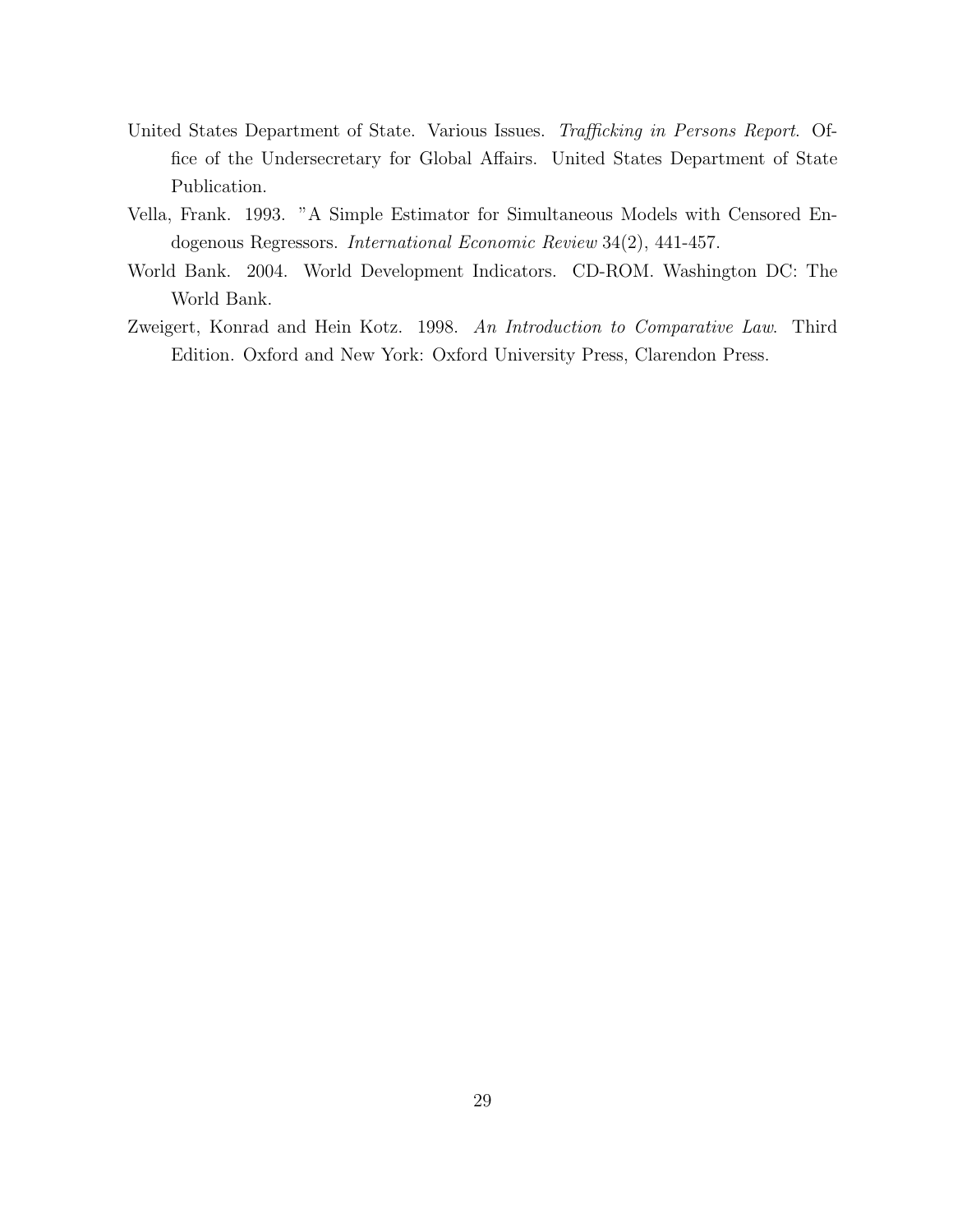

Figure 2. Trafficker Destination Choice  $\alpha_i = 1$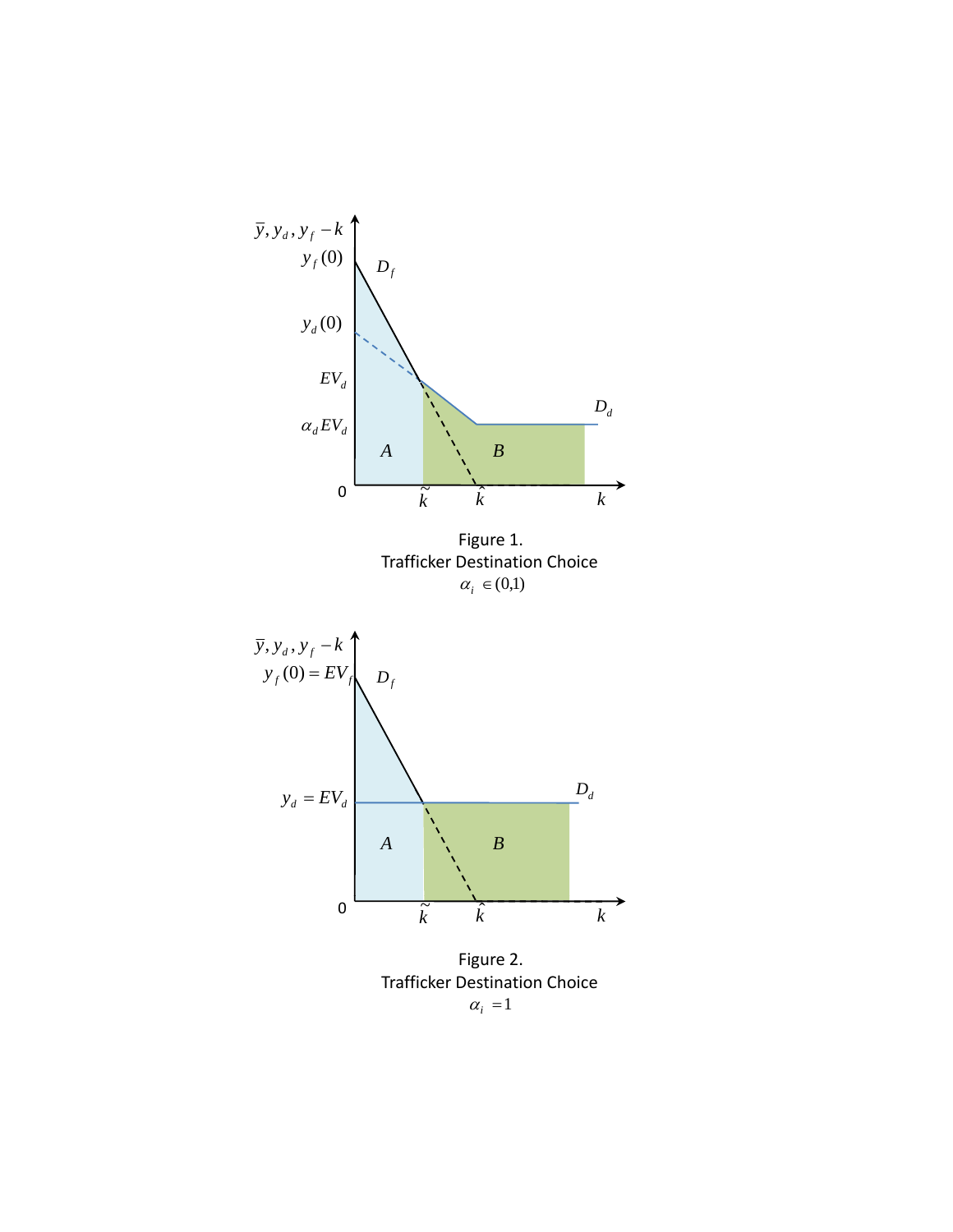#### **Table 1A.**

Effects of  $a_f$ ,  $p_f$ , and  $p_d$  on Transnational Trafficking  $\mu_f$  -- Elastic Demand ( $\theta_a^f < 0$ ,  $\theta_p^i < 0$ ,  $i = d, f$ )

|                      | $\mu_f^{\cal Y}/\mu_f^{\cal k} < \bar{\alpha}$ | $\mu_f^y/\mu_f^k > \bar{\alpha}$ |
|----------------------|------------------------------------------------|----------------------------------|
| $\alpha_i=1$         | Neg., Neg., Pos.                               | Neg., Neg., Pos.                 |
| $\alpha_i \in (0,1)$ | Neg., Neg., Pos.                               | Neg., Neg., Neg.                 |

#### **Table 1B.**

Effects of  $a_f$ ,  $p_f$ , and  $p_d$  on Transnational Trafficking  $\mu_f$  -- Sufficiently Inelastic Demand ( $\theta_a^f > 0$ ,  $\theta_p^i > 0$ ,  $i = d, f$ )

|                      | $\mu_f^{\cal Y}/\mu_f^k < \bar{\alpha}$ | $\mu_f^y/\mu_f^k > \bar{\alpha}$ |
|----------------------|-----------------------------------------|----------------------------------|
| $\alpha_i=1$         | Pos., Pos., Neg.                        | Pos., Pos., Neg.                 |
| $\alpha_i \in (0,1)$ | Pos., Pos., Neg.                        | Pos., Pos., Pos.                 |

#### **Table 1C.**

Effects of  $a_f$ ,  $p_f$ , and  $p_d$  on Transnational Trafficking  $\mu_f$  – Intermediate Demand Elasticity ( $\theta_a^f > 0$ ,  $\theta_p^i < 0$ ,  $i = d, f$ )

|                      | $\mu_f^{\mathcal{Y}}/\mu_f^k < \bar{\alpha}$ | $\mu_f^{\gamma}/\mu_f^k > \bar{\alpha}$ |
|----------------------|----------------------------------------------|-----------------------------------------|
| $\alpha_i=1$         | Pos., Neg., Pos.                             | Pos., Neg., Pos.                        |
| $\alpha_i \in (0,1)$ | Pos., Neg., Pos.                             | Pos., Neg., Neg.                        |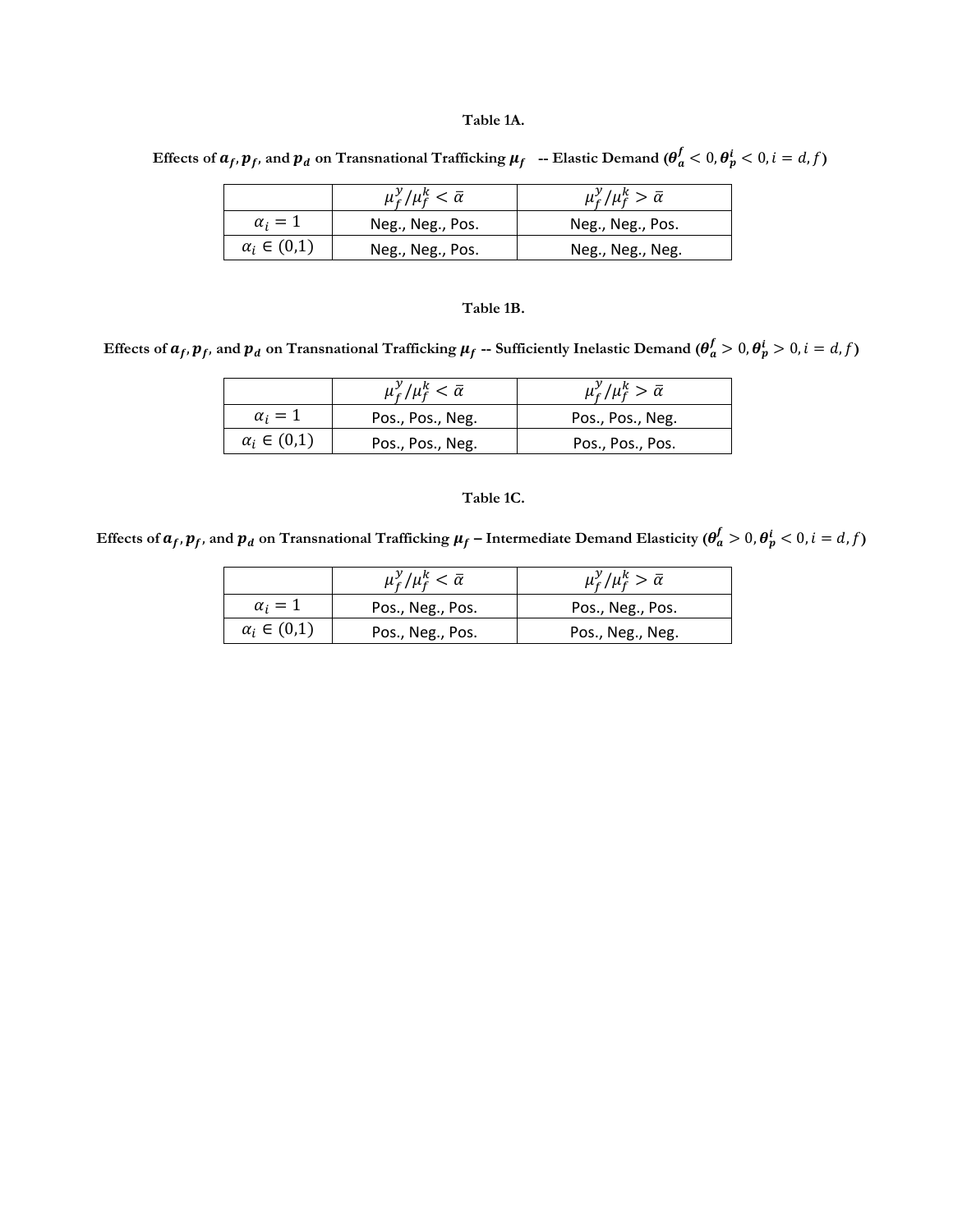| Non                                  | Host                        | Hub                      |                       | <b>Source</b>  |
|--------------------------------------|-----------------------------|--------------------------|-----------------------|----------------|
| Andorra                              | Antigua                     | Afghanistan              | Poland                | Algeria        |
| <b>Bahamas</b>                       | Australia                   | Albania                  | Romania               | Angola         |
| <b>Barbados</b>                      | Austria                     | Argentina                | Russian Fed.          | Armenia        |
| Burundi                              | Belgium                     | Bahrain                  | Senegal               | Azerbaijan     |
| Comoros                              | <b>Belize</b>               | Bangladesh               | Slovakia              | <b>Belarus</b> |
| Croatia                              | Bosnia & Herzegovina        | Benin                    | South Africa          | <b>Bhutan</b>  |
| Djibouti                             | Botswana                    | <b>Brazil</b>            | South Korea           | <b>Bolivia</b> |
| Egypt                                | Canada                      | <b>Brunei</b>            | Sri Lanka             | Cape Verde     |
| Eritrea                              | Central African Rep.        | <b>Bulgaria</b>          | Sudan                 | Colombia       |
| Fiji                                 | Chile                       | <b>Burkina Faso</b>      | Taiwan                | Cuba           |
| Iceland                              | Cote d'Ivoire               | Cambodia                 | Tanzania              | Ecuador        |
| Jamaica                              | Denmark                     | Cameroon                 | <b>TFYR Macedonia</b> | Estonia        |
| Lesotho                              | Finland                     | Chad                     | Thailand              | Ethiopia       |
| Liechtenstein                        | France                      | China                    | Togo                  | Georgia        |
| Luxembourg                           | Gabon                       | Congo, Dem. Rep.         | Turkey                | Guyana         |
| <b>Maldives</b>                      | Gambia                      | Costa Rica               | Uganda                | Honduras       |
| Malta                                | Germany                     | Cyprus                   | Ukraine               | Iraq           |
| Marshall Islands                     | Greece                      | Czech Republic           | Uzbekistan            | Kenya          |
| Micronesia                           | Hong Kong (SAR)             | Dominican Rep.           | Venezuela             | Latvia         |
| Monaco                               | Israel                      | El Salvador              | Vietnam               | Madagascar     |
| Namibia                              | Italy                       | <b>Equatorial Guinea</b> | Zimbabwe              | Malawi         |
| Nauru                                | Japan                       | Ghana                    |                       | Mauritania     |
| New Zealand                          | Kuwait                      | Guatemala                |                       | Moldova        |
| Niue                                 | Lebanon                     | Haiti                    |                       | Morocco        |
| Oman                                 | Libya                       | Hungary                  |                       | Mozambique     |
| Palau                                | Macau (SAR)                 | India                    |                       | Nepal          |
| Palestine                            | <b>Mauritius</b>            | Indonesia                |                       | Nicaragua      |
| Papua New Guinea                     | Netherlands                 | Iran                     |                       | Sierra Leone   |
| Paraguay                             | Norway                      | Kazakhstan               |                       | Slovenia       |
| Saint Kitts and Nevis                | Portugal                    | Kosovo                   |                       | Somalia        |
| Saint Lucia<br>Saint Vincent and the | Qatar                       | Kyrgyzstan               |                       | Tajikistan     |
| Grenadines                           | Rwanda                      | Laos                     |                       | Zambia         |
| Samoa                                | Saudi Arabia                | Liberia                  |                       |                |
| San Marino                           | Singapore                   | Lithuania                |                       |                |
| Sao Tome and and Principe            | Spain                       | Malaysia                 |                       |                |
| Seychelles                           | Suriname                    | Mali                     |                       |                |
| Solomon Islands                      | Swaziland                   | Mexico                   |                       |                |
| Tonga                                | Sweden                      | Mongolia                 |                       |                |
| <b>Trinidad and Tobago</b>           | Switzerland                 | Myanmar                  |                       |                |
| Tunisia                              | Syria                       | Niger                    |                       |                |
| Turkmenistan                         | <b>United Arab Emirates</b> | Nigeria                  |                       |                |
| Tuvalu                               | United Kingdom              | Pakistan                 |                       |                |
| Uruguay                              | <b>United States</b>        | Panama                   |                       |                |
| Vanatu                               | Yemen                       | Peru                     |                       |                |
|                                      | Yugoslavia                  | Philippines              |                       |                |

### **Table 2. List of Countries and Status of Trafficking**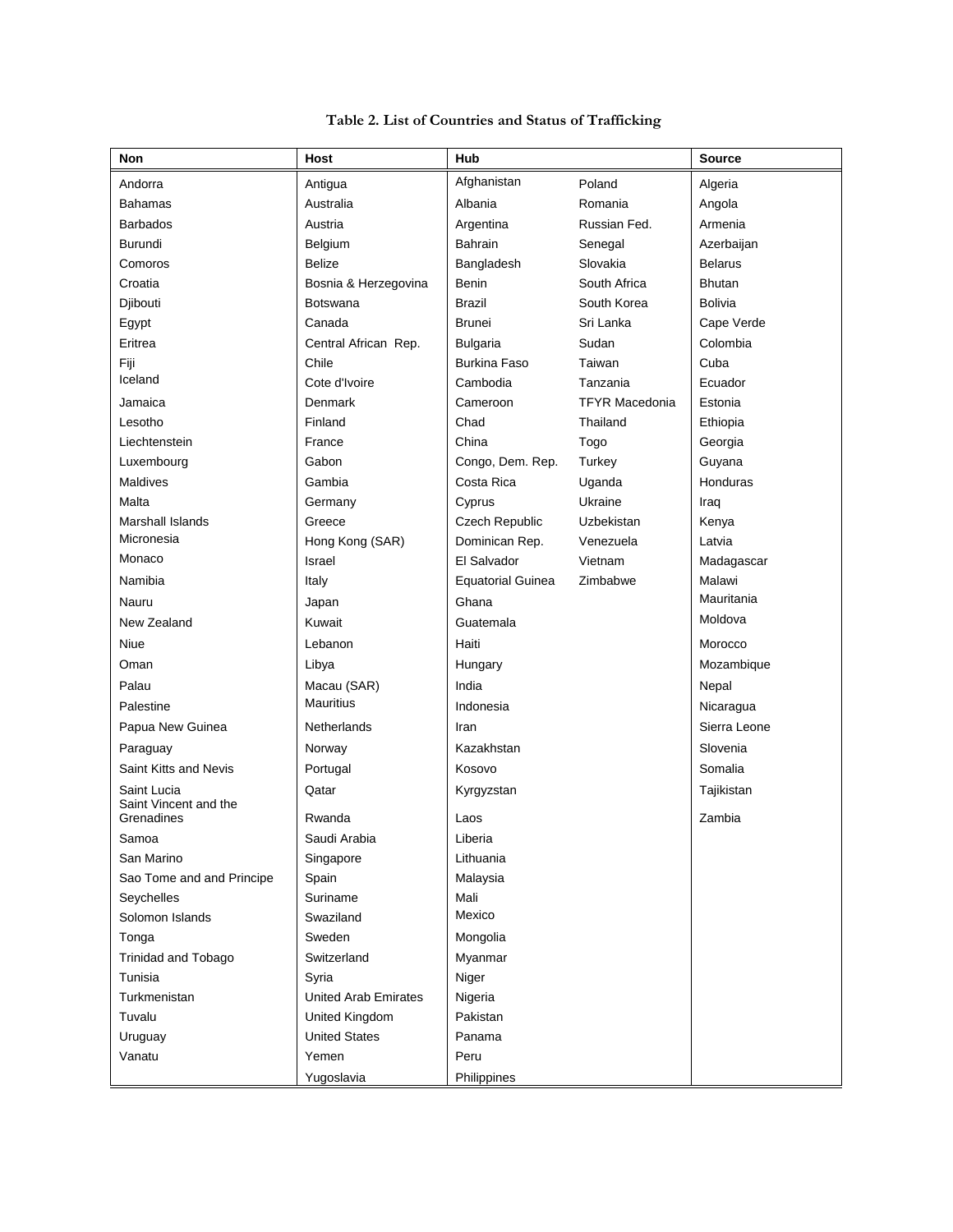|                                                                                                                                                                                                                            | Non                                                                                            | Host                                                                                           | Hub                                                                                                  | Source                                                                                                | All                                                                                            |
|----------------------------------------------------------------------------------------------------------------------------------------------------------------------------------------------------------------------------|------------------------------------------------------------------------------------------------|------------------------------------------------------------------------------------------------|------------------------------------------------------------------------------------------------------|-------------------------------------------------------------------------------------------------------|------------------------------------------------------------------------------------------------|
|                                                                                                                                                                                                                            | (19%)                                                                                          | (25%)                                                                                          | (38%)                                                                                                | (18%)                                                                                                 | $(100\%)$                                                                                      |
| Grants Legal Status/Amnesty to trafficked victims                                                                                                                                                                          | $0.0\%$                                                                                        | 22.2%                                                                                          | $6.2\%$                                                                                              | $0.0\%$                                                                                               | 7.6%                                                                                           |
| Prohibits prostitution                                                                                                                                                                                                     | 39.0%                                                                                          | 35.6%                                                                                          | 41.5%                                                                                                | 34.4%                                                                                                 | 38.3%                                                                                          |
| Employment in Ag (% of total)                                                                                                                                                                                              | 12.58                                                                                          | 5.53                                                                                           | 26.90                                                                                                | 25.10                                                                                                 | 17.90                                                                                          |
| Population Density (people per sq)                                                                                                                                                                                         | 167.41                                                                                         | 279.98                                                                                         | 119.88                                                                                               | 55.37                                                                                                 | 156.52                                                                                         |
| Mortality Rate (under 5 per 1000)                                                                                                                                                                                          | 41.68                                                                                          | 36.90                                                                                          | 80.73                                                                                                | 96.69                                                                                                 | 64.74                                                                                          |
| Literacy Rate (% of population)                                                                                                                                                                                            | 84.90                                                                                          | 82.17                                                                                          | 77.42                                                                                                | 77.28                                                                                                 | 79.32                                                                                          |
| Female Unemployment Rate                                                                                                                                                                                                   | 13.84                                                                                          | 7.55                                                                                           | 11.15                                                                                                | 11.93                                                                                                 | 10.24                                                                                          |
| Male Unemployment Rate<br>Log GDP per capita in constant 1995 USD<br>(std. dev.)<br>Political Stability<br>(std. dev.)<br>Voice and accountability<br>(stat. dev.)<br>Rule of law<br>(std. dev.)<br>Legal origins - French | 9.26<br>7.80<br>(1.35)<br>0.372<br>(0.658)<br>0.245<br>(0.897)<br>0.252<br>(0.802)<br>$40.0\%$ | 5.95<br>9.04<br>(1.54)<br>0.539<br>(0.925)<br>0.487<br>(1.042)<br>0.728<br>(0.945)<br>$46.5\%$ | 9.43<br>7.03<br>(1.21)<br>$-0.279$<br>(0.796)<br>$-0.251$<br>(0.835)<br>$-0.327$<br>(0.695)<br>42.6% | 11.25<br>6.51<br>(1.08)<br>$-0.486$<br>(0.854)<br>$-0.285$<br>(0.790)<br>$-0.468$<br>(0.625)<br>45.1% | 8.38<br>7.61<br>(1.59)<br>$-0.012$<br>(0.927)<br>0.014<br>(0.955)<br>0.006<br>(0.912)<br>43.6% |
| Legal origins - German                                                                                                                                                                                                     | $0.0\%$                                                                                        | $9.3\%$                                                                                        | $1.6\%$                                                                                              | $0.0\%$                                                                                               | 3.03%                                                                                          |
| Legal origins - British                                                                                                                                                                                                    | 53.3%                                                                                          | 32.5%                                                                                          | 27.8%                                                                                                | 25.8%                                                                                                 | 33.3%                                                                                          |
| Legal origins - Socialist                                                                                                                                                                                                  | $0.0\%$                                                                                        | 2.3%                                                                                           | 27.8%                                                                                                | 29.0%                                                                                                 | 17.0%                                                                                          |
| Legal origins - Scandinavian<br>Distaste for foreign neighbors<br>(std. dev.)<br>Justifiability of prostitution<br>(std. dev.)<br>Settler mortality<br>(std. dev.)                                                         | 3.3%<br>0.135<br>(0.123)<br>3.03<br>(1.045)<br>62.57<br>(38.05)                                | 9.3%<br>0.122<br>(0.071)<br>3.243<br>(0.961)<br>209.8<br>(392.51)                              | $0.0\%$<br>0.222<br>(0.102)<br>2.101<br>(0.686)<br>300.27<br>(585.71)                                | $0.0\%$<br>0.169<br>(0.0422)<br>2.283<br>(0.607)<br>170.93<br>(158.42)                                | 3.03%<br>0.175<br>(0.100)<br>2.529<br>(0.948)<br>223.49<br>(449.36)                            |

**Table 3. Legislative, Economic, Demographic and Labor Force Characteristics**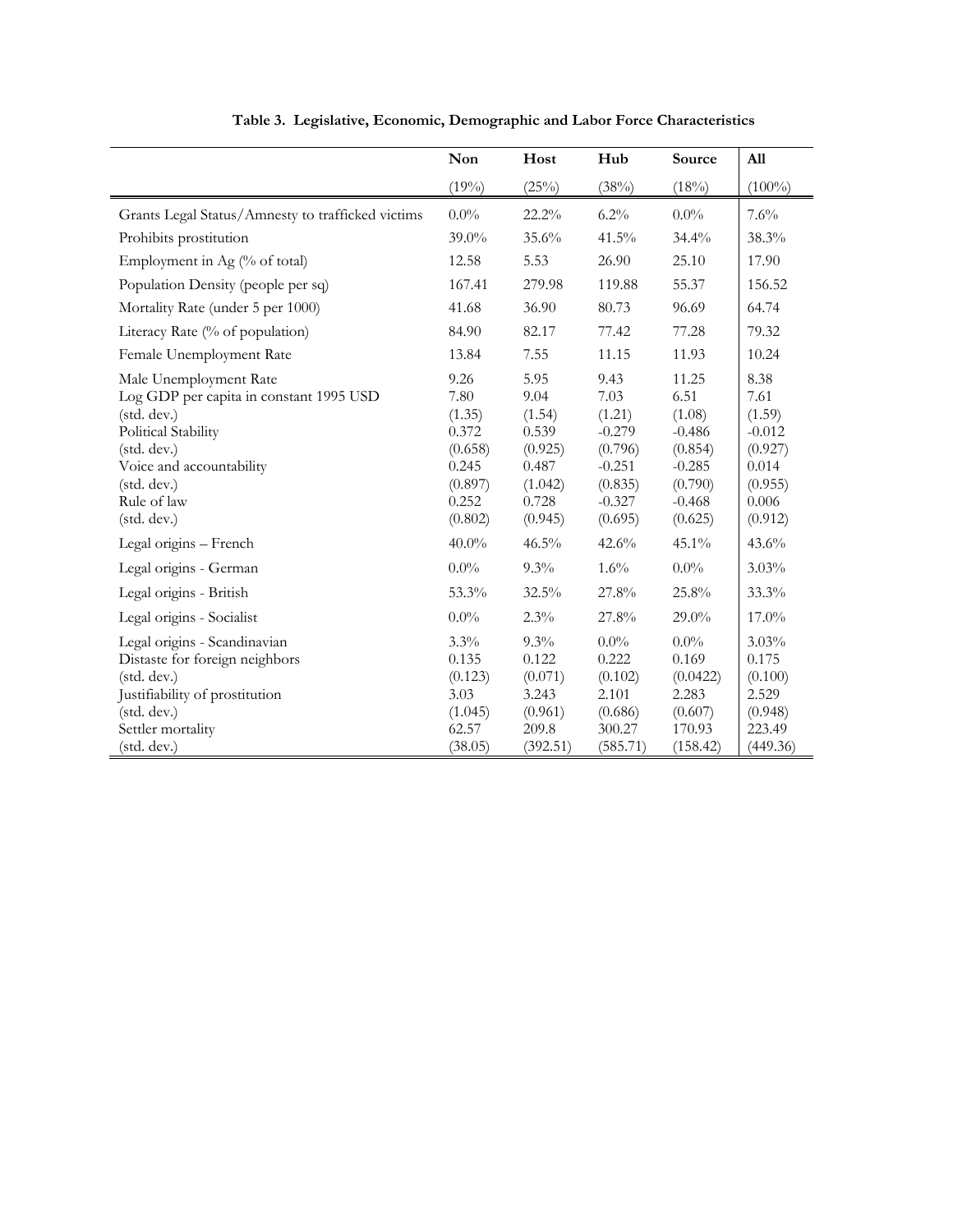| (standard errors)                       |                  |              |                          |                           |                          |                           |
|-----------------------------------------|------------------|--------------|--------------------------|---------------------------|--------------------------|---------------------------|
| <b>VARIABLES</b>                        | (1)              | (2)          | (3)                      | (4)                       | (5)                      | (6)                       |
| Host country grants amnesty             | $0.0566**$       | $0.0179***$  | $0.0154***$              | $0.0115***$               | $0.0211***$              | $0.0142***$               |
|                                         | (0.0276)         | (0.00644)    | (0.00428)                | (0.00351)                 | (0.00606)                | (0.00445)                 |
| Host country prostitution laws          | 0.00146          | 0.00143      | 0.00112                  | 0.000627                  | 0.000369                 | 0.000237                  |
|                                         | (0.00535)        | (0.00280)    | (0.00218)                | (0.00122)                 | (0.00219)                | (0.00120)                 |
| Host country log GDP per capita         |                  | $0.00532**$  | $0.00318***$             | $0.00191***$              | $0.00426***$             | $0.00222***$              |
|                                         |                  | (0.00269)    | (0.00121)                | (0.000410)                | (0.00144)                | (0.000346)                |
| Host country is a transition economy    |                  |              | $-0.00478***$            | $-0.00306$ ***            | $-0.00690***$            | $-0.00391***$             |
|                                         |                  |              | (0.000645)               | (0.000373)                | (0.00109)                | (0.000514)                |
| Host country is land locked             |                  |              | $-0.00256***$            | $-0.00143***$             | $-0.00405***$            | $-0.00195***$             |
|                                         |                  |              | (0.000754)               | (0.000320)                | (0.00138)                | (0.000441)                |
| Source country grants amnesty           | $-0.00818$       | $-0.00125$   | $-0.00193$               | 8.16e-05                  | $-0.00282$               | 0.000610                  |
|                                         | (0.00534)        | (0.00449)    | (0.00211)                | (0.000513)                | (0.00292)                | (0.000723)                |
| Source country prostitution laws        | 0.00448          | 0.00413      | 0.00195                  | 0.00101                   | 0.00340                  | 0.00160                   |
|                                         | (0.00610)        | (0.00382)    | (0.00217)                | (0.000859)                | (0.00358)                | (0.00106)                 |
| Source country log GDP per capita       |                  | $-0.00386**$ | $-0.00333***$            | $-0.00176$ ***            | $-0.00361**$             | $-0.00153*$               |
|                                         |                  | (0.00166)    | (0.00104)                | (0.000655)                | (0.00147)                | (0.000909)                |
| Source country is a transition economy  |                  |              | $0.0280***$              | $0.0279***$               | $0.0291***$              | $0.0409**$                |
|                                         |                  |              | (0.00460)                | (0.00662)                 | (0.00626)                | (0.0190)                  |
| Source country is land locked           |                  |              | $-0.00359**$             | $-0.00200**$              | $-0.00456$               | $-0.00191$                |
|                                         |                  |              |                          |                           | (0.00287)                | (0.00117)                 |
|                                         |                  | $0.0229***$  | (0.00154)<br>$0.0227***$ | (0.000915)<br>$0.0174***$ | $0.0289***$              | $0.0215***$               |
| Host and source are in the same region  |                  | (0.00772)    | (0.00635)                | (0.00524)                 | (0.0105)                 | (0.00606)                 |
| Host and source share a border          |                  | $0.0852***$  | $0.0650***$              | $0.0519***$               | $0.0649***$              | $0.0473***$               |
|                                         |                  | (0.0264)     |                          |                           |                          |                           |
|                                         |                  |              | (0.0209)                 | (0.0145)<br>$0.104***$    | (0.0178)                 | (0.0102)<br>$0.178***$    |
| Source country lies in EAP              |                  |              |                          |                           |                          |                           |
|                                         |                  |              |                          | (0.0244)<br>$0.0365***$   |                          | (0.0601)                  |
| Source country lies in ECA              |                  |              |                          |                           |                          | $0.0278*$                 |
| Source country lies in MENA             |                  |              |                          | (0.0115)<br>$0.0139***$   |                          | (0.0145)<br>0.0103        |
|                                         |                  |              |                          |                           |                          |                           |
| Source country lies in South Asia       |                  |              |                          | (0.00532)<br>$0.149***$   |                          | (0.00874)<br>$0.182**$    |
|                                         |                  |              |                          |                           |                          | (0.0708)                  |
|                                         |                  |              |                          | (0.0431)<br>$0.0331***$   |                          | $0.0417**$                |
| Source country lies in SSA              |                  |              |                          |                           |                          |                           |
|                                         |                  |              |                          | (0.00978)                 |                          | (0.0182)                  |
| Source country lies in LAC              |                  |              |                          | $0.0543***$               |                          | $0.0721***$               |
|                                         |                  |              |                          | (0.0108)                  | $-0.00174$               | (0.0173)<br>$-0.00113**$  |
| Host country political stability        |                  |              |                          |                           |                          |                           |
|                                         |                  |              |                          |                           | (0.00111)<br>$-0.00177$  | (0.000491)                |
| Host country voice and accountability   |                  |              |                          |                           |                          | $-0.000932$<br>(0.000915) |
| Host country rule of law                |                  |              |                          |                           | (0.00183)                |                           |
|                                         |                  |              |                          |                           | 0.00240                  | 0.00148                   |
|                                         |                  |              |                          |                           | (0.00261)                | (0.00112)                 |
| Source country political stability      |                  |              |                          |                           | $6.16e-0.5$<br>(0.00260) | $-0.00153*$<br>(0.000867) |
|                                         |                  |              |                          |                           |                          | $-0.000304$               |
| Source country voice and accountability |                  |              |                          |                           | 0.000609<br>(0.00239)    |                           |
|                                         |                  |              |                          |                           |                          | (0.00113)                 |
| Source country rule of law              |                  |              |                          |                           | $-0.00298$               | 0.000268                  |
| Pseudo $R^2$                            |                  | 0.177        | 0.233                    | 0.257                     | (0.00248)                | (0.00195)                 |
|                                         | 0.045<br>$-2752$ | $-2192$      | $-2043$                  | $-1979$                   | 0.228<br>$-1789$         | 0.265<br>$-1704$          |
| Log likelihood                          |                  |              |                          |                           |                          |                           |
| Observations                            | 30940            | 26560        | 26560                    | 26560                     | 18358                    | 18358                     |

## **Table 4 Probability of Trafficking – Probit Marginal Effect Estimates**

**Notes:** a) Standard errors allow for intra-regional correlations b) \*\*\* p<0.01, \*\* p<0.05, \* p<0.1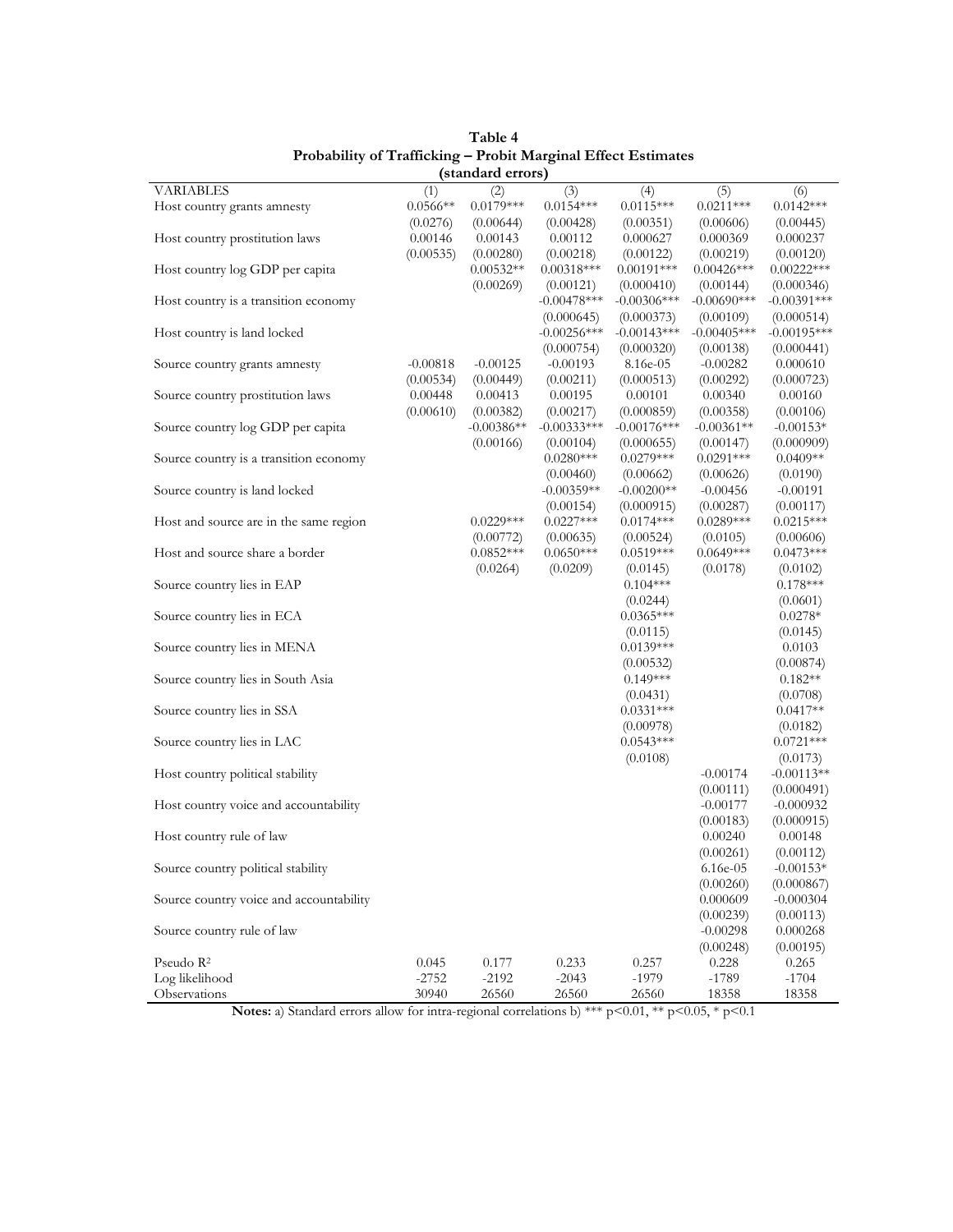| standard effors)                 |           |           |           |             |              |               |  |
|----------------------------------|-----------|-----------|-----------|-------------|--------------|---------------|--|
| <b>VARIABLES</b>                 | (1)       | (2)       | (3)       | (4)         | (5)          | (6)           |  |
| Host country grants amnesty      | 0.21      | 0.037     | 0.045     | $0.041*$    | $0.080**$    | $0.080***$    |  |
|                                  | (0.15)    | (0.035)   | (0.030)   | (0.024)     | (0.039)      | (0.029)       |  |
| Host country prostitution laws   | 0.0046    | 0.0021    | 0.0023    | 0.0013      | 0.0020       | 0.0011        |  |
|                                  | (0.0059)  | (0.0034)  | (0.0025)  | (0.0013)    | (0.0019)     | (0.00094)     |  |
| Source country grants amnesty    | $-0.013*$ | $-0.0020$ | $-0.0024$ | 0.00025     | $-0.0022$    | 0.00080       |  |
|                                  | (0.0072)  | (0.0062)  | (0.0030)  | (0.00057)   | (0.0028)     | (0.00055)     |  |
| Source country prostitution laws | 0.0071    | 0.0071    | 0.0029    | $0.0013*$   | 0.0026       | 0.0011        |  |
|                                  | (0.0095)  | (0.0061)  | (0.0029)  | (0.00070)   | (0.0028)     | (0.00071)     |  |
|                                  |           |           |           | (0.028)     |              | (0.026)       |  |
| Generalized residual             | $-0.031$  | $-0.0041$ | $-0.0046$ | $-0.0031**$ | $-0.0075***$ | $-0.0046$ *** |  |
|                                  | (0.021)   | (0.0072)  | (0.0032)  | (0.0014)    | (0.0027)     | (0.0012)      |  |
| Observations                     | 17293     | 17293     | 17293     | 17293       | 17293        | 17293         |  |

| Table 5a                                                                                      |
|-----------------------------------------------------------------------------------------------|
| Instrumental variable estimates of the probability of trafficking - Selected marginal effects |
| (standard curve)                                                                              |

**Notes**: a) Standard errors allow for intra-regional correlations b) Legal origin is used as an instrumental variable c) The full set of regressors in each of the six specifications is the same as those reported in columns 1 to 6 of Table 3 d) \*\*\* p<0.01, \*\* p<0.05, \* p<0.1.

#### **Table 5b Instrumental variable estimates of the probability of trafficking – Selected marginal effects (standard errors)**

| <b>Standard Citols</b>           |                   |                   |              |               |              |              |  |
|----------------------------------|-------------------|-------------------|--------------|---------------|--------------|--------------|--|
| <b>VARIABLES</b>                 | $\left( 1\right)$ | $\left( 2\right)$ | (3)          | (4)           | (5)          | (6)          |  |
| Host country grants amnesty      | $0.10***$         | $0.071**$         | $0.071***$   | $0.019***$    | $0.072***$   | $0.018*$     |  |
|                                  | (0.040)           | (0.029)           | (0.023)      | (0.0062)      | (0.024)      | (0.010)      |  |
| Host country prostitution laws   | $0.011**$         | $0.0063**$        | $0.0049**$   | $0.00038***$  | $0.0047**$   | $0.00035***$ |  |
|                                  | (0.0052)          | (0.0031)          | (0.0024)     | (0.00014)     | (0.0024)     | (0.000091)   |  |
| Source country grants amnesty    | $-0.014***$       | $-0.0036$         | $-0.0031$    | 0.000018      | $-0.0028$    | 0.00011      |  |
|                                  | (0.0044)          | (0.0032)          | (0.0020)     | (0.00016)     | (0.0022)     | (0.00025)    |  |
| Source country prostitution laws | 0.0037            | 0.0054            | 0.0030       | $0.00017**$   | 0.0028       | $0.00018***$ |  |
|                                  | (0.0065)          | (0.0036)          | (0.0025)     | (0.000070)    | (0.0023)     | (0.000062)   |  |
| Generalized residual             | $-0.011***$       | $-0.0046**$       | $-0.0040***$ | $-0.00033***$ | $-0.0041***$ | $-0.00030$   |  |
|                                  | (0.0041)          | (0.0020)          | (0.0012)     | (0.00013)     | (0.0013)     | (0.00019)    |  |
| Observations                     | 8905              | 8905              | 8905         | 8905          | 8905         | 8905         |  |

**Notes:** a) Standard errors allow for intra-regional correlations b) Settler mortality is used as an instrumental variable c) The full set of regressors in each of the six specifications is the same as those reported in columns 1 to 6 of Table 3 d) \*\*\* p<0.01, \*\* p<0.05, \* p<0.1

| Table 5c                                                                                      |
|-----------------------------------------------------------------------------------------------|
| Instrumental variable estimates of the probability of trafficking – Selected marginal effects |
| (standard curve)                                                                              |

| (standard errors)                |             |                   |             |              |             |              |
|----------------------------------|-------------|-------------------|-------------|--------------|-------------|--------------|
| <b>VARIABLES</b>                 | (1)         | $\left( 2\right)$ | (3)         | (4)          | (5)         | (6)          |
| Host country grants amnesty      | $0.11**$    | $0.082**$         | $0.082***$  | $0.020**$    | $0.083**$   | 0.019        |
|                                  | (0.047)     | (0.034)           | (0.031)     | (0.0092)     | (0.035)     | (0.012)      |
| Host country prostitution laws   | $0.011**$   | $0.0062*$         | $0.0047*$   | $0.00036***$ | $0.0046*$   | $0.00032***$ |
|                                  | (0.0051)    | (0.0033)          | (0.0025)    | (0.00013)    | (0.0025)    | (0.000080)   |
| Source country grants amnesty    | $-0.014***$ | $-0.0035$         | $-0.0031$   | 0.000020     | $-0.0028$   | 0.00011      |
|                                  | (0.0044)    | (0.0032)          | (0.0020)    | (0.00016)    | (0.0022)    | (0.00024)    |
| Source country prostitution laws | 0.0037      | 0.0054            | 0.0030      | $0.00017**$  | 0.0028      | $0.00017***$ |
|                                  | (0.0065)    | (0.0036)          | (0.0025)    | (0.000065)   | (0.0023)    | (0.000059)   |
| Generalized residuals            | $-0.014*$   | $-0.0064**$       | $-0.0054**$ | $-0.00037**$ | $-0.0054**$ | $-0.00033$   |
|                                  | (0.0072)    | (0.0030)          | (0.0024)    | (0.00016)    | (0.0026)    | (0.00020)    |
| Observations                     | 8905        | 8905              | 8905        | 8905         | 8905        | 8905         |

**Notes:** a) Standard errors allow for intra-regional correlations b) Legal origin *and* settler mortality are used as instrumental variables c) The full set of regressors in each of the six specifications is the same as those reported in columns 1 to 6 of Table 3 d) \*\*\* p<0.01, \*\* p<0.05, \*  $p<0.1$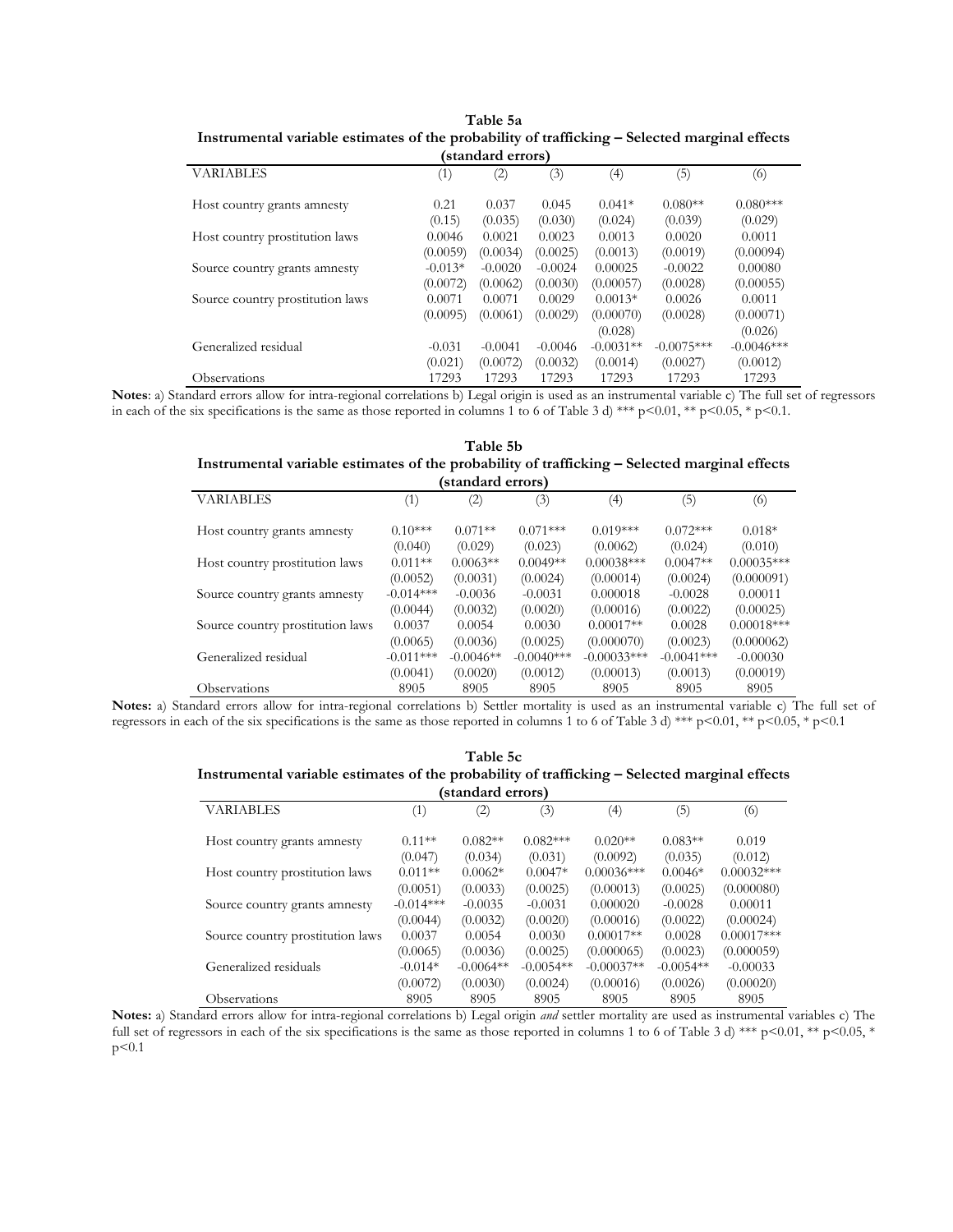| VARIABLES                               | Host country   | Host country         | Host country         |  |
|-----------------------------------------|----------------|----------------------|----------------------|--|
|                                         | grants amnesty | grants amnesty       | grants amnesty       |  |
| Host country prostitution laws          | $-0.072$       | $-1.72***$           | $-2.86***$           |  |
|                                         | (0.046)        | (0.11)               | (0.18)               |  |
| Host country log GDP per capita         | $0.69***$      | $1.70***$            | $2.43***$            |  |
|                                         | (0.038)        | (0.11)               | (0.14)               |  |
| Host country is a transition economy    | $1.47***$      | $\ddot{\phantom{0}}$ | $\ddot{\phantom{0}}$ |  |
|                                         | (0.075)        |                      |                      |  |
| Host country is land locked             | $-0.19***$     | $\ddot{\phantom{0}}$ | $\blacksquare$       |  |
|                                         | (0.059)        | $\ddot{\phantom{0}}$ |                      |  |
| Host country political stability        | $0.21***$      | $0.40**$             | $2.16***$            |  |
|                                         | (0.064)        | (0.17)               | (0.27)               |  |
| Host country voice and accountability   | $0.93***$      | $1.17***$            | $1.80***$            |  |
|                                         | (0.060)        | (0.10)               | (0.13)               |  |
| Host country rule of law                | $-0.72***$     | $-2.09***$           | $-4.75***$           |  |
|                                         | (0.079)        | (0.19)               | (0.36)               |  |
| Source country grants amnesty           | $-0.075$       | $-0.063$             | $-0.064$             |  |
|                                         | (0.073)        | (0.14)               | (0.14)               |  |
| Source country prostitution laws        | $-0.0043$      | $-0.0040$            | $-0.0033$            |  |
|                                         | (0.041)        | (0.078)              | (0.079)              |  |
| Source country log GDP per capita       | 0.0016         | 0.0034               | 0.0035               |  |
|                                         | (0.025)        | (0.047)              | (0.048)              |  |
| Source country is a transition economy  | 0.0070         | 0.0023               | 0.0025               |  |
|                                         | (0.21)         | (0.41)               | (0.42)               |  |
| Source country is landlocked            | 0.00086        | 0.0038               | 0.0034               |  |
|                                         | (0.047)        | (0.091)              | (0.093)              |  |
| Source country political stability      | 0.0012         | 0.0016               | 0.0017               |  |
|                                         | (0.044)        | (0.084)              | (0.086)              |  |
| Source country voice and accountability | 0.0042         | 0.0053               | 0.0050               |  |
|                                         | (0.034)        | (0.065)              | (0.066)              |  |
| Source country rule of law              | $-0.0031$      | $-0.0021$            | $-0.0021$            |  |
|                                         | (0.057)        | (0.11)               | (0.11)               |  |
| Host and source share a region          | $-0.17***$     | $-0.36***$           | $-0.27**$            |  |
|                                         | (0.058)        | (0.12)               | (0.12)               |  |
| Host and source share a border          | $0.33***$      | 0.29                 | 0.25                 |  |
|                                         | (0.13)         | (0.32)               | (0.31)               |  |
| Source country lies in EAP              | $-0.039$       | 0.044                | 0.030                |  |
|                                         | (0.096)        | (0.17)               | (0.17)               |  |
| Source country lies in ECA              | $-0.038$       | $-0.036$             | $-0.031$             |  |
|                                         | (0.22)         | (0.42)               | (0.43)               |  |
| Source country lies in MENA             | $-0.033$       | $-0.022$             | $-0.027$             |  |
|                                         | (0.095)        | (0.18)               | (0.18)               |  |
| Source country lies in South Asia       | $-0.053$       | $-0.034$             | $-0.029$             |  |
|                                         | (0.14)         | (0.27)               | (0.27)               |  |
| Source country lies in SSA              | $-0.048$       | $-0.024$             | $-0.021$             |  |
|                                         | (0.10)         | (0.19)               | (0.20)               |  |
| Source country lies in LAC              | $-0.034$       | 0.079                | 0.058                |  |
|                                         | (0.089)        | (0.17)               | (0.17)               |  |
| Host country has French legal origin    | $0.80***$      |                      | $-1.62***$           |  |
|                                         | (0.055)        |                      | (0.18)               |  |
| Host country has German legal origin    | $0.53***$      |                      |                      |  |
|                                         | (0.067)        |                      |                      |  |
| Settler mortality                       |                | $-0.038***$          | $-0.035***$          |  |
|                                         | $\cdot$        | (0.0029)             | (0.0028)             |  |
| Constant                                | $-8.27***$     | $-14.8***$           | $-20.4***$           |  |
|                                         | (0.39)         | (1.02)               | (1.22)               |  |
| Observations                            | 17293          | 8905                 | 8905                 |  |

#### **Appendix Table 1 First stage probit estimates**

**Notes:** a) Standard errors allow for intra-regional correlations. b) \*\*\* p<0.01, \*\* p<0.05, \* p<0.1